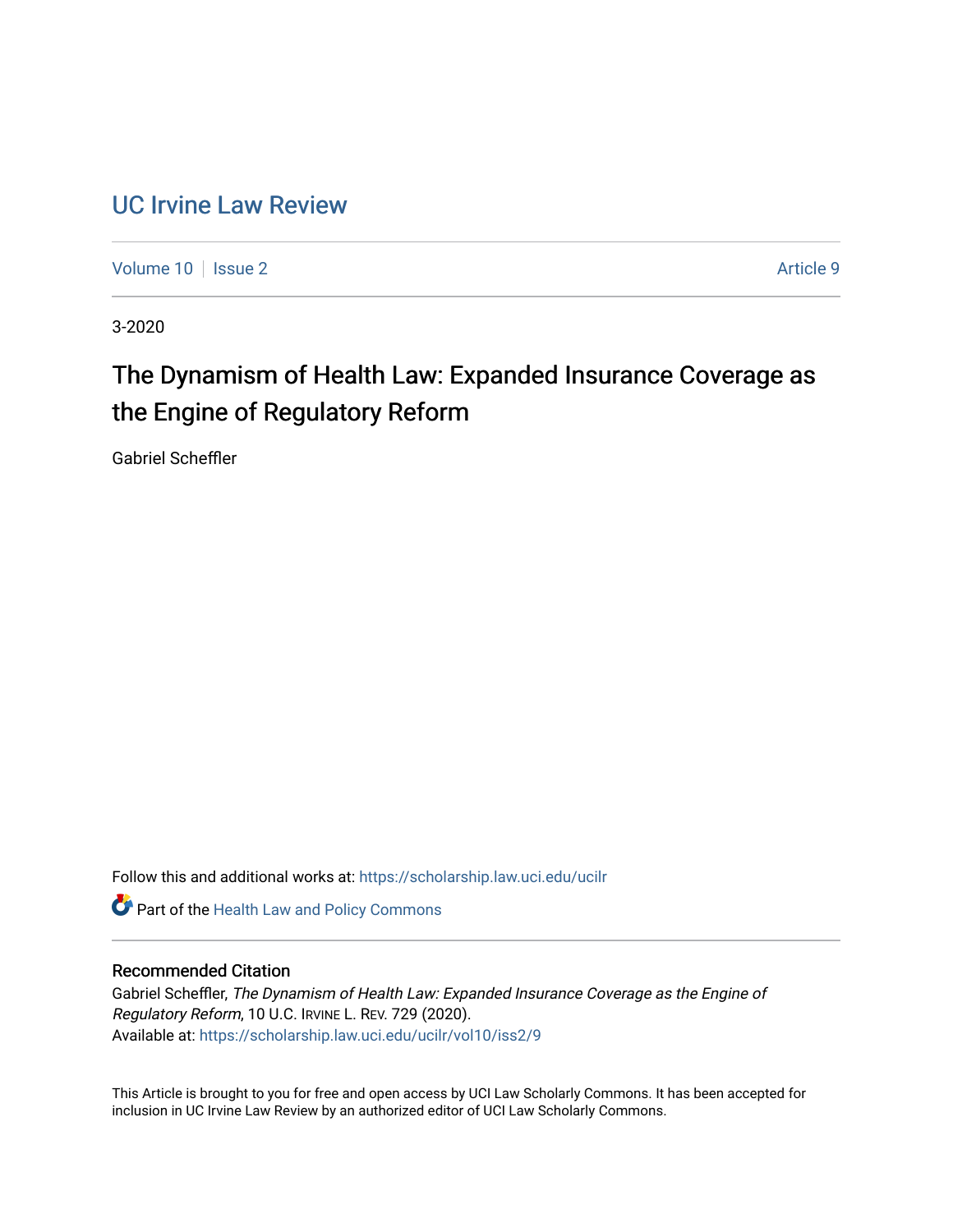# The Dynamism of Health Law: Expanded Insurance Coverage as the Engine of Regulatory Reform

## Gabriel Scheffler

*Can law improve the delivery of health care? The predominant view is that law serves as a barrier to reforming the health care delivery system. Health law scholars of all stripes*  blame regulations for impeding innovation, limiting competition, and exacerbating *fragmentation in health care.*

*I argue that this view neglects an important—but overlooked—feature of health law: the dynamic relationship between laws that expand health insurance coverage and laws that regulate the delivery of health care. By expanding health insurance coverage and increasing the demand for health care, laws such as Medicare, Medicaid and the Affordable Care Act catalyze policymakers to experiment with reforms to delivery system regulations over time. I chart the evolution of three key areas of delivery system law, and find that insurance expansions have contributed to dramatic changes in each of these areas.*

*Recognizing health law's "dynamism" sheds light on two debates that are central to health care reform. First, contrary to what some scholars have argued, it reveals that expanding health insurance coverage should be viewed as a catalyst for delivery system reform, rather than being in competition with it. Second, it strengthens the case for further expanding health insurance coverage. I argue that a dynamic regulatory system is better able to address problems of access, costs, and quality; to adapt to other changes in the underlying health care system; and to facilitate policy learning.*

 Associate Professor of Law, University of Miami School of Law. I am grateful to many individuals for helpful feedback on this project, including Cary Coglianese, Allison Hoffman, Samuel Scheffler, Abbe Gluck, Erin Fuse Brown, Joan Krause, William Sage, Nicholas Parrillo, Daniel Walters, Tom Baker, Eric Feldman, Angus Corbett, Daniel Esty, Alexandra Johnson, Brian Moore, and Louise Trubek. I also thank Andrew Lang, Evan Silverstein, Timothy Von Dulm, and the rest of the staff of the Biddle Law Library at the University of Pennsylvania for extremely helpful research support.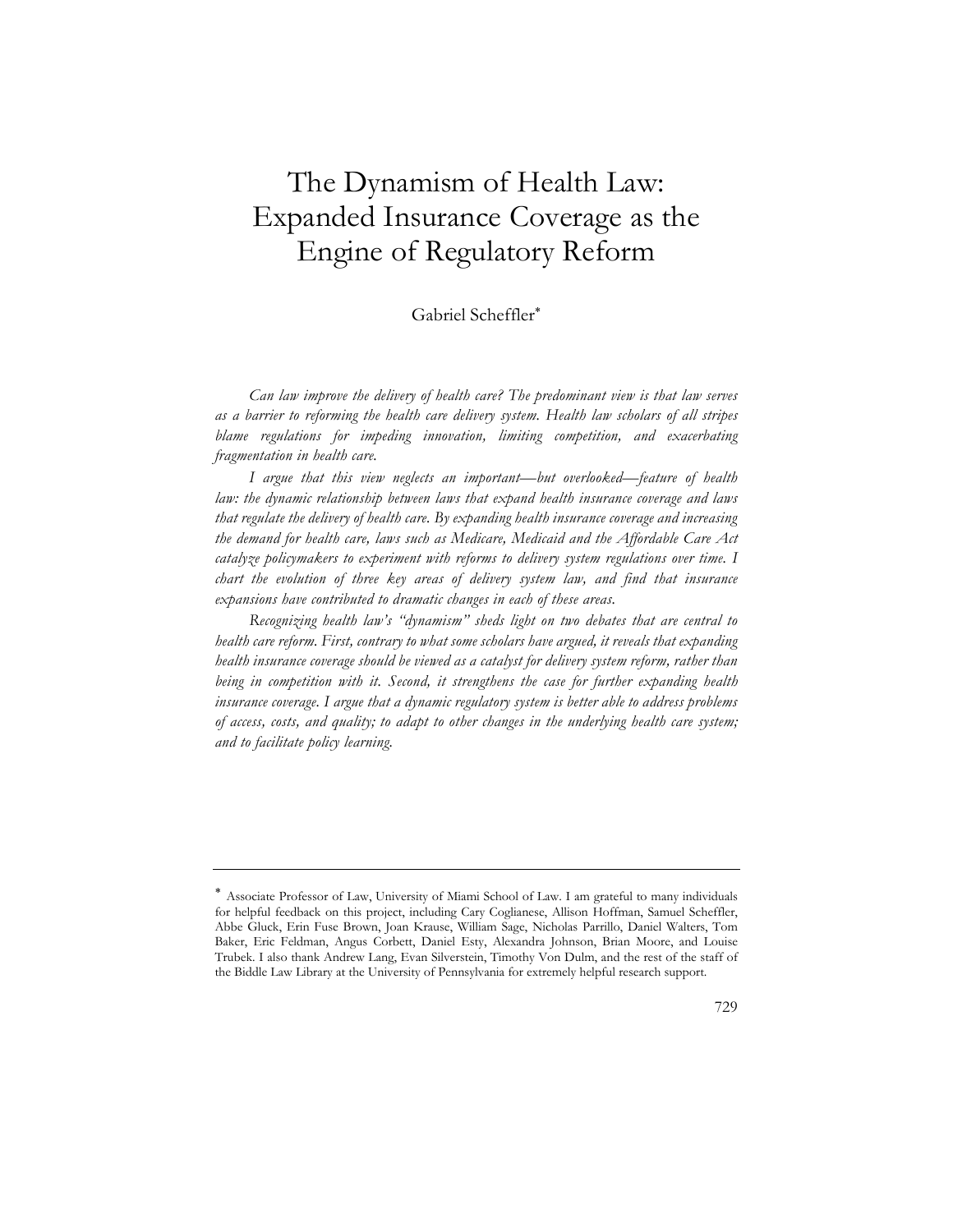| L.   |                                                                     |                                                                   |  |
|------|---------------------------------------------------------------------|-------------------------------------------------------------------|--|
|      | А.                                                                  |                                                                   |  |
|      | В.                                                                  |                                                                   |  |
|      | C.                                                                  |                                                                   |  |
| Π.   |                                                                     |                                                                   |  |
|      | А.                                                                  | Health Care Financing Laws and the Demand for Health Care 744     |  |
|      |                                                                     | $1_{-}$                                                           |  |
|      |                                                                     | 2.                                                                |  |
|      |                                                                     | Encouraging the Development and Adoption of Technology749<br>3.   |  |
|      | В.                                                                  |                                                                   |  |
| III. | Health Insurance and the Evolution of Health Care Delivery Laws 753 |                                                                   |  |
|      | А.                                                                  | Physician Shortages and the Curtailment of Scope of Practice      |  |
|      |                                                                     |                                                                   |  |
|      | В.                                                                  | The HMO Act and the Erosion of the Corporate Practice of          |  |
|      |                                                                     |                                                                   |  |
|      | С.                                                                  | The Health Costs Crisis and the Rise of Certificate-of-Need       |  |
|      |                                                                     |                                                                   |  |
| IV.  |                                                                     |                                                                   |  |
|      | А.                                                                  | Should Delivery System Reform Come Before Health Insurance        |  |
|      |                                                                     |                                                                   |  |
|      | В.                                                                  |                                                                   |  |
|      |                                                                     | Prompting Policies to Address Access, Costs, and Quality774<br>1. |  |
|      |                                                                     | Adapting to Other Changes in the Regulatory Environment776<br>2.  |  |
|      |                                                                     | 3.                                                                |  |
|      |                                                                     |                                                                   |  |

#### **INTRODUCTION**

A central question in health law and policy concerns how to improve the delivery of health care. It is often remarked that the United States spends far more money than any other country on health care, and yet Americans on average have worse life expectancies than other developed countries.<sup>1</sup> Health scholars searching for an explanation for this troubling disparity have tended to fixate on flaws in the health care "delivery system"—problems with how doctors, hospitals, and other health care providers deliver care to patients.2

<sup>1.</sup> ORGANISATION FOR ECONOMIC CO-OPERATION AND DEVELOPMENT, HEALTH AT A GLANCE 2017: OECD INDICATORS, https://www.oecd.org/unitedstates/Health-at-a-Glance-2017- Key-Findings-UNITED-STATES.pdf [https://perma.cc/792G-WYTK] (last visited Jan. 2, 2020).

<sup>2</sup>*. See, e.g.*, JOHN E. WENNBERG ET AL., IMPROVING QUALITY AND CURBING HEALTH CARE SPENDING: OPPORTUNITIES FOR CONGRESS AND THE OBAMA ADMINISTRATION (2008); Donald M. Berwick & Andrew D. Hackbarth, *Eliminating Waste in US Health Care*, 307 JAMA 1513 (2012);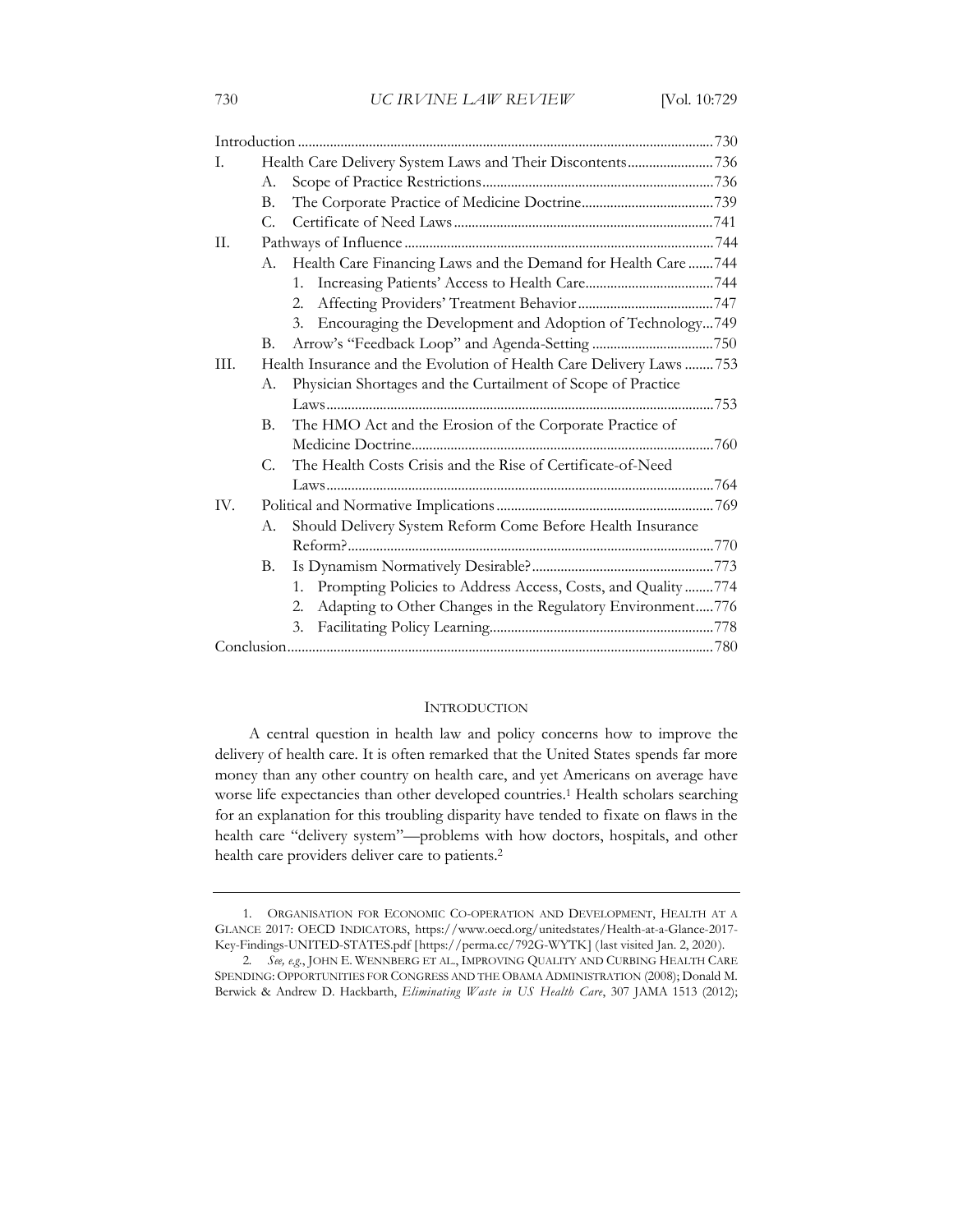care spending is wasted on things like unnecessary care, administrative costs, and outright fraud.3 Spending on medical care varies dramatically across different parts of the country, but higher-spending regions do not have discernably better health outcomes.4 Thousands of patients die each year as a result of preventable medical errors.5 Americans pay prices for medical care that dwarf those in other developed countries.6

Perhaps surprisingly to non-health specialists, many health scholars view the law as the root of the problem.7 Richard Saver has called this view the "law-as-barrier perspective," holding that "inflexible legal rules constrain delivery system innovation" by "block[ing] value-enhancing opportunities, often in favor of incumbent stakeholder interests."8

William M. Sage, *Putting Insurance Reform in the ACA's Rear-View Mirror*, 51 HOUS. L. REV. 1081, 1083 (2014) [hereinafter Sage, *Insurance Reform*] (noting that policy relating to "medical services and products, rather than insurance . . . is commonly if inelegantly termed 'delivery system reform.'").

<sup>3</sup>*. See, e.g.*, INST. OF MED., BEST CARE AT LOWER COST: THE PATH TO CONTINUOUSLY LEARNING HEALTH CARE IN AMERICA 12–13 (2013); William H. Shrank, Teresa L. Rogstad & Natasha Perekh, *Waste in the US Health Care System: Estimated Costs and Potential for Savings*, 322 JAMA 1501 (2019).

<sup>4</sup>*. See, e.g.*, Elliott S. Fisher et al., *The Implications of Regional Variations in Medicare Spending. Part 1: The Content, Quality, and Accessibility of Care*, 138 ANN.INT. MED. 273 (2003); Elliott S. Fisher et al., *The Implications of Regional Variations in Medicare Spending. Part 2: Health Outcomes and Satisfaction with Care*, 138 ANN. INT. MED. 288 (2003).

<sup>5</sup>*. See* INST. OF MED., TO ERR IS HUMAN: BUILDING A SAFER HEALTH SYSTEM 26 (2000) (estimating that between 44,000 and 98,000 Americans die each year as a result of preventable medical errors).

<sup>6.</sup> Gerard F. Anderson, Peter Hussey & Varduhi Petrosyan, *It's Still the Prices, Stupid: Why the US Spends So Much on Health Care, and a Tribute to Uwe Reinhardt*, 38 HEALTH AFF. 87 (2019).

<sup>7</sup>*. See, e.g.*, Einer Elhauge, *Why We Should Care About Health Care Fragmentation and How to Fix It*, *in* THE FRAGMENTATION OF U.S. HEALTH CARE 1, 11 (Einer Elhauge ed., 2010) [hereinafter Elhauge, *Health Care Fragmentation*] ("The dominant cause of fragmentation . . . appears to be the law, which dictates many of the fragmented features described above and thus precludes alterative [sic] organizational structures."); William M. Sage, *Relating Health Law to Health Policy: A Frictional Account*, *in* THE OXFORD HANDBOOK OF U.S. HEALTH LAW 3, 5–6 (I. Glenn Cohen, Allison K. Hoffman & William M. Sage eds., 2017) [hereinafter Sage, *Relating Health Law to Health Policy*] ("The concrete—and correct—answer known mainly to health lawyers is that the accumulation of professional privileges, judicial decisions, statutes and regulations, and unconditional public subsidies over the course of more than a century has severely distorted U.S. healthcare markets and crippled competition. Because of long-term regulation, production of health services is fragmented, price competition is minimal, entry barriers are high, geographic markets are small and often bottlenecked, large insurers and large providers are mutually entrenched, and innovation is channeled toward inputs that best suit flawed production processes."); Timothy S. Jost & Ezekiel J. Emanuel, *Legal Reforms Necessary to Promote Delivery System Innovation*, 299 JAMA 2561, 2561 (2008) ("One of the biggest barriers to delivery system innovation is the complex web of laws and regulations.").

<sup>8.</sup> Richard S. Saver, *Health Law's Uneasy Relationship with Delivery System Innovation*, *in* THE OXFORD HANDBOOK OF U.S. HEALTH LAW 659, 659 (I. Glenn Cohen, Allison K. Hoffman & William M. Sage eds., 2017) [hereinafter Saver, *Uneasy Relationship*]. Of note, Saver himself argues that law "sometimes breaks this pattern quite dramatically" by "act[ing] as an endogenous force for ushering in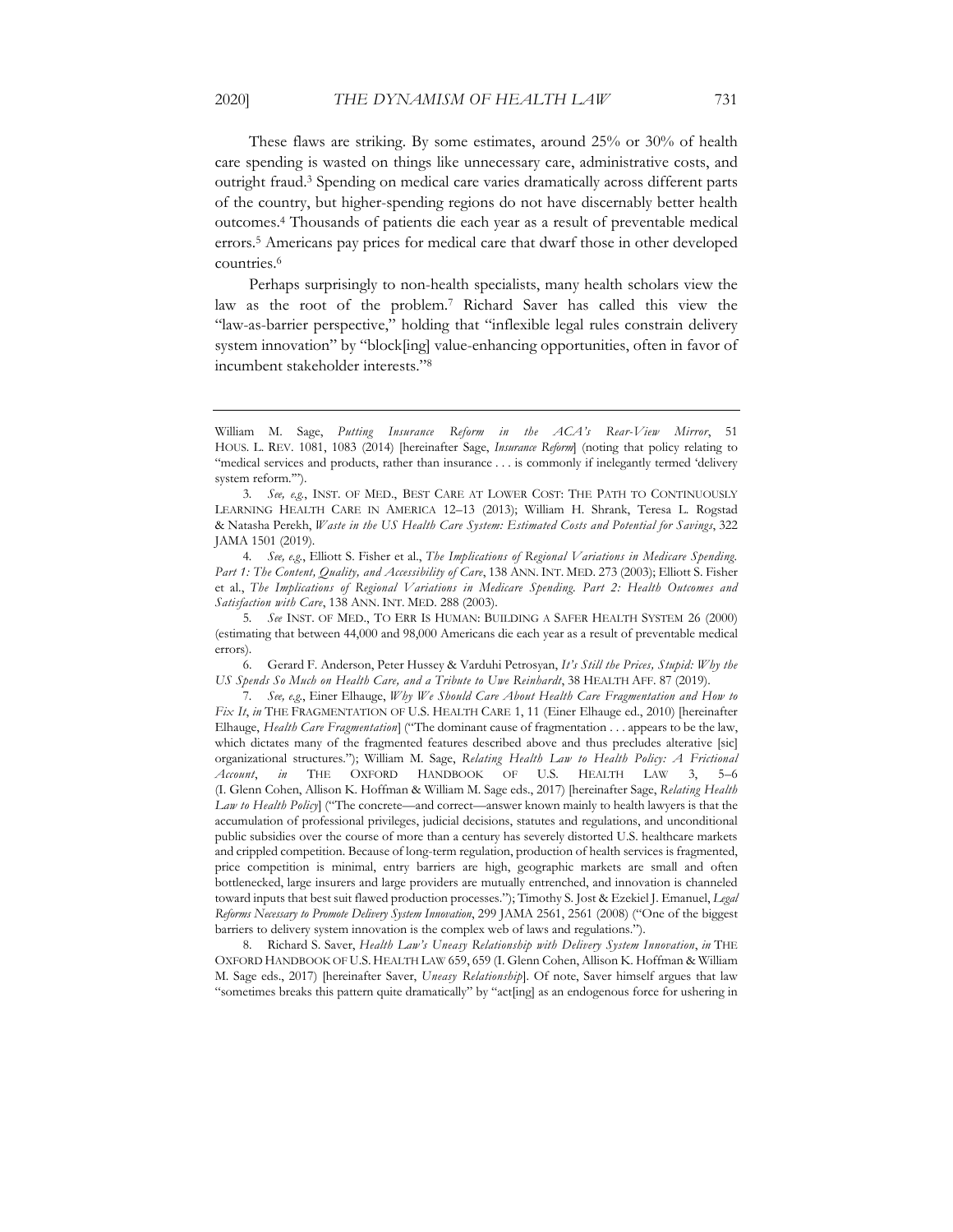Many of these criticisms focus on the laws governing the health care delivery system. These laws—such as scope of practice restrictions, the corporate practice of medicine doctrine, and Certificate of Need (CON) laws—regulate the *supply* of health care. They determine, among other things, which professions and entities can legally provide health care services, what types of services they can offer, and the conditions and arrangements under which they can provide them.<sup>9</sup> Although many of these laws have laudable aims, such as protecting public safety and lowering health care costs, health care scholars of all stripes have condemned them for contributing to some of the most prominent afflictions troubling the health care delivery system, including inadequate competition,<sup>10</sup> excessive fragmentation,<sup>11</sup> and a dearth of innovation.12

To make matters worse, delivery system laws are viewed as difficult to change. Scholars have emphasized the "path dependence" of health law,<sup>13</sup> and describe delivery system laws in particular as stagnant and antiquated.14 According to these critics, the problem lies in a combination of inertia and interest group dynamics: many of the existing laws are supported by interest groups such as

12*. See, e.g.*, John H. Cochrane, *After the ACA: Freeing the Market for Healthcare*, *in* THE FUTURE OF HEALTHCARE REFORM IN THE UNITED STATES 161 (Anup Malani & Michael H. Schill eds., 2015); Lesley H. Curtis & Kevin A. Schulman, *Overregulation of Health Care: Musings on Disruptive Innovation Theory*, 69 L. & CONTEMP. PROBS. 195 (2006); Jost & Emanuel, *supra* note 7.

13*. See, e.g.*, Saver, *Uneasy Relationship*, *supra* note 8, at 673.

innovation, sometimes providing needed governmental support to overcome underproduction of public-good-like services and delivery models." *Id*. at 674.

<sup>9</sup>*. See* Sandra Johnson, *Structure of Governmental Oversight of Quality in Healthcare*, *in* THE OXFORD HANDBOOK OF U.S. HEALTH LAW 490, 490 (I. Glenn Cohen, Allison K. Hoffman & William M. Sage eds., 2017).

<sup>10.</sup> William M. Sage & David A. Hyman, *Antitrust As Disruptive Innovation in Health Care: Can Limiting State Action Immunity Help Save a Trillion Dollars?*, 48 LOY. U. CHI. L.J. 723, 730–34 (2017).

<sup>11</sup>*. See* Elhauge, *Health Care Fragmentation*, *supra* note 7, at 1 (defining *health care fragmentation* as a situation where "having multiple decision makers make a set of health care decisions that would be made better through unified decision making"); Joan K. Krause, *Integration, Fragmentation, and Human Nature: The Role of the Fraud and Abuse Laws in a Changing Healthcare System*, *in* THE OXFORD HANDBOOK OF U.S. HEALTH LAW 852, 852–53 (I. Glenn Cohen, Allison K. Hoffman & William M. Sage eds., 2017) [hereinafter Krause, *Integration, Fragmentation, and Human Nature*]; Randall D. Cebul, James B. Rebitzer, Lowell J. Taylor & Mark E. Votruba, *Organizational Fragmentation and Care Quality in the U.S. Healthcare System*, 22 J. ECON. PERSP. 93 (2007).

<sup>14</sup>*. See, e.g.*, Allison K. Hoffman, *What Health Reform Reveals About Health Law*, *in* THE OXFORD HANDBOOK OF U.S. HEALTH LAW 49, 61 (I. Glenn Cohen, Allison K. Hoffman & William M. Sage eds., 2017) ("[T]he ACA offers a window into how healthcare regulation can have paralyzing effects on innovation, especially in healthcare delivery. Health law has entrenched an antiquated notion of medicine—that of a doctor as a revered professional and lone wolf."); Nicole Huberfeld, *Be Not Afraid of Change: Time to Eliminate the Corporate Practice of Medicine Doctrine*, 14 HEALTH MATRIX 243, 292 (2004) (characterizing the corporate practice of medicine doctrine as an "archaic doctrine" that "does nothing to advance quality of care"); Peter D. Jacobson, Laura M. Napiewocki & Leah A. Voigt, *Regulating the U.S. Health Care System: Failure in Motion*, 36 J. HEALTH POL. POL'Y & L. 583, 585 (2011) ("[T]he rapidly changing health care delivery system requires a dynamic regulatory capability, as opposed to the static regulatory approach now dominant.").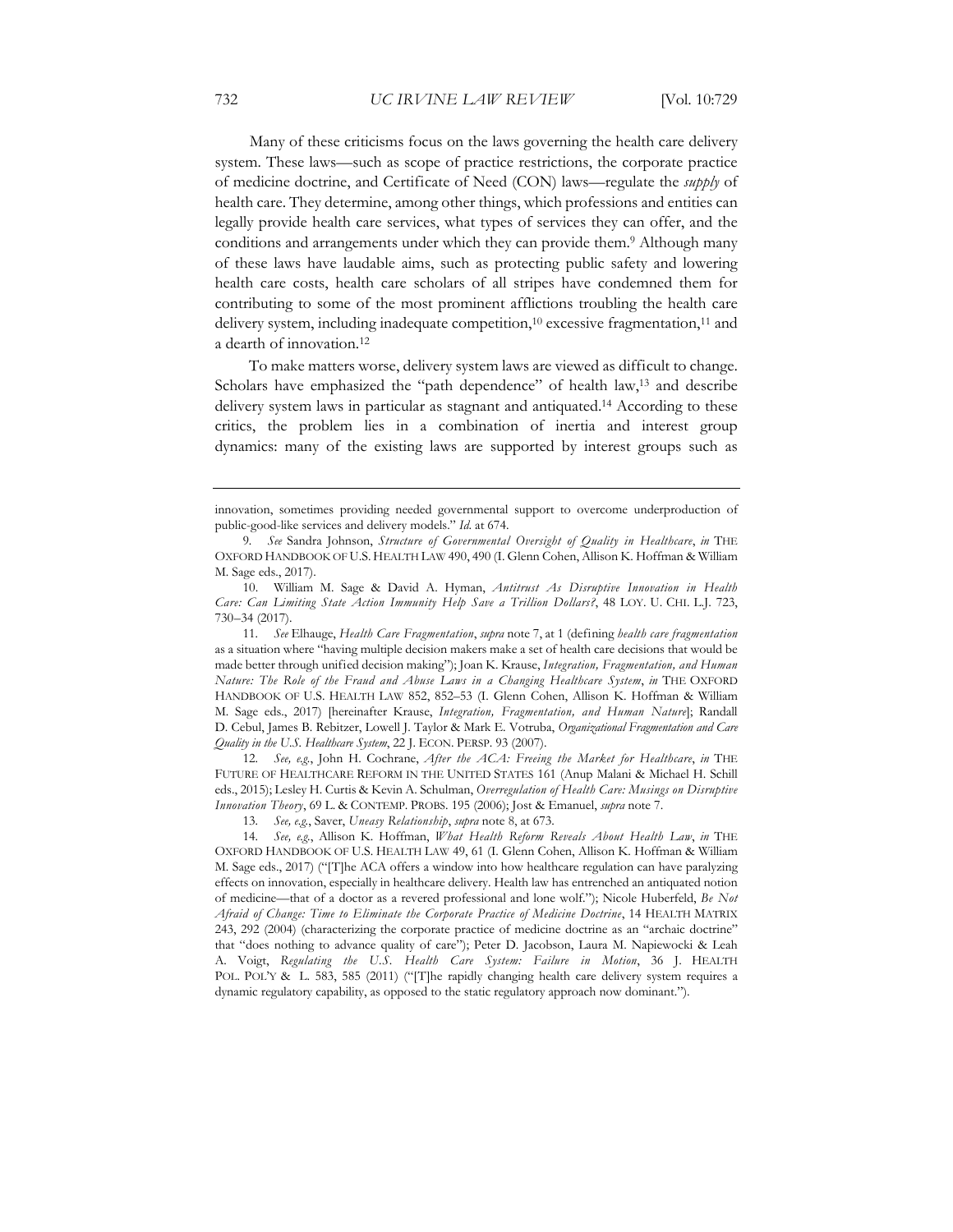physicians and hospitals who benefit from the status quo.15 It is especially difficult to change delivery system laws in a way that curbs health care spending, since doing so will necessarily lead to reduced profits and job losses in the health care sector.<sup>16</sup> This dynamic was most memorably articulated by the late economist Uwe Reinhardt, who pronounced it a "cosmic law" that "*Every dollar health spending=Someone's health-care income*."17

That is not to say there have been no efforts to change the status quo. To the contrary, one of the central goals of the 2010 Patient Protection and Affordable Care Act (ACA) was to improve the delivery system.18 Most prominently, the ACA included several initiatives designed to shift from a "fee-for-service" reimbursement system, in which providers are reimbursed mainly based on the amount of care that they provide (e.g., ordering a test, performing a procedure, etc.), to a "value-based system," in which providers are rewarded for improving patients' health.<sup>19</sup> Nevertheless, these efforts have been met with some skepticism from many health scholars, who among other things point out that they largely leave the existing delivery system regulations in place.20 Empirical evidence suggests that so far these

<sup>15</sup>*. See* Sage, *Relating Health Law to Health Policy*, *supra* note 7, at 13 ("American health law strongly supports the medical profession."); Saver, *Uneasy Relationship*, *supra* note 8, at 673 ("The ability of incumbents to leverage law to block innovation is part of a larger pattern of path dependence underlying the delivery system. Existing institutions and structures, as well as historical contingencies, have channeled the delivery system along established directions, making more radical, innovative change less likely."); Sage & Hyman, *supra* note 10, at 732 ("The deep legal architecture of health care strongly favors physician self-regulation, and furthers physicians' professional insularity and self-interest.").

<sup>16.</sup> STEVEN BRILL, AMERICA'S BITTER PILL: MONEY, POLITICS, BACKROOM DEALS, AND THE FIGHT TO FIX OUR BROKEN HEALTHCARE SYSTEM 58 (2015) (quoting Jon Kingsdale) ("Though there is broad agreement on the need for containment, any particular cost containment idea means reducing revenue flow to somebody, and there is always stronger opposition from even a smaller party than there is broad depth of broad support."); Amitabh Chandra & Jonathan Skinner, *Health Care Employment Growth and the Future of US Cost Containment*, 319 JAMA 1861 (2018).

<sup>17.</sup> UWE E. REINHARDT, PRICED OUT: THE ECONOMIC AND ETHICAL COSTS OF AMERICAN HEALTH CARE 57 (2019).

<sup>18</sup>*. See* JOHN E. MCDONOUGH, INSIDE NATIONAL HEALTH REFORM 155–81 (2011) (summarizing the main delivery system reform provisions in the ACA); Sage, *Insurance Reform*, *supra* note 2, at 1085 ("The ACA's true breakthrough—and its arguable overreach—is not its attempt to universalize health insurance, but its unprecedented goals of also making medical care better and more efficient and of improving underlying health.").

<sup>19</sup>*. See* WHITE HOUSE COUNCIL OF ECONOMIC ADVISERS, THE ECONOMIC RECORD OF THE OBAMA ADMINISTRATION: REFORMING THE HEALTH CARE SYSTEM 1, 47–56 (2016) [hereinafter ECONOMIC RECORD].

<sup>20</sup>*. See, e.g.*, Nicholas Bagley, *Bedside Bureaucrats: Why Medicare Reform Hasn't Worked*, 101 GEO. L.J. 519, 525 (2013) [hereinafter Bagley, *Bedside Bureaucrats*] (characterizing the set of Medicare delivery system reforms in the ACA as a "disappointment"); Theodore Marmor & Jonathan Oberlander, *From HMOs to ACOs: The Quest for the Holy Grail in U.S. Health Policy*, 27 J. GEN.INTERNAL MED. 1215, 1217 (2012) ("[O]ur history of failed cost control offers sobering lessons about exaggerated expectations, the limits of organizational reforms, and the recurring temptation to oversell reform ideas like ACOs as panaceas and the harbingers of a new, radically transformed, and vastly improved health care system."); Theodore W. Ruger, *Of Icebergs and Glaciers: The Submerged*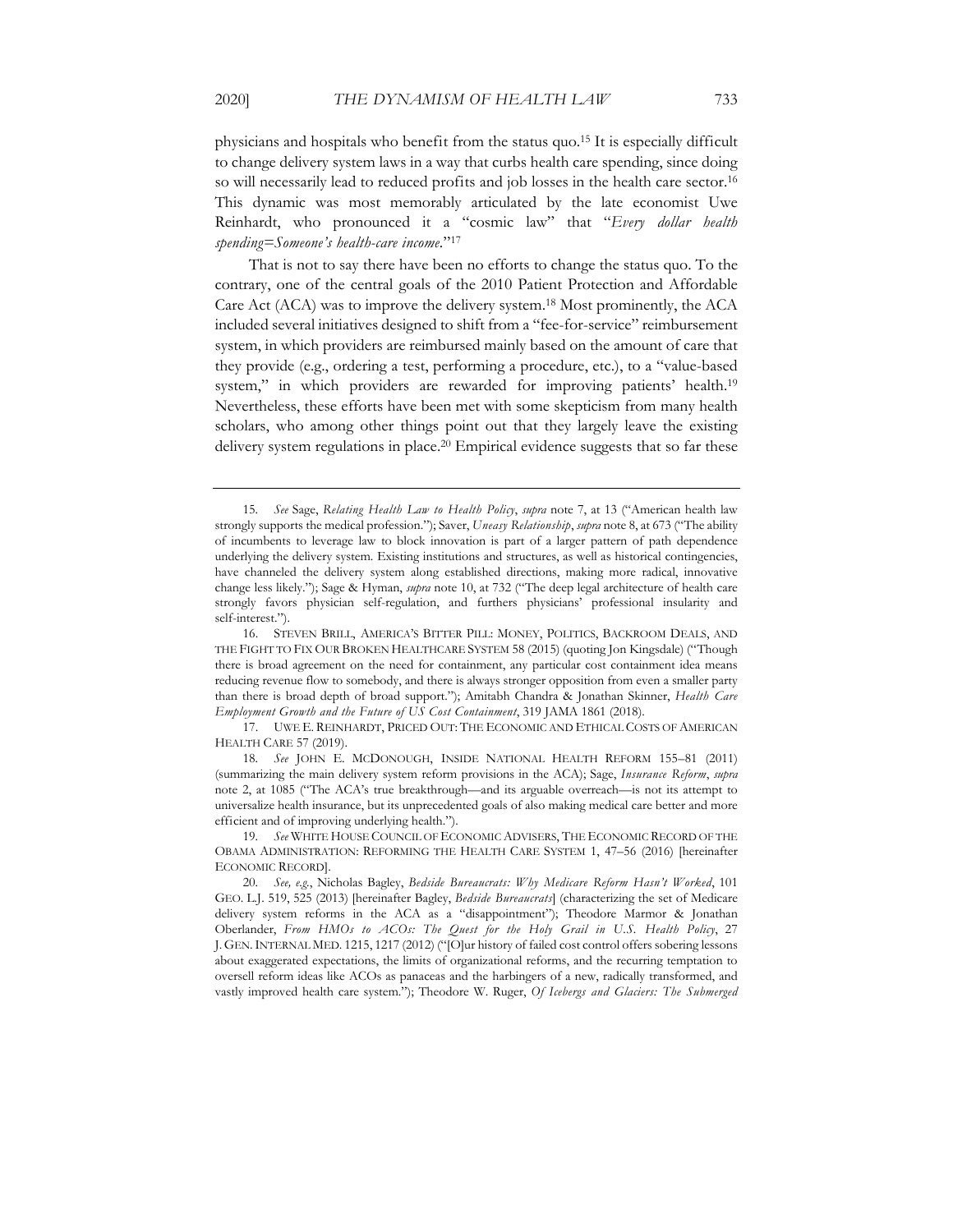payment reforms have yielded mixed results, leading to some improvements in quality measures but relatively modest reductions in health care spending.<sup>21</sup>

In this Article, I argue that the "law-as-barrier perspective" neglects a central feature of health law: the dynamic relationship between laws that expand health insurance ("health care financing laws") and laws regulating the delivery of health care. In contrast to the perception of health law as stagnant and antiquated, I show that health care financing laws are in fact largely responsible for what I refer to as health law's "dynamism."

By increasing the *demand* for health care, these laws serve to catalyze state and federal policymakers to repeatedly experiment with regulatory reforms designed to improve access to health care, ensure quality, and reduce health care costs. The expansion of health insurance has contributed to a dynamic system, one in which regulators are frequently amending delivery system regulations, then monitoring and assessing the consequences of those amendments in practice, and making further changes when necessary. This Article illustrates how the enactment of Medicare and Medicaid and the ACA have promoted this dynamism by showing how they have contributed to substantial changes in three consequential areas of delivery system law, each of which is viewed as emblematic of the "law-as-barrier perspective."

Uncovering this dynamic relationship also has implications for the future of health care reform. It implies that expanding health insurance should be viewed as a catalyst for delivery system reform, rather than being in competition with it. Contrary to Richard Epstein and David Hyman, who argue that achieving universal health insurance without reforming the regulations governing the health care delivery system will only further lock us into "the current dysfunctional state of affairs,"22 in fact the opposite is true. The history of the interactions between health care financing laws and health care delivery laws suggests that future efforts to further expand health insurance (whether through enacting a single payer-system or through building on the ACA's existing framework) will create pressure for more fundamental reforms to this legal regime—and to the structure of the health care delivery system.

*Constitution of American Healthcare*, 75 L. & CONTEMP. PROBS. 215, 221 (2012) ("The ACA's architecture is clearly and profoundly solicitous of the extant structures of the medical delivery system."). *But see* Einer R. Elhauge, *Obamacare and the Theory of the Firm*, *in* THE FUTURE OF HEALTHCARE REFORM IN THE UNITED STATES 202, 217 (Anup Malani & Michael H. Schill eds., 2015) (pointing out that the Affordable Care Act at least provides regulators with some tools for the federal government "to remove legal barriers to efficient health care integration").

<sup>21</sup>*. See, e.g.*, Jonathan Skinner & Amitabh Chandra, *The Past and Future of the Affordable Care Act*, 316 JAMA 497, 497–98 (2016); J. Michael McWilliams et al., *Early Performance of Accountable Care Organizations in Medicare*, 374 NEW ENG. J. MED. 2357 (2016); Austin Frakt, *'Value' of Care Was a Big Goal. How Did It Work Out?*, N.Y. TIMES UPSHOT (Sept. 23, 2019), https://www.nytimes.com/ 2019/09/23/upshot/medicare-health-value-costs.html [https://perma.cc/JK3G-7XQP].

<sup>22.</sup> Richard A. Epstein & David A. Hyman, *Fixing Obamacare: The Virtues of Choice, Competition, and Deregulation*, 68 N.Y.U. ANN. SURV. AM. L. 493, 516 (2013).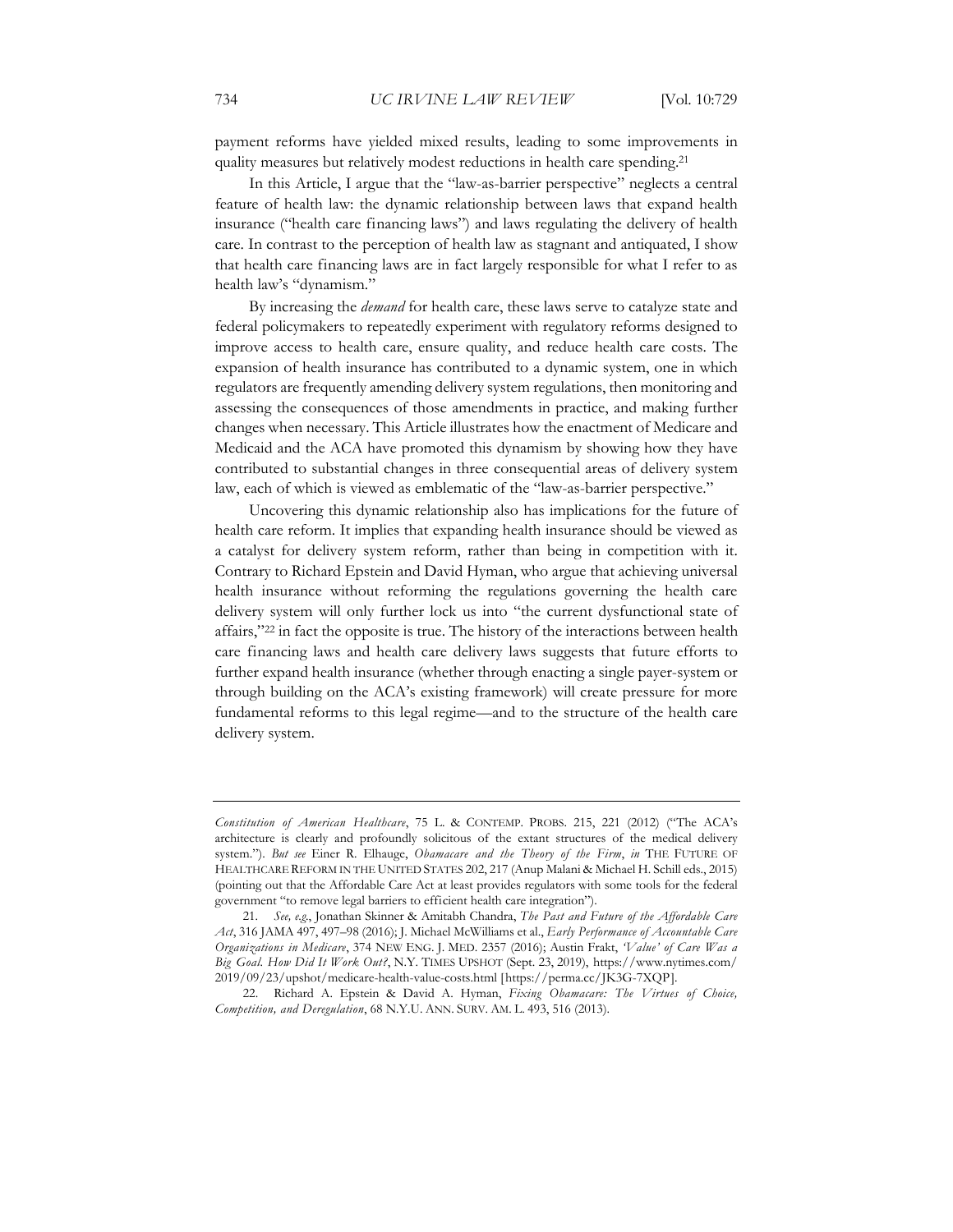I also conclude that this dynamism is a positive force for improving health care delivery, and that recognizing it strengthens the case for further expanding health insurance coverage. First, expanding insurance coverage prompts reforms aimed at addressing problems of access, costs, and quality. Second, it enables delivery system regulations to evolve in response to other changes in the health care system. Third, it facilitates learning about the optimal regulatory approach by enabling policymakers to reverse course and correct mistakes. These advantages are especially important in the context of health care, given the strong justifications for expanding health insurance coverage, the continual evolution in health care technology and modes of delivering patient care, and the uncertainty as to the optimal strategy for regulating the health care delivery.

As far as I am aware, this is the first work to explore the general relationship between expanding health insurance coverage and reforming health care delivery laws. Kenneth Arrow foreshadowed health law's dynamism in his classic 1963 article, *Uncertainty and the Welfare Economics of Medical Care*, albeit in very general terms.23 Other scholars such as Paul Starr and John Kingdon have pointed out how the enactment of Medicare precipitated new regulations aimed at reducing health care costs in particular,<sup>24</sup> while Joan Krause, Frances Miller, and Clark Havighurst have examined the implications of health insurance expansions for fraud and abuse laws.25 Yet these earlier works do not take a holistic view of how health care financing laws influence health care delivery laws by influencing the demand for health care, nor do they fully develop the implications of this relationship for health law and policy.

This Article proceeds in four parts. Part I reviews three of the most prominent and widely criticized types of health care delivery system laws—scope of practice restrictions, the corporate practice of medicine doctrine, and CON regulations—and outlines the prevailing view of these laws as barriers to improving the delivery of health care.

Part II then examines why expanding health insurance coverage has served to transform these laws. It first shows that increasing insurance coverage serves to increase the demand for health care through several channels; next, drawing on work by Arrow and Kingdon, it explains why this increase in demand in turn creates pressure to reform health care delivery laws.

Part III then illustrates this causal chain by showing how Medicare and Medicaid—and to a lesser extent, the ACA—have led to changes in each of the

<sup>23.</sup> Kenneth J. Arrow, *Uncertainty and the Welfare Economics of Medical Care*, 53 AM. ECON. REV. 941 (1963) [hereinafter Arrow, *Uncertainty and the Welfare Economics of Medical Care*].

<sup>24</sup>*. See* JOHN W. KINGDON, AGENDAS, ALTERNATIVES, AND PUBLIC POLICIES 106–07 (2011); PAUL STARR, THE SOCIAL TRANSFORMATION OF AMERICAN MEDICINE 398–404 (1982) [hereinafter STARR, SOCIAL TRANSFORMATION].

<sup>25</sup>*. See* Clark C. Havighurst, *American Health Care and the Law—We Need to Talk!*, 19 HEALTH AFF. 84, 88–90 (2000); Joan H. Krause, *Fraud in Universal Coverage: The Usual Suspects (And Then Some)*, 55 U. KAN. L. REV. 1151 (2007); Frances H. Miller, *Doctors' Conflicts of Interest (& Altruism) in the United States and Great Britain*, 27 IND. L. REV. 687, 693 (1994).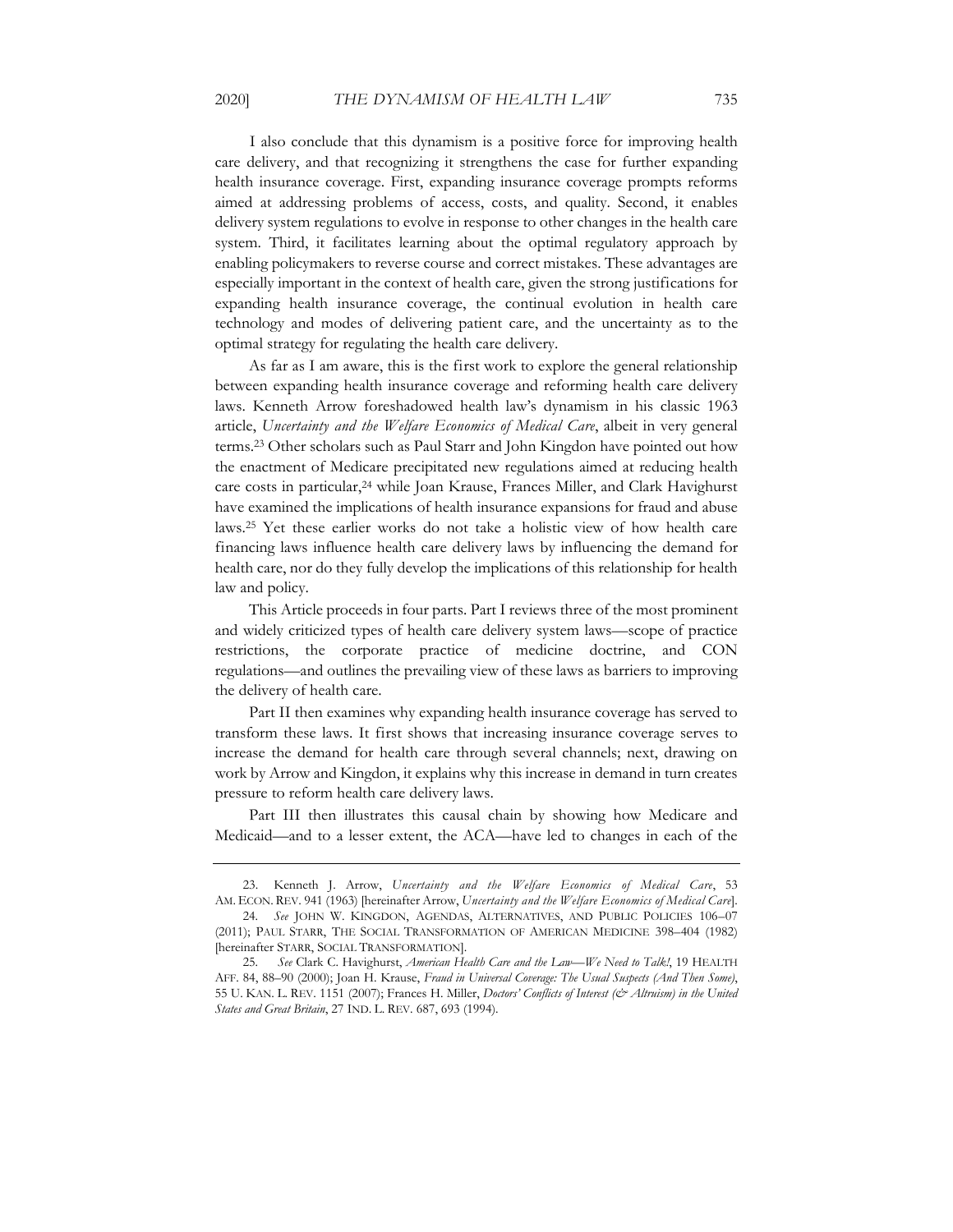aforementioned three areas of delivery system law. Somewhat surprisingly, these changes have not been consistently pro-regulatory or deregulatory: health care financing laws contributed to the enactment of CON laws, but they have also contributed to the curtailment of the corporate practice of medicine doctrine and scope of practice restrictions—both of which predated the widespread availability of health insurance.

Part IV argues that expanding health insurance coverage is the best way to achieve more fundamental reforms to health care delivery laws. It also argues that on balance, having a dynamic regulatory system in health care is normatively desirable in health care, and that recognizing this dynamism strengthens the case for further expanding coverage.

The Article concludes by exploring the implications of this dynamism for the field of health law as a whole. In contrast to the popular characterization of health law as a "patchwork" of divergent laws with little internal coherence,<sup>26</sup> I argue that uncovering the linkages between health care financing laws and health care delivery laws strengthens the case for conceptualizing and approaching health law as a distinct field of scholarly inquiry.

#### I. HEALTH CARE DELIVERY SYSTEM LAWS AND THEIR DISCONTENTS

Health care providers are subject to a voluminous array of federal regulations, state laws, and private certifications and standards.<sup>27</sup> In this section, I limit myself to briefly describing three prominent areas of law governing the delivery of health care, and sketching out some of the main criticisms that have been leveled against them. These laws have two main things in common: First, they are widely viewed as impeding beneficial developments in the delivery of health care by restraining innovation, limiting competition, and increasing fragmentation. Second, they are perceived as emblematic of health law's intractable nature, and of its excessive deference to health care providers.

## *A. Scope of Practice Restrictions*

State occupational licensing laws are the oldest form of laws governing the health care delivery system.28 These laws generally provide that it is unlawful to practice without a license, lay out certain educational, training, and testing requirements, and establish a state licensing board (usually primarily composed of

<sup>26</sup>*. See, e.g.*, M. Gregg Bloche, *The Invention of Health Law*, 91 CAL. L. REV. 247, 321 (2003) ("The law of health care provision is a chaotic, dysfunctional patchwork.").

<sup>27.</sup> Kieran Walshe & Stephen M. Shortell, *Social Regulation of Healthcare Organizations in the United States: Developing a Framework for Evaluation*, 17 HEALTH SERV. MGMT. RES. 79, 79–80 (2004).

<sup>28</sup>*. See* Lewis A. Grossman, *The Origins of American Health Libertarianism*, 13 YALE J. HEALTH POL'Y L. & ETHICS 76, 88–89 (2013) (describing how some states enacted medical licensing laws before the American Revolutionary War).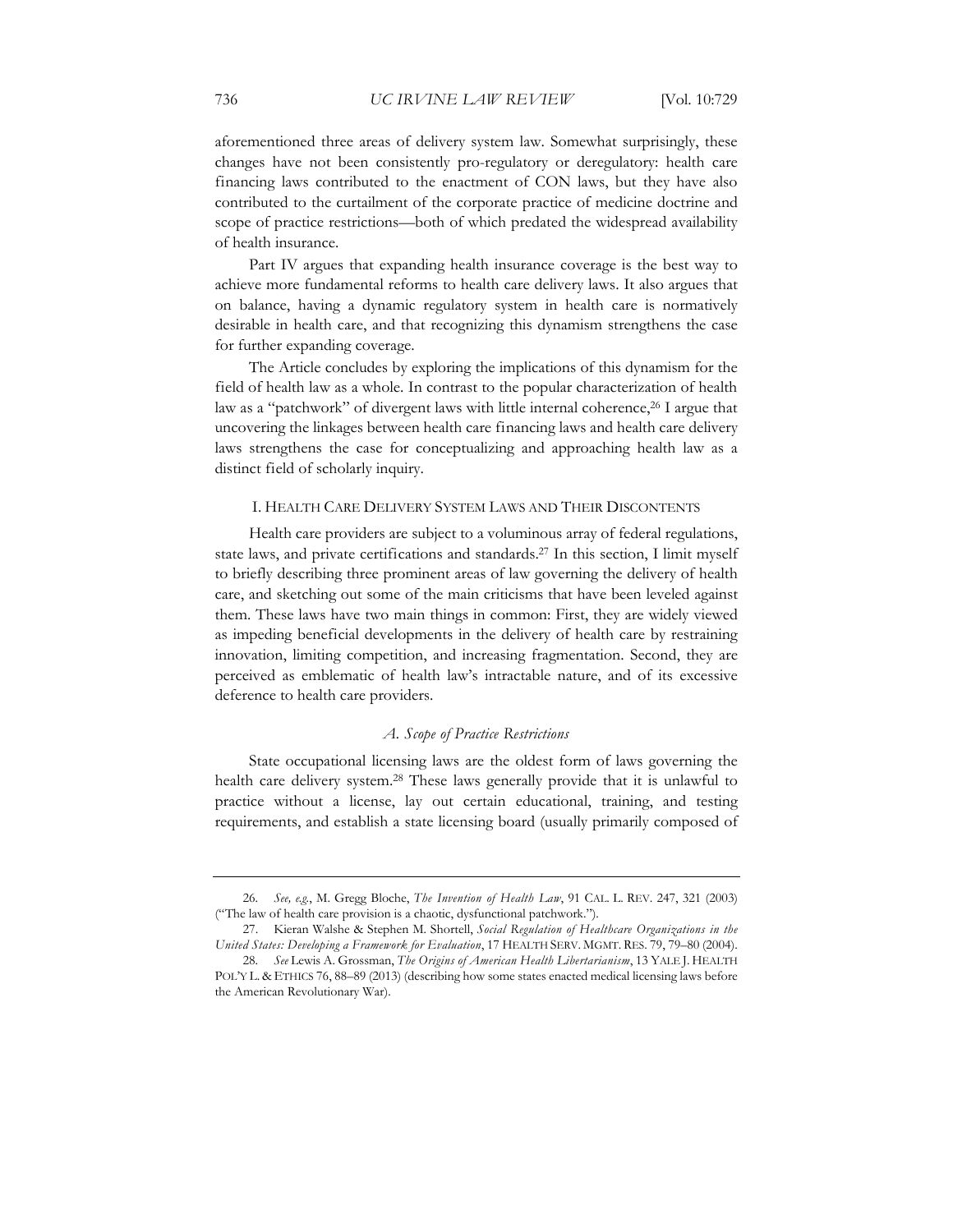members of the licensed profession) to interpret and enforce the statute.29 In addition, licensing laws specify the range of services that health care providers are allowed to perform—their so-called "scope of practice"—along with any relevant conditions.30

Licensing laws set quite different scopes of practice for different professions. Physicians were the first health care profession to be licensed,<sup>31</sup> and are the only health care profession whose legal scope of practice is "all-encompassing."32 Licensing laws grant the exclusive authority to physicians to perform any service that is circumscribed within "the practice of medicine," which tends to be defined quite expansively. For instance, Indiana's medical practice act defines the practice of medicine as including:

[T]he diagnosis, treatment, correction, or prevention of any disease, ailment, defect, injury, infirmity, deformity, pain, or other condition of human beings; the suggestion, recommendation, or prescription or administration of any form of treatment, without limitation; [and] the performing of any kind of surgical operation upon a human being, including tattooing.33

Because the practice of medicine is deemed to be exclusively within the purview of physicians, any non-physician who knowingly engages in any of these services without a medical license could be deemed to be practicing medicine without a license—which in this case is deemed a Class C felony.34

By contrast, other health care providers, including nurses, physician assistants, pharmacists, and dental hygienists, have had to carve out much narrower scopes of practice. For example, Indiana defines "practical nursing" to include:

[C]ontributing to the assessment of the health status of individuals or groups; participating in the development and modification of the strategy of care; implementing the appropriate aspects of the strategy of care; maintaining safe and effective nursing care; and participating in the evaluation of responses to the strategy of care.35

Licensing laws also often require that non-physicians must be supervised by a physician in order to perform certain types of tasks. For instance, Indiana allows

<sup>29.</sup> BARRY R. FURROW, THOMAS L. GREANEY, SANDRA H. JOHNSON, TIMOTHY STOLTZFUS JOST & ROBERT L. SCHWARTZ, HEALTH LAW 6 (2015); Timothy Stoltzfus Jost, *Introduction—Regulation of the Healthcare Professions*, *in* REGULATION OF THE HEALTHCARE PROFESSIONS 2–5 (Timothy Jost ed., 1992).

<sup>30.</sup> Johnson, *supra* note 9, at 504–09.

<sup>31.</sup> Barbara J. Safriet, *Closing the Gap Between* Can *and* May *in Health-Care Providers' Scopes of Practice: A Primer for Policymakers*, 9 YALE J. REG. 301, 306 (2002).

<sup>32.</sup> Barbara Safriet, *Impediments to Progress in Health Care Workforce Policy: License and Practice Laws*, 31 INQUIRY 310, 311 (1994).

<sup>33.</sup> Johnson, *supra* note 9, at 502–03 (quoting IND. CODE ANN. § 25-22.5-1-1.1 (1978)) (emphasis added).

<sup>34.</sup> IND. CODE ANN. § 25-22.5-8-2 (1978).

<sup>35.</sup> IND. CODE ANN. § 25-23-1-1.3 (1993).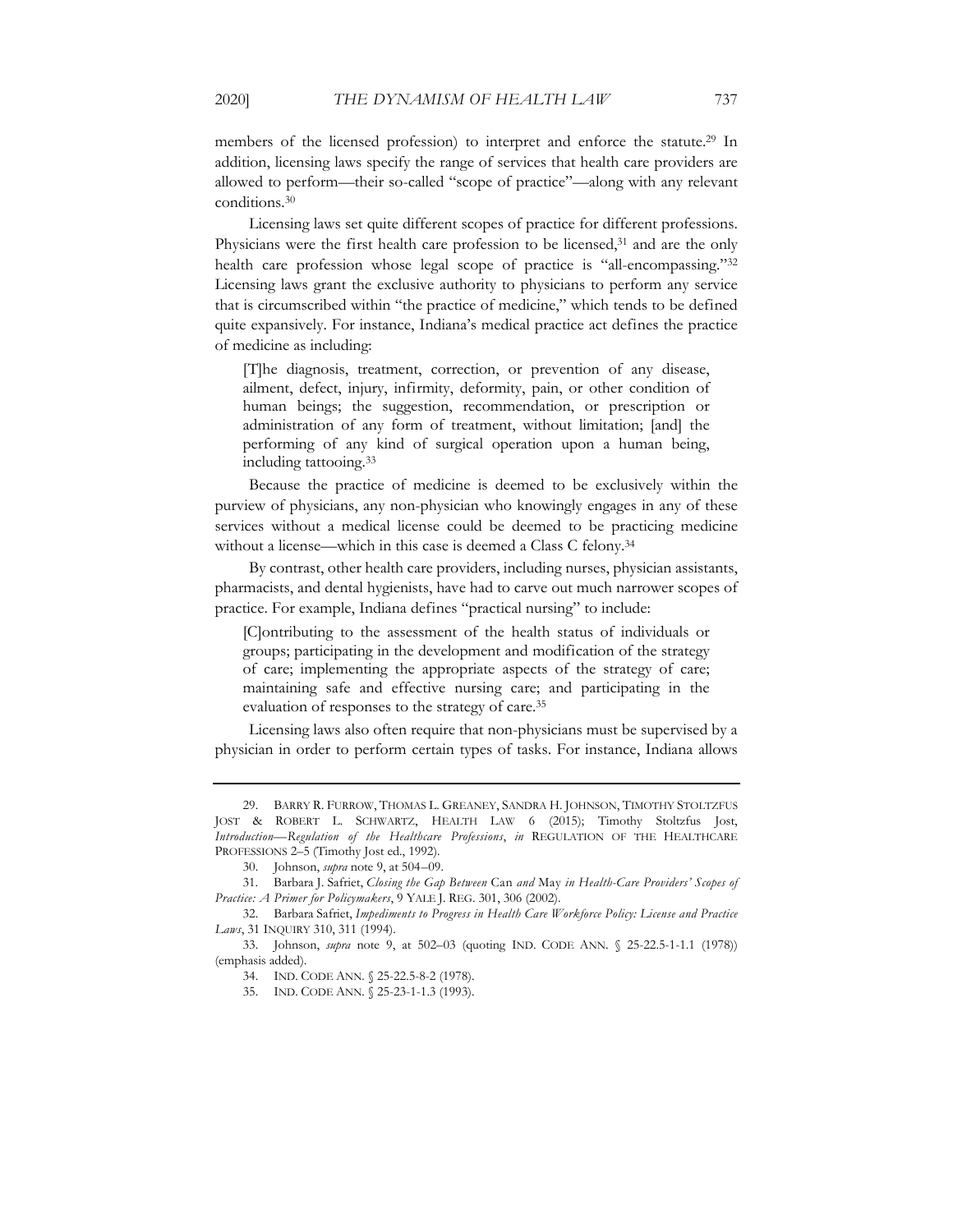nurse anesthetists to "administer anesthesia if the certified registered nurse anesthetist acts under the direction of and in the immediate presence of a physician."36

Although some scope of practice requirements may be warranted, others place excessive limitations on the types of functions performed by non-physician health care providers, thereby limiting access to health care—and potentially also raising health care costs.37 William Sage and David Hyman describe licensing laws as "the most pernicious practice," and argue that they "discourage existing competitors from adopting practices introduced to the market by disruptive innovators" and "limit the ability of other licensed health professionals to enter the market, even when they have extensive training in diagnosis and treatment."38

One illustrative piece of evidence that scope of practice requirements are not set at an optimal level is that they vary widely from state to state. For example, whereas twenty-two states and the District of Columbia allow Nurse Practitioners (NPs) to diagnose patients, initiate and manage certain conditions, and prescribe medications independently, twelve states require NPs to have physician oversight in order to prescribe, diagnose, and treat patients.39 This variation cannot be justified by quality concerns, given that health care education and training standards are evidence-based and set nationally.40

A wide range of institutions, including the Institute of Medicine, the Pew Health Professions Commission, and the Federal Trade Commission have argued in favor of expanding scope of practice restrictions for health professionals such as Advanced Practice Nurses (APNs) (a category that includes Nurse Practitioners, Registered Nurse Anesthetists, Nurse-Midwives, and Clinical Nurse Specialists)<sup>41</sup> as a way to improve access to both primary and acute care without sacrificing quality.42

<sup>36.</sup> IND. CODE ANN. § 25-23-1-30 (1993).

<sup>37</sup>*. See, e.g.*, E. Kathleen Adams & Sara Markowitz, *Improving Efficiency in the Health-Care System: Removing Anticompetitive Barriers for Advanced Practice Registered Nurses and Physician Assistants*, THE HAMILTON 7 ( June 2018), http://www.hamiltonproject.org/papers/ removing\_anticompetitive\_barriers\_for\_advanced\_practice\_registered\_nurses\_a [https://perma.cc/ Y43T-L8ZR]; Morris M. Kleiner, Allison Marier, Kyoung Won Park & Coady Wing, *Relaxing Occupational Licensing Requirements: Analyzing Wages and Prices for a Medical Service*, 59 J.L. & ECON. 261 (2016); Gabriel Scheffler, *Unlocking Access to Health Care: A Federalist Approach to Reforming Occupational Licensing*, 29 HEALTH MATRIX 293, 310–15 (2019); Tanya Wanchek, *Dental Hygiene Regulation and Access to Oral Healthcare: Assessing the Variation Across the US States*, 48 BRIT. J. INDUS. REL. 706 (2010).

<sup>38.</sup> Sage & Hyman, *supra* note 10, at 734.

<sup>39.</sup> Scheffler, *supra* note 37, at 313–14.

<sup>40.</sup> Robert Kocher, Topher Spiro, Emily Oshima Lee, Gabriel Scheffler, Stephen Shortell, David Cutler & Ezekiel Emanuel, *Doctors Without State Borders: Physicians Practicing Across State Lines*, HEALTH AFF. BLOG (Feb. 18, 2014), http://healthaffairs.org/blog/2014/02/18/doctors-withoutstate-borders-practicing-across-state-lines/ [https://perma.cc/RU64-Z224].

<sup>41.</sup> Nat'l Council of State Boards of Nursing, *APRNS in the U.S.*, NCSBN, https:// www.ncsbn.org/aprn.htm [https://perma.cc/3LNQ-GTYA] (last visited Jan. 2, 2020).

<sup>42</sup>*. See, e.g.*, EDITH RAMIREZ, JULIE BRILL, MAUREEN K. OHLHAUSEN & JOSHUA WRIGHT, FED. TRADE COMM'N, POLICY PERSPECTIVES: COMPETITION AND THE REGULATION OF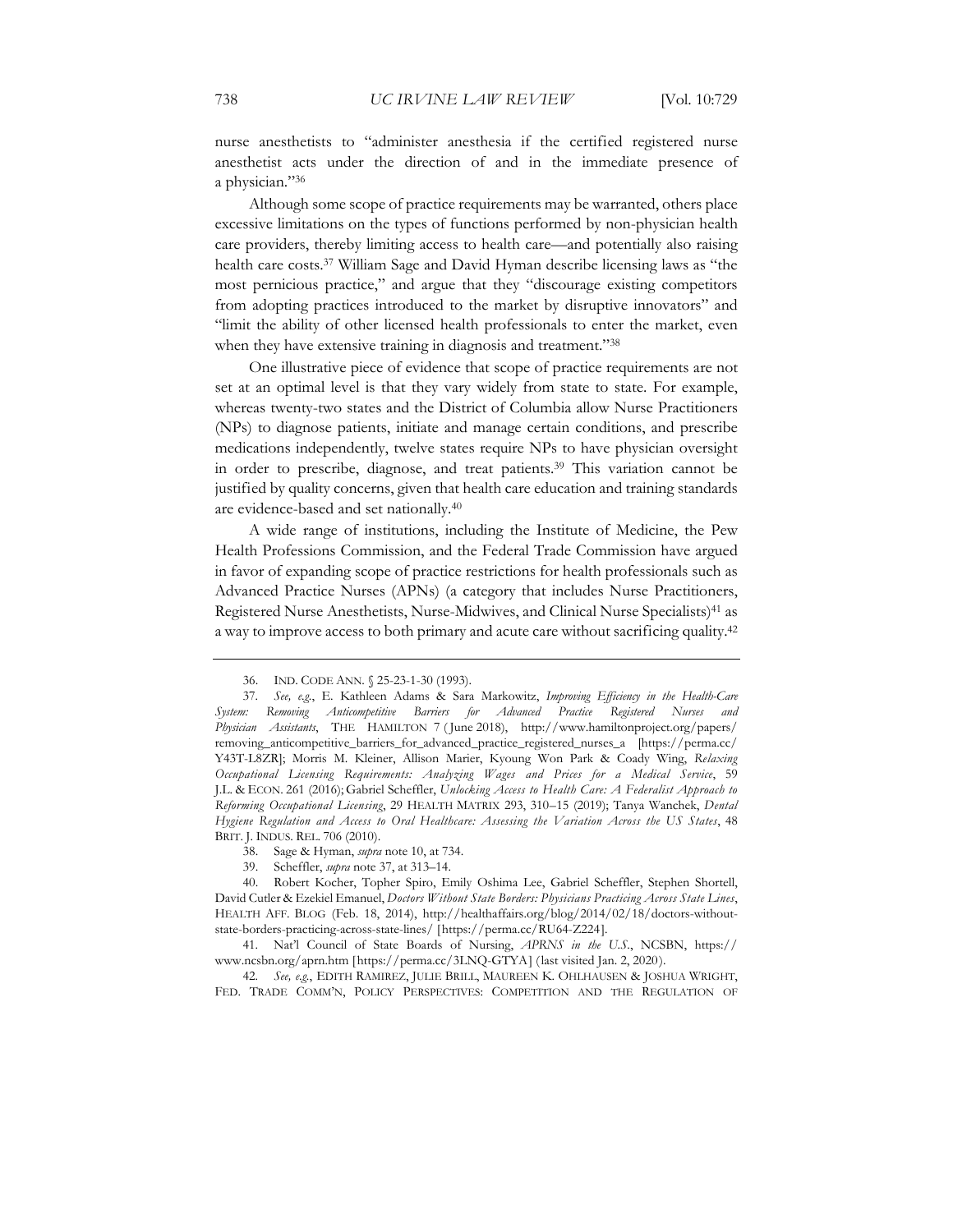#### *B. The Corporate Practice of Medicine Doctrine*

The general rationale of the corporate practice of medicine doctrine is to prevent corporations, as well as individuals who do not possess a medical license, from unduly interfering with medical decision-making.43 It entails three specific related prohibitions: First, it prevents unlicensed individuals or corporations from directly employing physicians. Second, it prevents unlicensed individuals from owning or controlling entities that provide health care services. Third, it prohibits licensed health care providers from engaging in "fee splitting," sharing their professional earnings with unlicensed individuals or entities.44

The origins of the corporate practice of medicine doctrine date back to the early twentieth century, when the American Medical Association (AMA) was growing increasingly concerned by the advent of new business-oriented health care delivery models.45 At least two new delivery models began to crop up during that period: "contract practice," in which corporations directly employed physicians to provide medical care for their own employees; and "corporate practice," in which corporations employed or contracted with physicians and advertised their services to the public.46 Critics of these models, including the AMA, perceived these arrangements as threats to the autonomy of the medical profession and to the quality of patient care.47 More cynically, physicians opposed these corporate models because they threatened to dilute the profits from delivering health care.<sup>48</sup>

In response, the AMA introduced new restrictions in its code of professional ethics against both contract practice and corporate practice, such as those condemning any arrangements under which corporations profit from providing medical services.49 In addition, a series of court rulings during the early twentieth

ADVANCED PRACTICE NURSES (2014), https://www.ftc.gov/reports/policy-perspectivescompetition-regulation-advanced-practice-nurses [https://perma.cc/BL66-PQ3X]; INST. OF MED., THE FUTURE OF NURSING: LEADING CHANGE, ADVANCING HEALTH 9 (2011); LEONARD J. FINOCCHIO ET AL., PEW HEALTH PROFESSIONS COMM'N, REFORMING HEALTH CARE WORKFORCE REGULATION: POLICY CONSIDERATIONS FOR THE 21ST CENTURY 9–13 (1995).

<sup>43.</sup> Huberfeld, *supra* note 14, at 251–52.

<sup>44</sup>*. Id*. at 244.

<sup>45.</sup> CHRISTY FORD CHAPIN, ENSURING AMERICA'S HEALTH: THE PUBLIC CREATION OF THE CORPORATE HEALTH CARE SYSTEM 20 (2015) ("The notion of an overtly competitive, commercial health care market dominated by medical corporations terrified physician leaders."); STARR, SOCIAL TRANSFORMATION, *supra* note 24, at 198–99.

<sup>46.</sup> CHAPIN, *supra* note 45, at 16–20; STARR, SOCIAL TRANSFORMATION, *supra* note 24, at 200–06; Jeffrey F. Chase-Lubitz, *The Corporate Practice of Medicine Doctrine: An Anachronism in the Modern Health Care Industry*, 40 VAND. L. REV. 445, 456–57 (1987); Adam M. Freiman, *The Abandonment of the Antiquated Corporate Practice of Medicine Doctrine: Injecting a Dose of Efficiency into the Modern Health Care Environment*, EMORY L.J. 697, 702 (1998); Huberfeld, *supra* note 14, at 247–48.

<sup>47.</sup> Chase-Lubitz, *supra* note 46, at 457–58; Freiman, *supra* note 46, at 702.

<sup>48.</sup> STARR, SOCIAL TRANSFORMATION, *supra* note 24, at 215–16 ("Doctors opposed corporate enterprise in medical practice not only because they wanted to preserve their autonomy, but also because they wanted to prevent the emergence of any intermediary or third party that might keep for itself the profits potentially available in the practice of medicine.").

<sup>49.</sup> Freiman, *supra* note 46, at 703.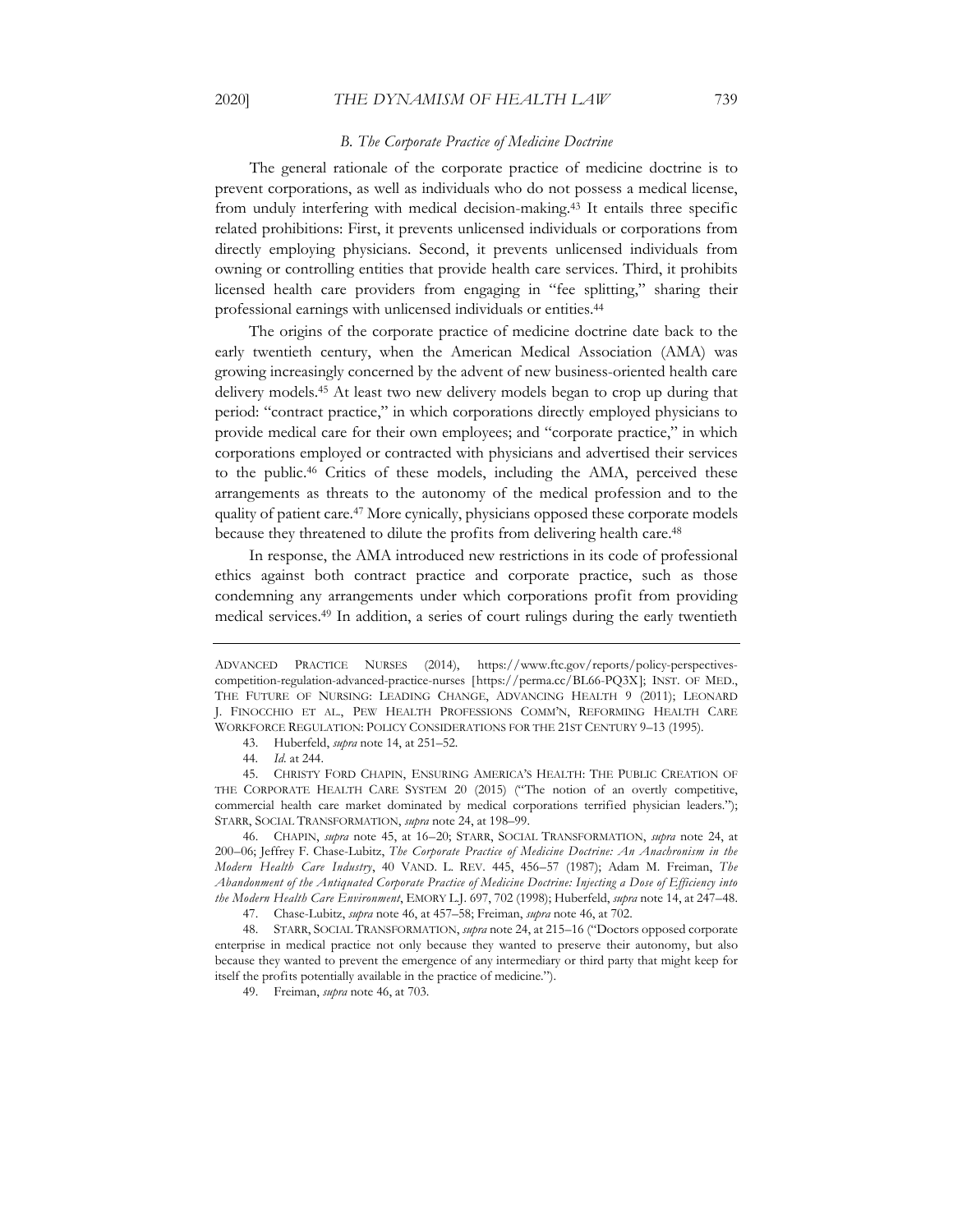century held that corporate practice arrangements violated state medical licensing laws.50 Although most medical practice acts do not explicitly prohibit the corporate practice of medicine, courts interpreted their requirements that persons have a valid license in order to practice medicine as implicitly also prohibiting corporations from practicing medicine.51 In some cases, courts justified their interpretations of medical practice acts by relying on public policy concerns: for example, worrying that the corporate practice of medicine doctrine would impair the doctor-patient relationship or commercialize the medical profession.52

As the practice of medicine has evolved from solo practitioners to large integrated health care organizations, the doctrine has ceased to be enforced in most states.53 The Supreme Court dealt the AMA a major setback in 1982 when it affirmed a Federal Trade Commission order that the AMA's ethical restraints on the corporate practice of medicine violated the Federal Trade Commission Act.54 In addition, many states have carved out explicit exceptions to the doctrine, including for non-profit health care organizations, health care organizations owned and managed by licensed physicians, health maintenance organizations (HMOs), and medical schools.55

Nevertheless, the corporate practice of medicine doctrine continues to influence how health care organizations are structured and managed today. The corporate practice doctrine helps to explain, for example, why Medicare pays doctors separately from hospitals, and why hospital staffs in the United States are typically members of independent medical staffs, rather than hospital employees.56 Medical staff committees, rather than the hospital, are generally responsible for

<sup>50</sup>*. See, e.g.*, Parker v. Bd. of Dental Exam'rs of State of Cal., 216 Cal. 285, 295 (1932) ("The letter of the statute authorizes *persons* only to engage in the practice of dentistry. The underlying theory upon which the whole system of dental laws is framed is that the state's licensee shall possess consciousness, learning, skill, and good moral character, all of which are individual characteristics, and none of which is an attribute of an artificial entity."); People v. Painless Parker Dentist, 85 Colo. 304, 313 (1929) ("It is, however, altogether clear that the inhibition of the statute against the practice of dentistry in this state is applicable not only to natural persons, but it applies as well to an artificial person or a corporation, because, in the very nature of things, the corporation cannot meet the conditions upon which the right to a license depends, and no one, whether an ordinary person or an artificial being, is entitled to practice unless, among other requirements, he first secures a license from our state board of dental examiners.").

<sup>51</sup>*. See* Freiman, *supra* note 46, at 704–4–05; *Right of the Corporation to Practice Medicine*, 48 YALE L.J. 346, 347–48 (1938); Huberfeld, *supra* note 14, at 250–051.

<sup>52</sup>*. See, e.g.*, Bartron v. Codington Cty., 68 S.D. 309, 329 (1942) ("Being convinced that the practice of the learned professions by a profit corporation tends to the commercialization and debasement of those professions, we are of the opinion that such a mode of conducting the practice is in contravention of the public interest and is against public policy.").

<sup>53.</sup> Freiman, *supra* note 46, at 733–40.

<sup>54.</sup> Am. Med. Ass'n v. F.T.C., 455 U.S. 676 (1982).

<sup>55</sup>*. See* Freiman, *supra* note 46, at 706–08.

<sup>56.</sup> MARK A. HALL, MARY ANNE BOBINSKI & DAVID ORENTLICHER, HEALTH CARE LAW AND ETHICS 1273 (8th ed. 2013).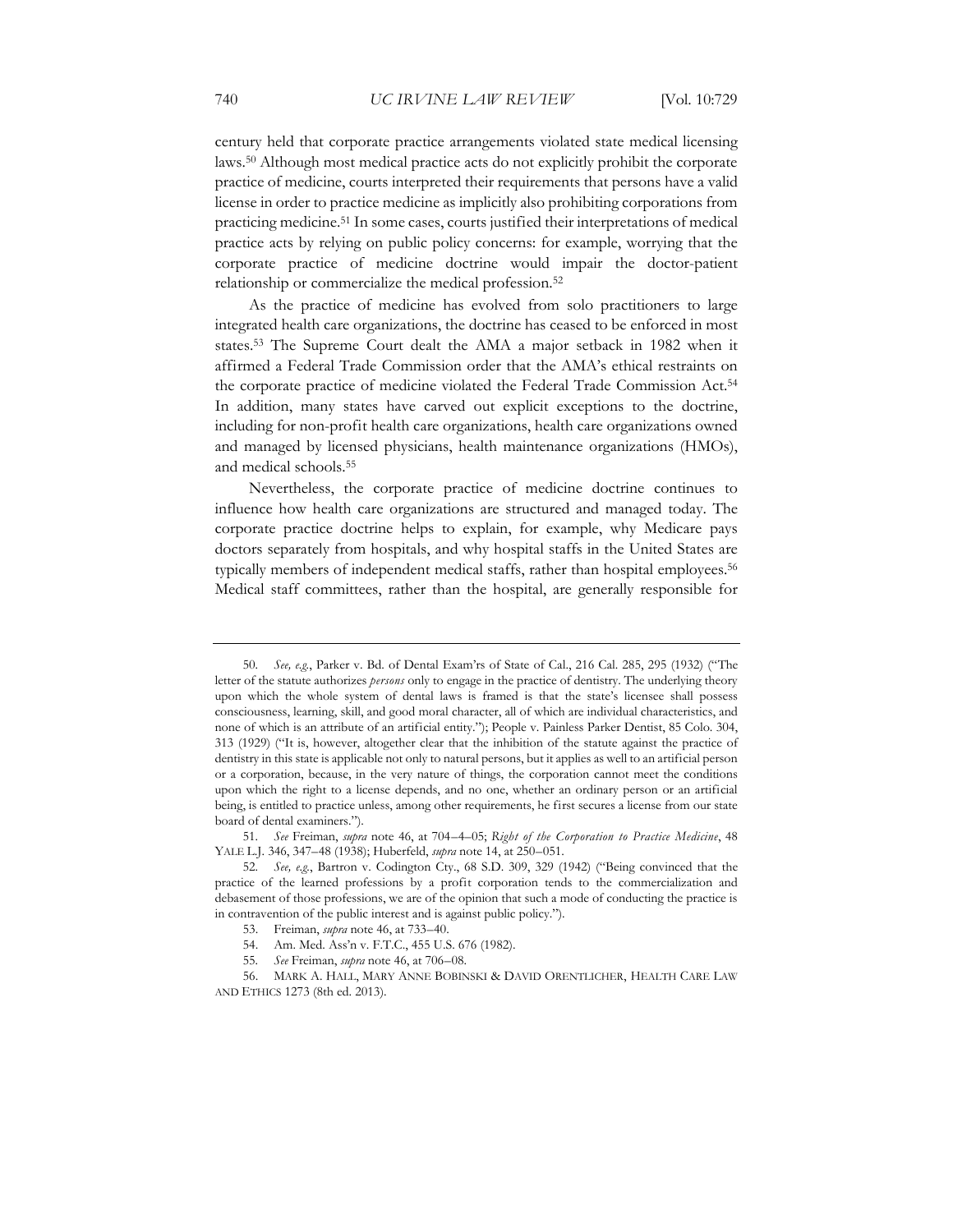overseeing physicians working in the hospital.57 The prevailing view is that while corporate practice prohibitions have been weakened, they remain "'legal landmines,' remnants of an old and nearly forgotten war, half-buried on a field fast being built up with new forms of health care organizations."58 The fear of tripping these landmines hampers innovation by inhibiting health care organizations from experimenting with new delivery models.59

Over the years, many scholars have argued in favor of abolishing the corporate practice of medicine doctrine altogether.60 These critics argue that the original justifications undergirding the doctrine no longer apply in a world in which the delivery of health care is increasingly team-based, and where managed care companies exert influence over how care is delivered.61 Rather than serving to promote quality, they argue that the corporate practice of medicine doctrine in fact degrades the quality of health care by making our health care delivery system more fragmented.62 Critics argue that the corporate practice of medicine doctrine contributes to this fragmentation by preventing health care organizations from exerting control over physicians' decisions and making it more difficult for health care organizations to implement patient-safety initiatives.<sup>63</sup>

## *C. Certificate of Need Laws*

Certificate of Need (CON) laws were ostensibly designed to halt the growth in health care spending by requiring hospitals to demonstrate "community need" before making new capital investments.64 The theory underlying CON laws, known as "Roemer's Law" (named after health services researcher Milton Roemer), was that the construction of new health care facilities itself leads to unnecessary health care utilization—a theory succinctly encapsulated by the maxim, "a built bed is a

<sup>57.</sup> Kristin Madison, *Defragmenting Health Care Delivery Through Quality Reporting*, *in* THE FRAGMENTATION OF U.S. HEALTH CARE: CAUSES AND SOLUTIONS 87 (Einer Elhauge ed., 2010).

<sup>58.</sup> Arnold J. Rosoff, *The Business of Medicine: Problems with the Corporate Practice Doctrine*, 17 CUMB. L. REV. 485 (1986); *see also* Chase-Lubitz, *supra* note 46, at 470–71; Huberfeld, *supra* note 14, at 253 ("While the doctrine may seem too outdated to be enforced, the statutes and regulations that form the doctrine remain in current statutory compilations and, like a sleeping dragon, need only a slight stimulus to be set into action.").

<sup>59</sup>*. See* Chase-Lubitz, *supra* note 46, at 470; *see also* Saver, *Uneasy Relationship*, *supra* note 8, at 660 (defining health care delivery innovations as "typically alter[ing] the bundle of healthcare services offered, how the services are paid for, the process for delivering the services, the medical personnel involved, the site of delivery, the use of products and technology, or the organizational structure under which care is provided").

<sup>60</sup>*. See, e.g.*, Cebul et al., *supra* note 11, at 109; Huberfeld, *supra* note 14; Jost & Emanuel, *supra* note 7, at 2562.

<sup>61.</sup> Huberfeld, *supra* note 14, at 257–60.

<sup>62.</sup> Cebul et al., *supra* note 11.

<sup>63</sup>*. See* Elhauge, *Health Care Fragmentation*, *supra* note 7, at 12.

<sup>64.</sup> James B. Simpson, *Full Circle: The Return of Certificate of Need Regulation of Health Facilities to State Control*, 19 IND. L. REV. 1025, 1025 (1986).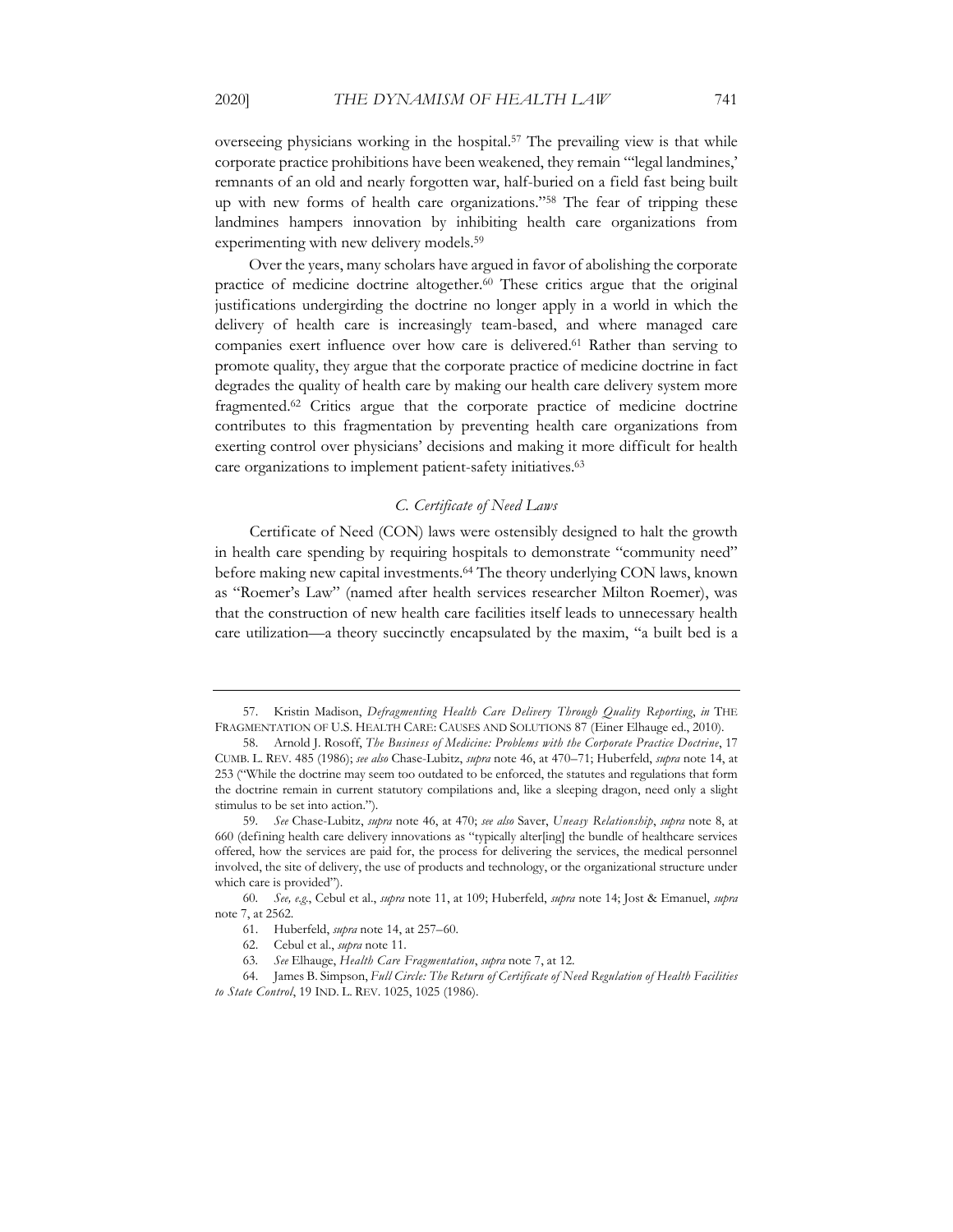filled bed."65 Perhaps counterintuitively, hospitals have historically found CON laws appealing, both as a means of erecting barriers to entry for potential competitors and as a way of forestalling more dramatic government intervention into the health care market.<sup>66</sup>

CON laws grew out of previous "health planning" initiatives that involved the federal government and state governments in the construction of health care facilities.<sup>67</sup> The most prominent of these was the Hill-Burton Act of 1946, which provided federal grants and loans to states that came up with detailed plans identifying their need for new health care facilities and how to address those needs.<sup>68</sup>

CON laws emerged during the 1960s and early 1970s, at a time when hospital prices were rising at six percent above the general rate of inflation.<sup>69</sup> New York enacted the first CON law in 1964, and twenty states enacted their own CON laws between the 1971 and 1973 legislative sessions.70 In 1974, Congress passed the National Health Planning and Resources Development Act (NHPRDA), which offered funding to state CON programs that met certain federal standards.<sup>71</sup> By 1980, all fifty states had enacted their own CON legislation.72

The heyday of CON laws proved to be short-lived, however, and they fell out of favor during the 1980s. The advent of managed care and the introduction of Medicare's Prospective Payment System created new incentives for hospitals to control health care spending, which in turn appeared to render CON less necessary.73 This was accompanied by a growing perception among policymakers and researchers that CON laws were failing to reduce health care spending.<sup>74</sup> In 1987, Congress turned against CON laws and repealed the NHPRDA,75 prompting

<sup>65.</sup> Nicholas Bagley, *Medicine As a Public Calling*, 114 MICH. L.J. 57, 88 (2015) [hereinafter Bagley, *Medicine As a Public Calling*].

<sup>66</sup>*. See* STARR, SOCIAL TRANSFORMATION, *supra* note 24, at 398–99 ("The interest of state legislatures was plainly cost control. However, the main inspiration for certificate-of-need came from the American Hospital Association and its state affiliates. The hospitals, anxious to avoid other forms of control, stood to benefit from the limits on competition that this sort of regulation would create."); *see also* Sallyanne Payton & Rhoda M. Powsner, *Regulation Through the Looking Glass: Hospitals, Blue Cross, and Certificate-of-Need*, 79 MICH. L. REV. 203 (1980) (arguing that these were in fact the driving goals behind CON laws, rather than controlling health care spending).

<sup>67</sup>*. See* Bagley, *Medicine As a Public Calling*, *supra* note 65, at 85–88.

<sup>68.</sup> Hospital Survey and Construction Act of 1946, 42 U.S.C. § 291 (2012).

<sup>69.</sup> MARTIN S. FELDSTEIN, THE RISING COST OF HOSPITAL CARE 13 (1971).

<sup>70.</sup> Clark C. Havighurst, *Regulation of Health Facilities and Services by "Certificate of Need"*, 59 VA. L. REV. 1143, 1144 (1973) [hereinafter Havighurst, *Regulation of Health Facilities and Services by "Certificate of Need"*].

<sup>71.</sup> National Health Planning and Resources Development Act of 1974, Pub. L. No. 93-641, 88 Stat. 2225 (1975).

<sup>72.</sup> HALL, BOBINSKI & ORENTLICHER, *supra* note 56, at 1223.

<sup>73.</sup> Bagley, *Medicine As a Public Calling*, *supra* note 65, at 89; Christopher J. Conover & Frank A. Sloan, *Does Removing Certificate-of-Need Regulations Lead to a Surge in Health Care Spending?*, 23 J. HEALTH POL. POL'Y & L. 455, 456–57 (1998).

<sup>74</sup>*. Id.*

<sup>75.</sup> Drug Export Amendments Act of 1986, Pub. L. No. 99–660, § 701, 100 Stat. 3743, 3799 (1986).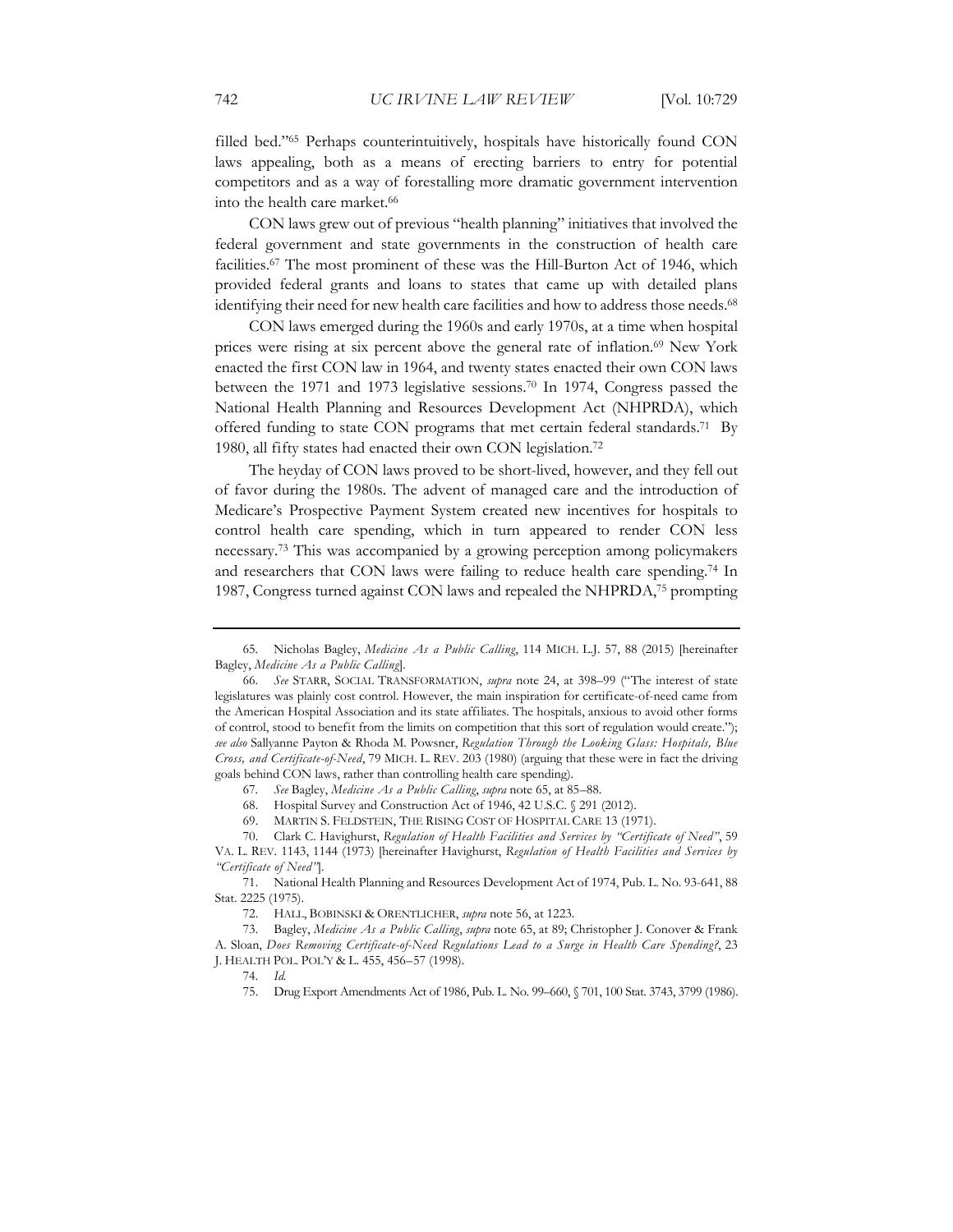eleven states to repeal their CON laws by 1990.76 In recent years, however, the drive to abolish CON laws has slowed,<sup>77</sup> and as of February 2019, thirty-four states plus the District of Columbia still have CON programs in place.78

CON laws have also been the subject of widespread criticism.79 The most prominent criticism of CON laws is that they are anti-competitive. By restricting new entrants into the market, CON laws exacerbate hospital concentration and potentially impede innovation.80 The Department of Justice and the Federal Trade Commission have repeatedly criticized CON laws, writing, "on balance, CON programs are not successful in containing health care costs, and . . . they pose serious anticompetitive risks that usually outweigh their purported economic benefits."81 Others have argued that CON laws are vehicles for politically influential hospitals to secure favorable regulatory treatment at the expense of less well-connected ones.82

There are few scholars who are willing to defend CON programs as currently constituted.83 Several scholars and policymakers have called for amending CON laws or even repealing them outright.84 Others have argued that the real problem with CON programs is that they are too limited, as they have no authority to limit hospitals' operating expenses or control hospitals' prices, and that more expansive regulatory programs could more effectively control health care spending.85

\* \* \*

<sup>76.</sup> Matthew D. Mitchell & Christopher Koopman, *40 Years of Certificate-of-Need Laws Across America*, MERCATUS CTR. (Sept. 27, 2016), https://www.mercatus.org/publication/40-yearscertificate-need-laws-across-america [https://perma.cc/MJ7B-ZQ96].

<sup>77.</sup> Emily Whelan Parento, *Certificate of Need in the Post-Affordable Care Act Era*, 105 KY. L.J. 201, 212 (2017).

<sup>78</sup>*. Certificate of Need State Laws*, NAT'L CONF. ST. LEGISLATURES (Feb. 2016), http:// www.ncsl.org/research/health/con-certificate-of-need-state-laws.aspx [https://perma.cc/UVB4- LMX5].

<sup>79</sup>*. See, e.g.*, HALL, BOBINSKI & ORENTLICHER, *supra* note 56, at 1225–26 (subsection entitled "The Failure of CON Regulation").

<sup>80.</sup> Erin C. Fuse Brown, *Resurrecting Health Care Rate Regulation*, 67 HASTINGS L.J. 85, 96 (2015).

<sup>81.</sup> F.T.C. & U.S. DEP'T JUSTICE, IMPROVING HEALTH CARE: A DOSE OF COMPETITION 22 (2004).

<sup>82</sup>*. See* Havighurst, *Regulation of Health Facilities and Services by "Certificate of Need*,*" supra* note 70, at 1186–87 ("Limited investigation suggests further that established community hospitals, major medical centers, hospitals associated with religious and similar organizations, and well-entrenched proprietaries seem to be capable of receiving special attention for applications which would be rejected out of hand if submitted by less well-connected interests.").

<sup>83.</sup> Parento, *supra* note 77, at 218 ("Among academic scholars, it is rare to find ardent, or even lukewarm defenders of CON programs.").

<sup>84</sup>*. See, e.g.*, Jost & Emanuel, *supra* note 7, at 2562; Maureen K. Ohlhausen, *Certificate of Need Laws: A Prescription for Higher Costs*, 30 ANTITRUST 50, 53 (2015) ("[T]here has been a lengthy, bipartisan consensus at the FTC that state CON laws should be repealed."); William M. Sage, *Getting the Product Right: How Competition Policy Can Improve Health Care Markets*, 33 HEALTH AFFS. 1076, 1080 (2014) (calling for reducing or removing CON laws, and other barriers to market entry).

<sup>85.</sup> HALL, BOBINSKI & ORENTLICHER, *supra* note 56, at 1225.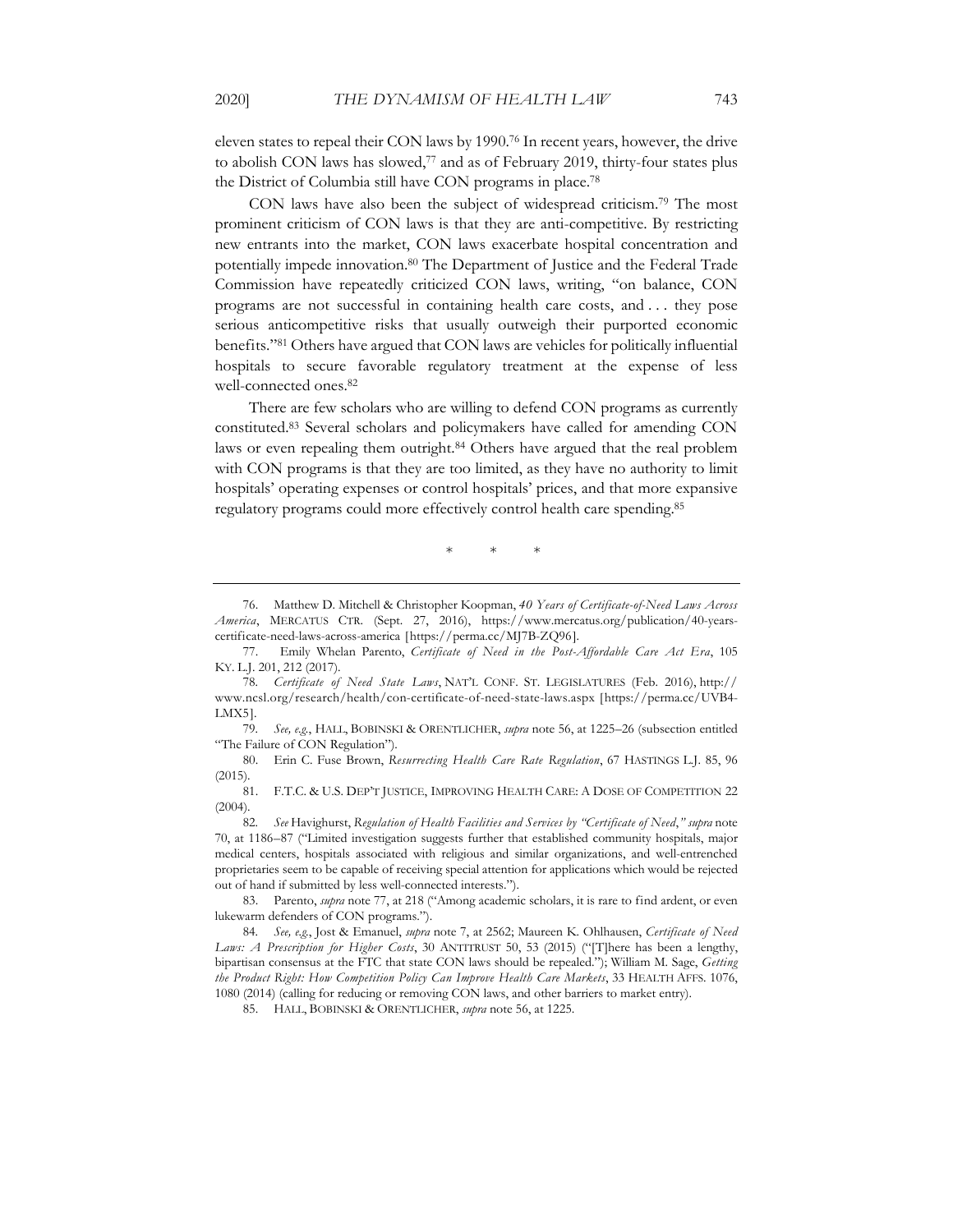In sum, the predominant view of these three types of laws—scope of practice restrictions, the corporate practice of medicine doctrine, and CON laws—is that they represent barriers to improving the health care delivery system. In addition, they are perceived as difficult to change, largely because they are supported by interest groups who benefit from the status quo. Although this view has some truth to it, I show in Parts II and III that this "law-as-barrier perspective" overlooks a central feature of health law: the impact of health care financing laws on the health care delivery system.

#### II. PATHWAYS OF INFLUENCE

This Section explores the relationship between health care financing laws and health care delivery laws in two stages. First, it outlines three different channels through which health care financing laws serve to increase the demand for health care. Second, it explains why increasing the demand for health care in turn affects health care delivery laws. Drawing on work by Kenneth Arrow and John Kingdon, it shows that the connection between health insurance and health care delivery laws can be viewed as one manifestation of a larger relationship between market failures and nonmarket institutions in health care.

#### *A. Health Care Financing Laws and the Demand for Health Care*

Health care financing laws serve to transform health care delivery laws through increasing the demand for health care. Historically, this has transpired through three main channels: First, expanding health insurance increases patients' access to care and causes patients to utilize more health care services. Second, financing laws have encouraged providers to deliver more health care services by increasing the amount of money in the health care system and paying providers based on the amount of services they provide (known as "fee-for-service" reimbursement). Third, over time, expanding health insurance also leads hospitals and medical centers to adopt new expensive new medical technologies, and sends a signal to technology developers to create more such technologies. This Section briefly discusses each of these mechanisms, as well as the benefits and concerns associated with them.

#### *1. Increasing Patients' Access to Health Care*

The first—and most obvious—way that expanding health insurance serves to increase the demand for health care is through increasing patients' access to health care services.86 Improving access to health care is one of the central purposes of

<sup>86.</sup> INSTITUTE OF MEDICINE, ACCESS TO HEALTH CARE IN AMERICA 4 (1993) (defining health care *access* as having "the timely use of personal health services to achieve the best possible health outcomes").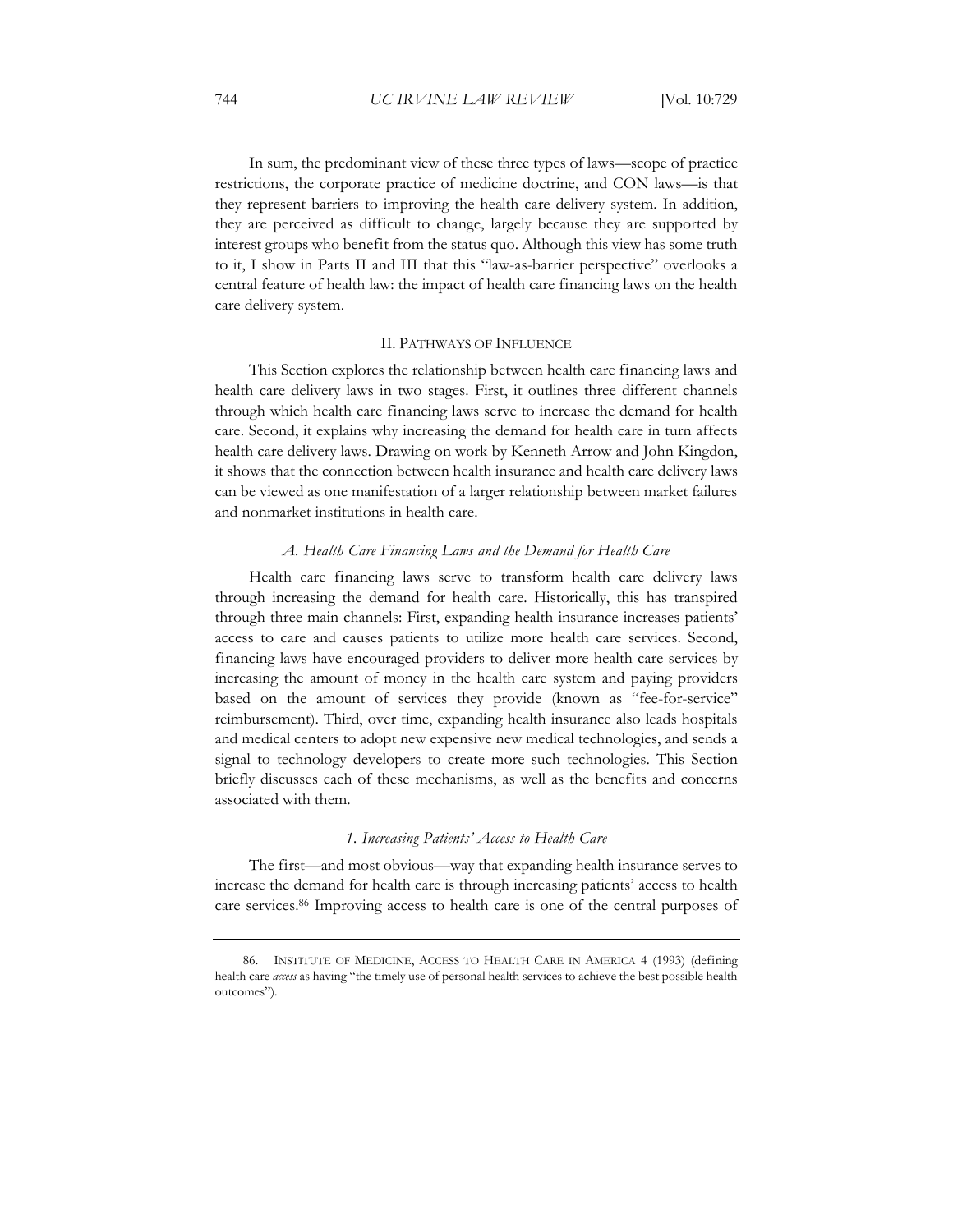health insurance—and one of the central goals of health care reform.<sup>87</sup> By lowering the cost that individuals face when obtaining health care, health insurance enables patients to access health care that they value but would not otherwise be able to afford.88

A large body of empirical research confirms that expanding health insurance coverage improves access to health care and causes patients to use more health care services.89 The two most well-known studies on the effects of health insurance are both randomized controlled trials: the RAND Health Insurance Experiment and the Oregon Health Insurance Experiment. The RAND Experiment, conducted in the late 1970s and early 1980s, randomly assigned participants to different health insurance plans with different levels of cost-sharing (i.e., these plans covered different percentages of individuals' total health care costs), and found that those individuals enrolled in plans with lower cost-sharing had higher levels of health care utilization.90 More recently, in 2008, the state of Oregon randomly allocated Medicaid coverage to recipients via a lottery, allowing researchers to compare individuals who received Medicaid coverage to those with no health insurance.<sup>91</sup> Follow-up analyses found that those recipients who gained Medicaid coverage had more hospital admissions, emergency department visits, and outpatient visits, and ordered more prescription drugs.92

88. John A. Nyman, *American Health Policy: Cracks in the Foundation*, 32 J. HEALTH POL. POL'Y & L. 759, 768 (2007) [hereinafter Nyman, *American Health Policy: Cracks in the Foundation*].

89*. See* Benjamin D. Sommers, Atul A. Gawande & Katherine Baicker, *Health Insurance Coverage and Health—What the Recent Evidence Tells Us*, 377 NEW ENG. J. MED. 586, 588 (2017) (describing several studies which find that health insurance expansions increase health care utilization).

<sup>87</sup>*. See, e.g.*, Timothy Jost, *Affordability: The Most Urgent Health Reform Issue for Ordinary Americans*, HEALTH AFF. BLOG (Feb. 29, 2016), https://www.healthaffairs.org/do/10.1377/ hblog20160229.053330/full/ [https://perma.cc/W2NU-FK4G?type=image] ("A primary goal of the ACA was to improve access to health care."); Wendy K. Mariner, *Health Reform: What's Insurance Got to Do with It? Recognizing Health Insurance As a Separate Species of Insurance*, 36 AM. J.L. & MED. 436, 439 (2010) ("A key goal of health reform is to give everyone access to health care. Health insurance is simply a means to that larger end: appropriate, affordable health care regardless of employment, residence, health status, age or other factors that currently inhibit access."); *see also* Allison K. Hoffman, *Three Models of Health Insurance: The Conceptual Pluralism of the Patient Protection and Affordable Care Act*, 159 U. PENN L.REV. 1873, 1888 (2011) (calling the "Health Promotion" theory of health insurance as the theory "that the primary goal of health insurance is to mitigate the risk of harms to health").

<sup>90</sup>*. See generally* JOSEPH P. NEWHOUSE, FREE FOR ALL? LESSONS FROM THE RAND HEALTH INSURANCE EXPERIMENT (1993).

<sup>91.</sup> In this respect, it differed from the RAND Experiment, which compared individuals who all had health insurance but with different levels of cost-sharing. Liran Einav & Amy Finkelstein, *Moral*  Hazard in Health Insurance: What We Know and How We Know It, 16 J. EUR. ECON. ASS'N 957, 963–64 (2018), https://economics.mit.edu/files/14545 [https://perma.cc/M4A5-VR3F].

<sup>92</sup>*. See* AMY FINKELSTEIN, MORAL HAZARD IN HEALTH INSURANCE 21 (2015) [hereinafter FINKELSTEIN, MORAL HAZARD IN HEALTH INSURANCE]; Amy Finkelstein et al., *The Oregon Health Insurance Experiment: Evidence from the First Year*, 127 Q.J. ECON. 1057 (2012)Amy Finkelstein et al., *Effect of Medicaid Coverage on ED Use — Further Evidence from Oregon's Experiment*, 375 NEW ENG. J. MED. 1505 (2016).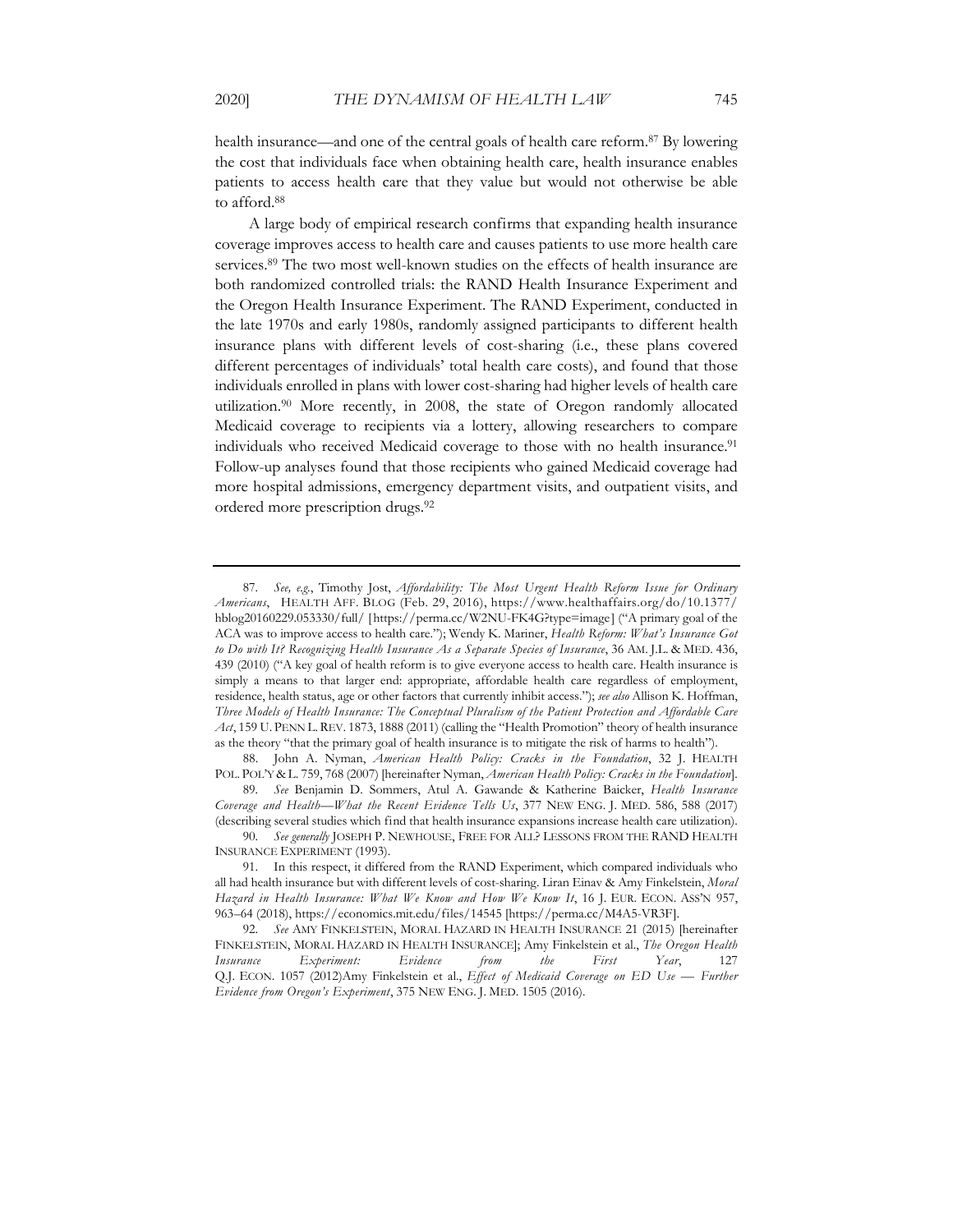There is also a growing body of empirical evidence that expanding health insurance improves health outcomes by increasing access to health care. In 2017, Benjamin Sommers, Atul Gawande, and Katherine Baicker conducted a thorough review of the empirical literature on the effects of health insurance, and concluded that "coverage expansions significantly increase patients' access to care and use of preventive care, primary care, chronic illness treatment, medications, and surgery," and that "some of these changes will ultimately help tens of thousands of people live longer lives."93 More recent studies have continued to bolster the link between health insurance expansions and improved health outcomes.<sup>94</sup>

Despite the benefits of health insurance coverage, economists and policymakers have historically been quite concerned that health insurance leads to *excess* demand for health care.95 The theory underlying this concern, referred to as *moral hazard*, is that by lowering the price of health care, insurance causes people to consume health care services that they do not value sufficiently to justify the costs of providing that care.96

Concerns about moral hazard have led a number of health economists over the years to theorize that health insurance is inefficient.<sup>97</sup> Mark Pauly first articulated this possibility in an influential 1968 essay, venturing that the total benefits from health insurance in terms of reducing financial risk could potentially be smaller than its costs in terms of causing excess utilization and health care spending.98 In a 1973 article, Martin Feldstein went further, concluding—at a time

<sup>93.</sup> Sommers, Gawande & Baicker, *supra* note 89, at 590–91.

<sup>94.</sup> *See, e.g.,* Sameed Ahmed M. Khatana et al., *Association of Medicaid Expansion with Cardiovascular Mortality*, 4 JAMA CARDIOLOGY 671 (2019) (finding that Medicaid expansion was associated with lower cardiovascular mortality).

<sup>95</sup>*. See* ECONOMIC RECORD, *supra* note 19, at 27 n.13 ("While many non-economists consider it a self-evidently good thing when expanded insurance coverage increases use of health care, a long-standing strand of economic research emphasizes the possibility that health insurance will drive overconsumption of health care by insulating enrollees from the cost of services, a phenomenon referred to as 'moral hazard.'") (citation omitted).

<sup>96</sup>*. See* Joseph P. Newhouse, *Medical Care Costs: How Much Welfare Loss?*, 6 J. ECON. PERSP. 3, 15 (1992) ("[T]he dominant view of health insurance in the economics literature, at least in the American literature, is that 'too much' health insurance leads consumers to demand 'too much' medical care at each point in time, which is reasonably well established, as well as 'too much' technological change, which is less well established."). One potential alternative form of moral hazard, which is referred to as *ex ante* moral hazard (as opposed to the predominant notion of moral hazard, which is sometimes called *ex post* moral hazard), is the notion that having health insurance causes individuals to take less good care of their health. Yet there is little empirical evidence substantiating this effect. *See* Tom Baker, *On the Genealogy of Moral Hazard*, 75 TEX. L. REV. 237, 284 (1996) ("There is no strong evidence that insurance reduces the level of care individuals take to prevent bodily injury."); Einav & Finkelstein, *supra* note 91, at 963.

<sup>97.</sup> Nyman, *American Health Policy: Cracks in the Foundation*, *supra* note 88, at 765.

<sup>98.</sup> Mark V. Pauly, *The Economics of Moral Hazard: Comment*, 58 AMER. ECON. REV. 531, 535 (1968); *see also* JOHN A. NYMAN, THE THEORY OF DEMAND FOR HEALTH INSURANCE 9 (2003) [hereinafter NYMAN, THE THEORY OF DEMAND FOR HEALTH INSURANCE] (referring to Pauly's article as perhaps "the single most influential article in the health economics literature").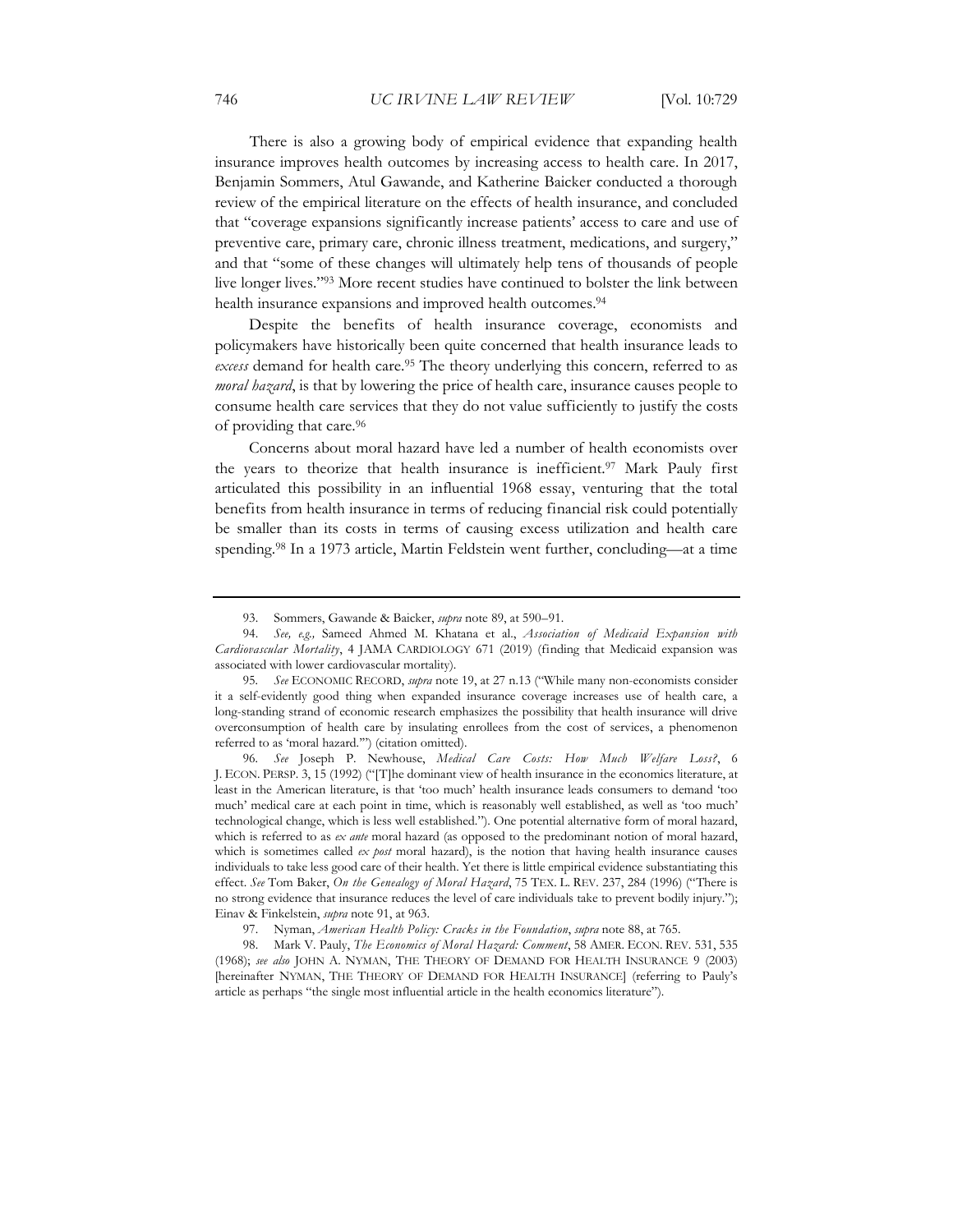when over 24 million Americans were uninsured<sup>99</sup>—that "American families are in general overinsured against health expenses," and that "the current excess use of health insurance produces a very substantial welfare loss."100

More recently, a number of scholars—most prominently, John Nyman—have challenged this account. Nyman argues that while health insurance may cause some amount of excess utilization, most moral hazard is actually efficient because it enables patients to access health care that they value highly but would not otherwise be able to access, due to financial constraints.101 Under this view, the increased utilization caused by obtaining health insurance "is not a distortion of the system; it is just getting rid of the problem of the liquidity constraints that people face."102 Nyman refers to this as "efficient moral hazard,"103 while Jonathan Gruber calls it "an income or liquidity effect."<sup>104</sup>

Nevertheless, concerns about moral hazard have proven quite influential over the years.105 The theory of moral hazard has undergirded many health insurance "innovations" in recent decades, including the proliferation of "cost-sharing" in health insurance plans (in the form of deductibles, co-pays, co-insurance, etc.), the advent of the "managed care" movement, and the introduction of health savings accounts.<sup>106</sup>

#### *2. Affecting Providers' Treatment Behavior*

The second way that expanding health insurance increases the demand for health care is through changing the ways that providers deliver care. For most of U.S. history, physicians operated as solo practitioners and practiced on a small scale "because there were no substantial economies to be achieved in a large scale

103. NYMAN, THE THEORY OF DEMAND FOR HEALTH INSURANCE, *supra* note 98, at 103.

<sup>99.</sup> Robin A. Cohen et. al., U.S. Dep't of Health and Human Servs., *Health Insurance Coverage Trends, 1959-2007: Estimates from the National Health Interview Survey*, NAT'L HEALTH STAT. REPORTS (2009).

<sup>100.</sup> Martin S. Feldstein, *The Welfare Loss of Excess Health Insurance*, 81 J. POL. ECON. 251, 251, 275 (1973).

<sup>101</sup>*. See generally* John A. Nyman, *The Economics of Moral Hazard Revisited*, 18 J. HEALTH ECON. 811 (1999); John A. Nyman, *The Value of Health Insurance: The Access Motive*, 18 J. HEALTH ECON. 141 (1999).

<sup>102.</sup> Jonathan Gruber, *Commentary*, *in* MORAL HAZARD IN HEALTH INSURANCE 50 (2015).

<sup>104.</sup> Gruber, *supra* note 102, at 49.

<sup>105</sup>*. See* Malcolm Gladwell, *The Moral-Hazard Myth*, NEW YORKER (Aug. 29, 2005), https:// www.newyorker.com/magazine/2005/08/29/the-moral-hazard-myth [https://perma.cc/C462- 2JZE] ("[M]oral hazard has profoundly shaped the way think tanks formulate policy and the way experts argue and the way health insurers structure their plans and the way legislation and regulations have been written.").

<sup>106.</sup> Nyman, *American Health Policy: Cracks in the Foundation*, *supra* note 88, at 760.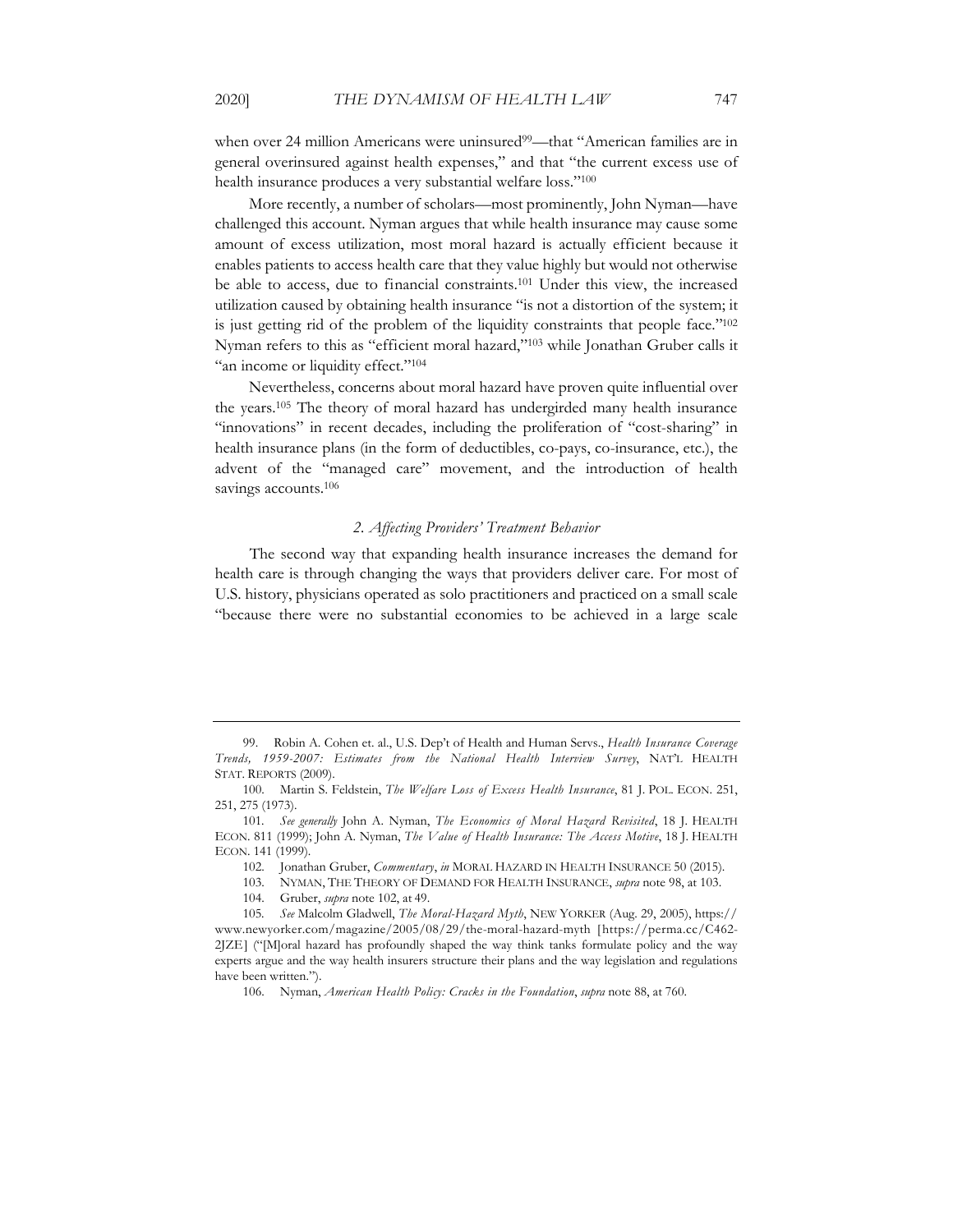practice."107 U.S. hospitals and health care facilities, which originated as religious or charitable institutions, had long been organized as non-profit entities.108

Yet with first the growth of employer-sponsored health insurance and then the enactment of Medicare and Medicaid, a wave of money flooded the health care system, precipitating a surge of new entrepreneurial ventures. Clark Havighurst describes how Medicare in particular transformed the culture of health care:

Perhaps Medicare's most significant side effect was to make the health care sector an arena for profit-seeking activity more than ever before. For the first time, hospitals and physicians could expect to be paid well for much of the care they had previously provided for less. They also saw huge increases in demand for even the costliest of their services. Entrepreneurs suddenly saw new opportunities in health care, and physicians saw opportunities to become entrepreneurs themselves.109

Between 1976 and 1982, the number of hospitals owned or managed by for-profit organizations nearly doubled, even while the overall number of hospitals decreased.110 In 1980, Arnold Relman, the then-editor of the *New England Journal of Medicine*, published an article in the *Journal* decrying "the New Medical-Industrial Complex," and warning that physicians' growing financial entanglements in the health care system risked creating conflicts of interest and preventing them from curbing over-utilization.111

These effects were compounded by the fact that Medicare employed the traditional fee-for-service reimbursement model. In the decades following the enactment of Medicare, fee-for-service reimbursement has been widely blamed for encouraging providers to deliver those services that are most profitable, rather than those which are most beneficial for patients, and for driving up overall health care spending.112 Of course, many non-financial factors affect providers' treatment behavior as well, such as their education and training, potential legal liability, and uncertainty about the proper course of treatment.113 Nevertheless, a substantial

113*. See* Lisa Rosenbaum, *The Less-Is-More Crusade—Are We Overmedicalizing or* 

<sup>107.</sup> Victor R. Fuchs, *Can the Traditional Practice of Medicine Survive*?, 125 ARCHIVES INTERNAL MED. 154, 155 (1970).

<sup>108.</sup> Bradford H. Gray, *An Introduction to the New Health Care for Profit*, *in* THE NEW HEALTH CARE FOR PROFIT: DOCTORS AND HOSPITALS IN A COMPETITIVE ENVIRONMENT 1, 7 (Bradford H. Gray ed., 1983).

<sup>109.</sup> Havighurst, *American Health Care and the Law*, *supra* note 25, at 89; *see also* ROBERT I. FIELD, HEALTH CARE REGULATION IN AMERICA: COMPLEXITY, CONFRONTATION, AND COMPROMISE 173 (2007) ("The driving force behind the commercial transformation of American health care was the development of insurance.").

<sup>110.</sup> Gray, *supra* note 108, at 2.

<sup>111.</sup> Arnold S. Relman, *The New Medical-Industrial Complex*, 303 NEW ENG. J. MED. 963 (1980).

<sup>112</sup>*. See* Ezekiel J. Emanuel & Victor R. Fuchs, *The Perfect Storm of Overutilization*, 299 JAMA 2789, 2790 (2008). This phenomenon is often referred to as *physician-induced demand* or *supplier-induced demand*. *See generally* EM Johnson, *Physician-Induced Demand*, *in* 3 ENCYCLOPEDIA OF HEALTH ECONOMICS 77 (Anthony J. Culyer ed., 2014). Jonathan Gruber refers to it as *provider-side moral hazard*. Gruber, *supra* note 102, at 47–49.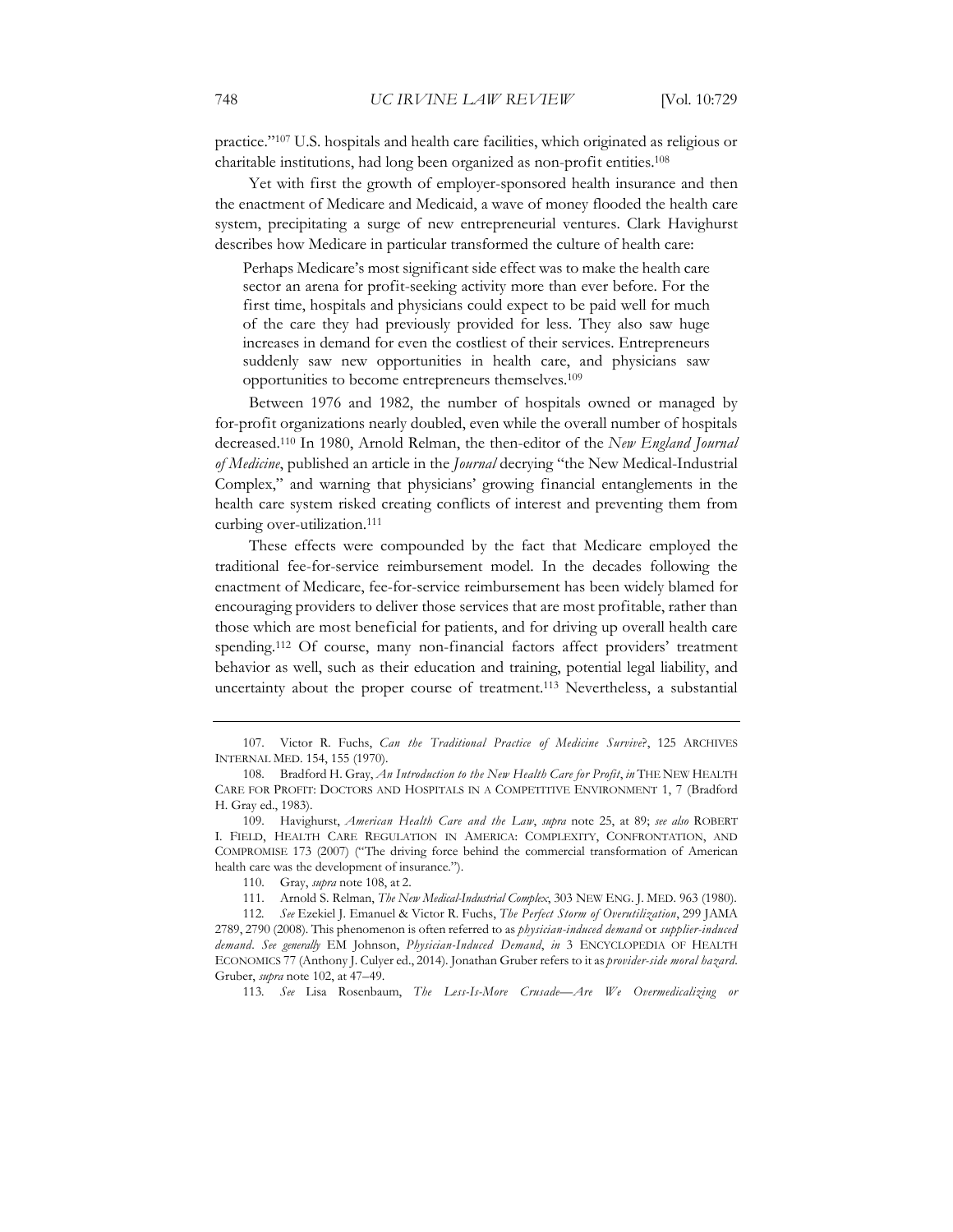body of empirical research finds that financial incentives do affect providers' treatment decisions.114 For instance, one recent study found that on average, a two percent increase in physician payment rates led to a three percent increase in the provision of health care services.115

In an effort to curb excess demand, the ACA included several initiatives designed to shift health insurance away from fee-for-service reimbursement and toward reimbursing providers based on the extent to which they improve patients' health (known as "value-based health care").<sup>116</sup> The law promoted a variety of new payment models such as Accountable Care Organizations, which were explicitly designed to "base payments on the results health care organizations and health care professionals achieve for all of their patients' care."117 Nevertheless, for the time being at least, fee-for-service remains the dominant provider payment method in the United States.118

#### *3. Encouraging the Development and Adoption of Technology*

Finally, expanding health insurance coverage increases demand by changing the course of technological development in medicine.119 The growth of medical technology is thought to be one of the primary drivers of health care spending.120 Economists have argued that over time, expanding health insurance encourages hospitals and medical centers to adopt expensive new technologies, and even further on, incentivizes innovators to develop more such technologies in the first place.121 For instance, there is evidence the enactment of Medicare led to the adoption of open-heart surgery facilities and cardiac intensive care units.122 Once again, fee-for-service reimbursement compounds these incentives by encouraging

*Oversimplifying*?, 377 NEW ENG. J. MED. 2392, 2394 (2017); Lisa S. Rotenstein & Anupam B. Jena, *It's Time to Rethink the Anatomy of Behavior*, HEALTH AFF. BLOG (June 22, 2018), https:// www.healthaffairs.org/do/10.1377/hblog20180618.721948/full/ [https://perma.cc/U3PP-WB92].

<sup>114</sup>*. See* Johnson, *supra* note 112 (summarizing the empirical evidence).

<sup>115</sup>*. See* Jeffrey Clemens & Joshua D. Gottlieb, *Do Physicians' Financial Incentives Affect Medical Treatment and Patient Health*, 104 AM. ECON. REV. 1320 (2014).

<sup>116</sup>*. See* ECONOMIC RECORD, *supra* note 19, at 47–56.

<sup>117.</sup> Barack Obama, *United States Health Care Reform: Progress to Date and Next Steps*, 316 JAMA 525, 528 (2016).

<sup>118.</sup> Samuel H. Zuvekas & Joel W. Cohen, *Fee-For-Service, While Much Maligned, Remains the Dominant Payment Method for Physician Visits*, 35 HEALTH AFF. 411, 411 (2016).

<sup>119</sup>*. See, e.g.*, FINKELSTEIN, MORAL HAZARD IN HEALTH INSURANCE, *supra* note 92, at 36-40. 120*. See* Newhouse, *supra* note 96.

<sup>121.</sup> Sherry A. Glied, *Health Insurance and Market Failure Since Arrow*, *in* UNCERTAIN TIMES: KENNETH ARROW AND THE CHANGING ECONOMICS OF HEALTH CARE 103, 107 (Peter J. Hammer et al. eds., 2003).

<sup>122.</sup> Amy Finkelstein, *The Aggregate Effects of Health Insurance: Evidence from the Introduction of Medicare*, 122 Q.J. ECON. 1, 26–29 (2007) [hereinafter Finkelstein, *The Aggregate Effects of Health Insurance*].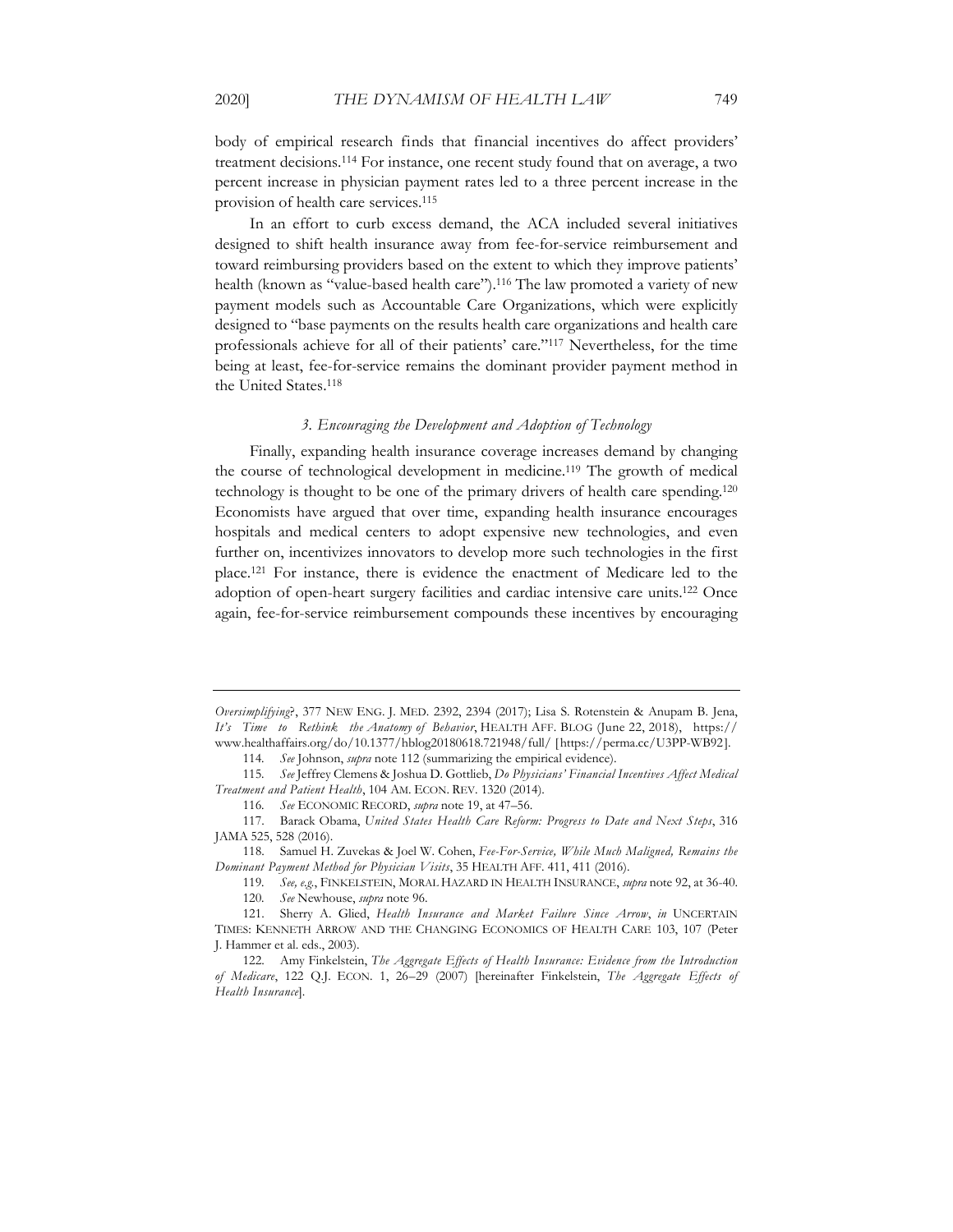the adoption and development of costly new technologies, even if their benefits are uncertain or marginal.123

Taking these long-term technological effects on the health care system into account implies that health insurance has a much larger impact on the demand for health care than its immediate incentive effects on patients and providers alone would suggest.<sup>124</sup> According to one estimate that tries to factor in these technological effects, the spread of insurance between 1950 and 1990 can explain roughly half of the increase in health care spending during this time.125

The story of technological development in medicine is not all negative. The U.S. health insurance system has likely led to the development of some valuable technologies, and likely also means that Americans are often the first ones to be able to take advantage of new medical technologies.126 On the whole, however, many economists believe that the way in which the United States' insurance system interacts with technology is inefficient, in that it causes excess expenditures on unproductive medical technologies with uncertain benefits.<sup>127</sup>

#### *B. Arrow's "Feedback Loop" and Agenda-Setting*

Through each of the channels described above, health insurance serves to increase the demand for health care. As I will show in Part III, concerns about health insurance leading to excess demand have in turn historically led regulators to experiment with changes to delivery system regulations in order to stem any adverse consequences on health care access, health care costs, and health care quality.

Kenneth Arrow appeared to foreshadow this relationship among health insurance, increased demand for health care, and health care delivery laws, in his classic 1963 article, *Uncertainty and the Welfare Economics of Medical Care*. The central thesis of his article was that many of the distinctive nonmarket institutions present in the health care system (such as medical licensing, physician codes of ethics, etc.)

<sup>123.</sup> Nicholas Bagley, Amitabh Chandra & Austin Frakt, *Correcting Signals for Innovation in Health Care*, HAMILTON PROJECT 1, 10 (Oct. 5, 2015), http://www.hamiltonproject.org/papers/ correcting\_signals\_for\_innovation\_in\_health\_care [https://perma.cc/BG44-DTSN] ("Perhaps the primary explanation for high rates of inefficient use of medical technology is widespread use of reimbursement methods that encourage a high volume of care without regard to its value."). The interactions between our health insurance system and the development and adoption of medical technology are sometimes referred to as "dynamic moral hazard." *See, e.g.*, Peter Zweifel & Willard G. Manning, *Moral Hazard and Consumer Incentives in Health Care*, *in* 1A THE HANDBOOK OF HEALTH ECONOMICS 409, 413 (Anthony J. Culyer & Joseph P. Newhouse eds., 2000).

<sup>124</sup>*. See* Finkelstein, *The Aggregate Effects of Health Insurance*, *supra* note 122, at 3 (estimating that the introduction of Medicare is over six times what the RAND estimates would have predicted based solely on changing patients' incentives).

<sup>125</sup>*. Id.*

<sup>126.</sup> Amitabh Chandra & Jonathan Skinner, *Technology Growth and Expenditure Growth in Health Care*, 50 J. ECON. LIT. 645, 647 (2012).

<sup>127.</sup> Katherine Baicker, Amitabh Chandra & Jonathan S. Skinner, *Saving Money or Just Saving Lives? Improving the Productivity of US Health Care Spending*, 4 ANN. REV. ECON. 33, 46 (2012).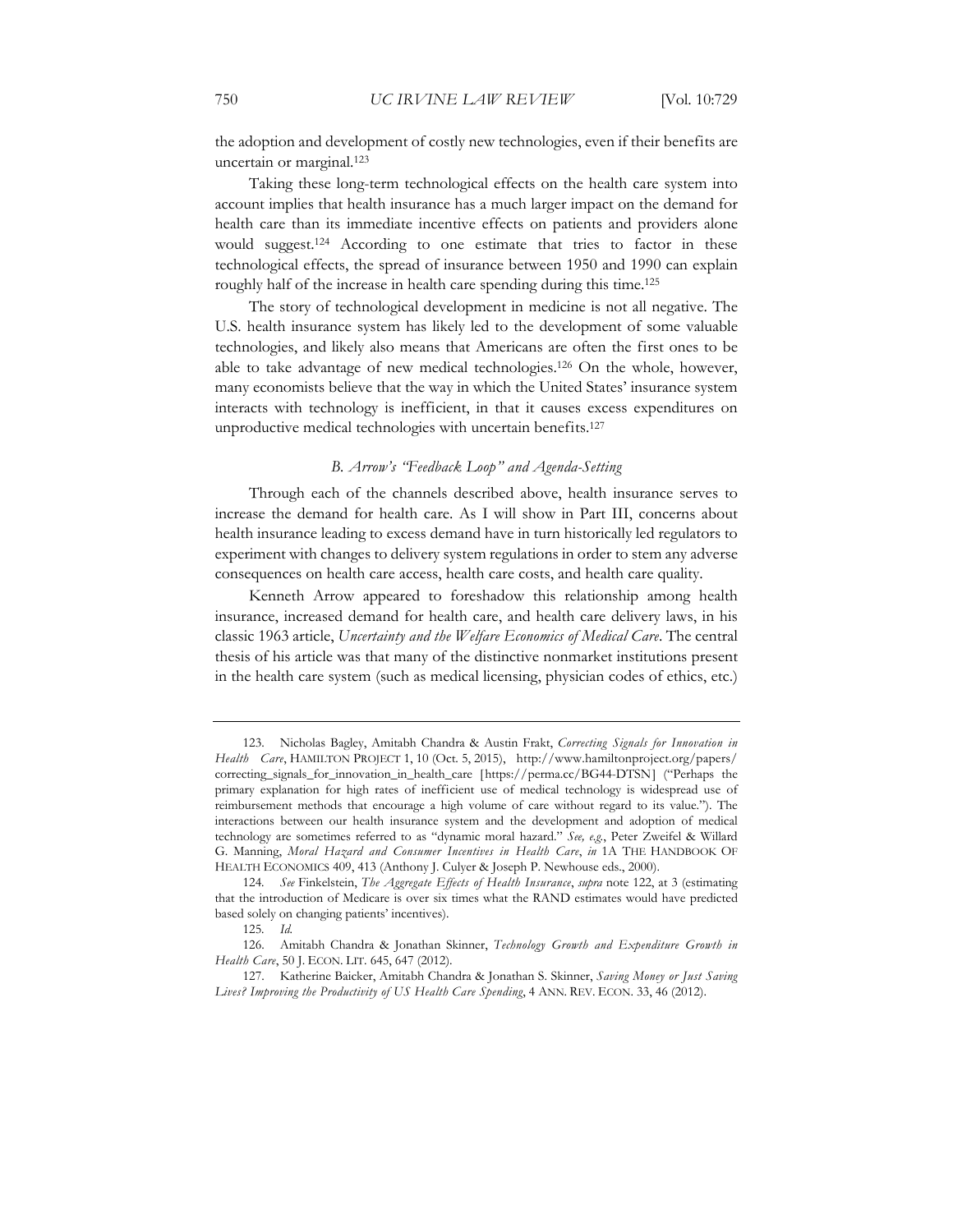arose in response to market failures, and in particular, to *information asymmetries*, which he defined as "inequalities of information between the insurer on one hand and the physician and patient on the other."128

The relationship between health insurance and health care delivery laws can be understood as part of this general relationship between market failures and nonmarket institutions. Arrow theorized that the market will undersupply health insurance on its own due to information asymmetries between insurers and individuals, and thus advocated the government should step in to provide health insurance.129 Yet Arrow presciently observed that "widespread medical insurance increases the demand for medical care,"130 which in turn tends to lead to "market forces . . . [being] replaced by direct institutional control."131 Although it is unclear exactly what Arrow had in mind by "direct institutional control," that description would seem to encompass health care delivery laws, such as Certificate of Need restrictions.132

In sum, under Arrow's account, the relationship between health care financing laws and health care delivery laws is one manifestation of a broader feedback loop in health care between market failures and government responses. The market's failure to provide health insurance to the public has necessitated government-provided health insurance, which has increased the demand for health care, which in turn has created pressure for the government to change delivery system regulations.133

Why does increased demand for health care generate political pressure for reforming delivery system laws? The account that follows suggests two main reasons: First, policymakers have historically (and in some cases, justifiably) been

<sup>128.</sup> Kenneth J. Arrow, *Reflections on the Reflections*, *in* UNCERTAIN TIMES: KENNETH ARROW AND THE CHANGING ECONOMICS OF HEALTH CARE 321, 321 (Peter J. Hammer et al. eds., 2003) [hereinafter Arrow, *Reflections on the Reflections*].

<sup>129.</sup> Arrow, *Uncertainty and the Welfare Economics of Medical Care*, *supra* note 23, at 961.

<sup>130</sup>*. Id.* at 961.

<sup>131</sup>*. Id.* at 962.

<sup>132.</sup> Arrow made at least one other oblique reference to "direct controls" in a 2002 essay reflecting on his original 1963 article and the responses it generated. *See* Arrow, *Reflections on the Reflections*, *supra* note 128, at 321–22 ("The role of moral hazard in medical insurance arises from inequalities of information between the insurer on one hand and the physician and patient on the other. By itself, this phenomenon was well known in other kinds of insurance (where the term moral hazard arose) and was met by various devices, such as deductibles and ceilings. Direct controls came later, as I conjectured.").

<sup>133.</sup> Others have described this dynamic in similar terms. *See* Glied, *supra* note 121, at 107 ("[T]he interplay between market failures, wherever they originate, and institutions that Arrow described in 1963 continues now. Just as Arrow argued in 1963, each of these market failures has generated its own set of institutional responses, and, in turn, these institutional responses have led to further market failures."); Michael Chernew, *General Equilibrium and Marketability in the Health Care Industry*, *in* UNCERTAIN TIMES: KENNETH ARROW AND THE CHANGING ECONOMICS OF HEALTH CARE 37, 37–38 (Peter J. Hammer et al. eds., 2003) ("The central thesis of this essay is that market and nonmarket institutions have a symbiotic relationship, with nonmarket institutions serving to improve resource allocation in areas where markets fail or do not exist.").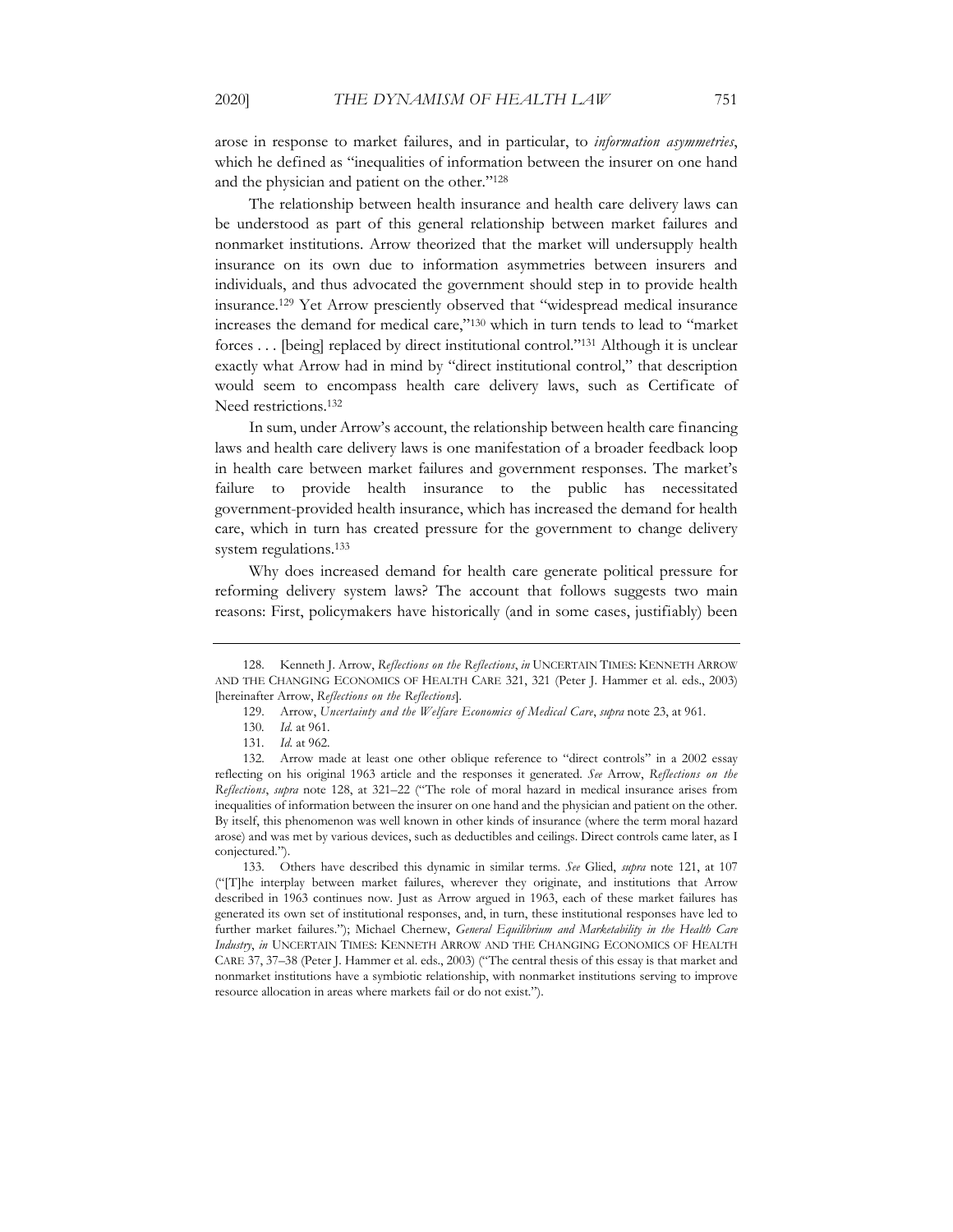concerned that—if left unaddressed—this increased demand will negate the effectiveness of expanding health insurance in improving access to care, or, exacerbate costs and quality problems. This account aligns with political scientist John Kingdon's emphasis on the role that "problem recognition"—or "[h]ow people define something as a problem"—plays in determining which issues rise to the top of policymakers' agendas.134 Second, to the extent that health insurance expansions are publicly financed, they render the cost of health care more visible and urgent since it is now reflected in the government's budget, rather than just in individuals' own balance sheets. This is again supported by the work of Kingdon, who highlights budgetary considerations as playing an especially important role in pushing health care issues to the top of the policymaking agenda.135

There are a couple distinctions between the account offered in this Article and Arrow's. First, Arrow does not explicitly acknowledge the notion of a dynamic regulatory system. To the contrary, he later emphasized the path dependence of the health care delivery laws, suggesting that he may have viewed the relationship between insurance expansions and subsequent reforms as more of a one-off cause-and-effect relationship.136 By contrast, I find that health insurance expansions have created a system in which delivery system regulations are continually adjusting and evolving.

Second, whereas Arrow theorized that the nonmarket institutions present in health care "actually improved efficiency,"137 I do not assume that this is always the case. For instance, I show how Medicare and Medicaid contributed to the enactment of CON laws, which have been widely criticized in retrospect. Nevertheless, I argue that the overall *dynamism* of health law—while not always leading to optimal outcomes in every individual case—is on the whole normatively desirable.

137. *Id.* at 323; *see also* Arrow, *Uncertainty and the Welfare Economics of Medical Care*, *supra* note 23, at 947 ("The doctrine that society will seek to achieve optimality by non-market means if it cannot achieve them in the market is not novel. Certainly, the government, at least in its economic activities, is usually implicitly or explicitly held to function as the agency which substitutes for the market's failure. I am arguing here that in some circumstances other social institutions will step into the optimality gap, and that the medical-care industry, with its variety of special institutions, some ancient, some modern, exemplifies this tendency."); Chernew, *supra* note 133, at 39 ("In the absence of this rich set of markets, Arrow contended that nonmarket institutions would develop so that resource allocation would come closer to the competitive ideal than would otherwise occur if only the incomplete set of markets were relied upon.").

<sup>134.</sup> KINGDON, *supra* note 24, at 90, 198.

<sup>135.</sup> *Id.* at 105–07.

<sup>136</sup>*. See* Arrow, *Reflections on the Reflections*, *supra* note 128, at 326 ("One type of explanation is that history matters. At a formal level, the system is governed by dynamic relations, which have some degree of instability, so that small variations can produce large and long-lasting deviations in outcome after a while. The equations for predicting weather seem to be of this kind. One decision creates enduring structures that are costly to change.").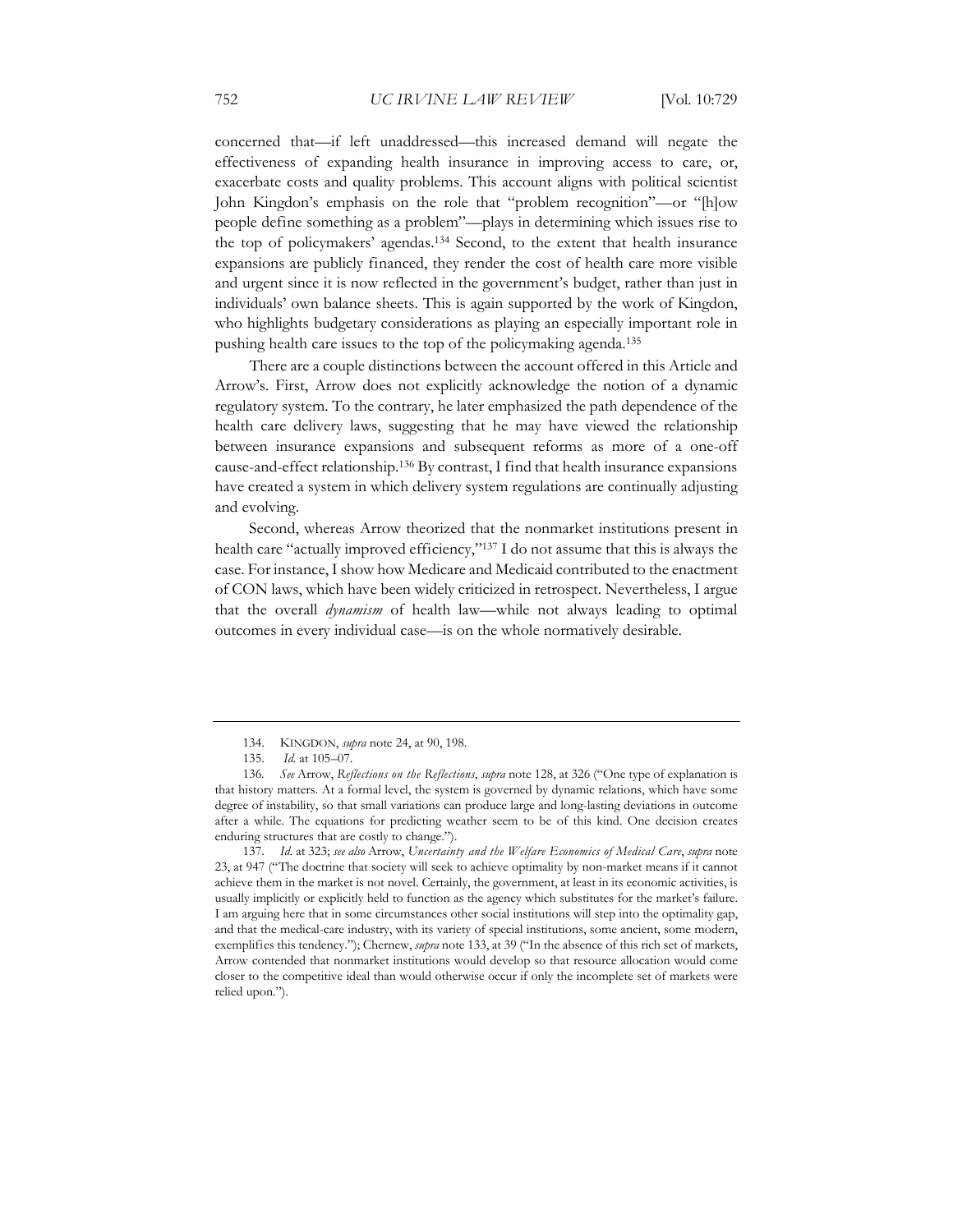### III. HEALTH INSURANCE AND THE EVOLUTION OF HEALTH CARE DELIVERY LAWS

This Section shows how the two most important health care financing laws in U.S. history—the 1965 Medicare/Medicaid legislation and the 2010 Affordable Care Act—influenced the three major areas of delivery system law outlined above by increasing the demand for health care. This increased demand has tended to exacerbate preexisting concerns about the "iron triangle" objectives of health care policy: ensuring access, reducing costs, and improving quality.138 These concerns in turn have generated political pressure to reform health care delivery system laws.

Importantly, these effects have not consistently been pro-regulatory or deregulatory. Medicare and Medicaid contributed to the enactment of Certificate of Need laws, but these programs (and to a lesser extent, the ACA) also contributed to the curtailment of the corporate practice of medicine doctrine and scope of practice restrictions.

This Section focuses primarily on the impacts of Medicare and Medicaid, but I highlight the ACA's effects as well where relevant. Because the ACA's main coverage provisions only went into effect in 2014 and because these regulatory changes play out slowly over many years, it seems likely that the ACA's impacts will grow over time. However, recent policy changes that have undermined the ACA's coverage expansion may make this less likely.139

#### *A. Physician Shortages and the Curtailment of Scope of Practice Laws*

The first way in which health insurance expansions have influenced health care delivery laws is through accentuating concerns about the supply of health care providers being insufficient to meet the rising demand for health care. In the 1950s and 1960s, as more physicians began to leave general practice and enter specialized medical fields, there was a growing perception of a shortage of primary care physicians.140

During these decades, the government issued a series of reports warning that "the health of American citizens was threatened by a physician shortage," compounded by a shortage of other health professionals.141 These reports called for an expansion in medical education, and recommended that physicians delegate more

<sup>138.</sup> DAVID CUTLER, THE QUALITY CURE 1–2 (2014); *see generally* WILLIAM KISSICK, MEDICINE'S DILEMMAS: INFINITE NEEDS VERSUS FINITE RESOURCES (1994) (introducing the concept of the iron triangle and theorizing that these three objectives will inevitably be in tension with one another).

<sup>139.</sup> Margot Sanger-Katz, *After Falling Under Obama, America's Uninsured Rate Looks to Be Rising*, N.Y. TIMES UPSHOT ( Jan. 23, 2019), https://www.nytimes.com/2019/01/23/upshot/rate-ofamericans-without-health-insurance-rising.html [https://perma.cc/KHG3-4CAR].

<sup>140.</sup> JULIE FAIRMAN, MAKING ROOM IN THE CLINIC: NURSE PRACTITIONERS AND THE EVOLUTION OF MODERN HEALTH CARE 16 (2008) [hereinafter FAIRMAN, MAKING ROOM IN THE CLINIC].

<sup>141</sup>*. Id.*; *see also* STARR, SOCIAL TRANSFORMATION, *supra* note 24, at 364.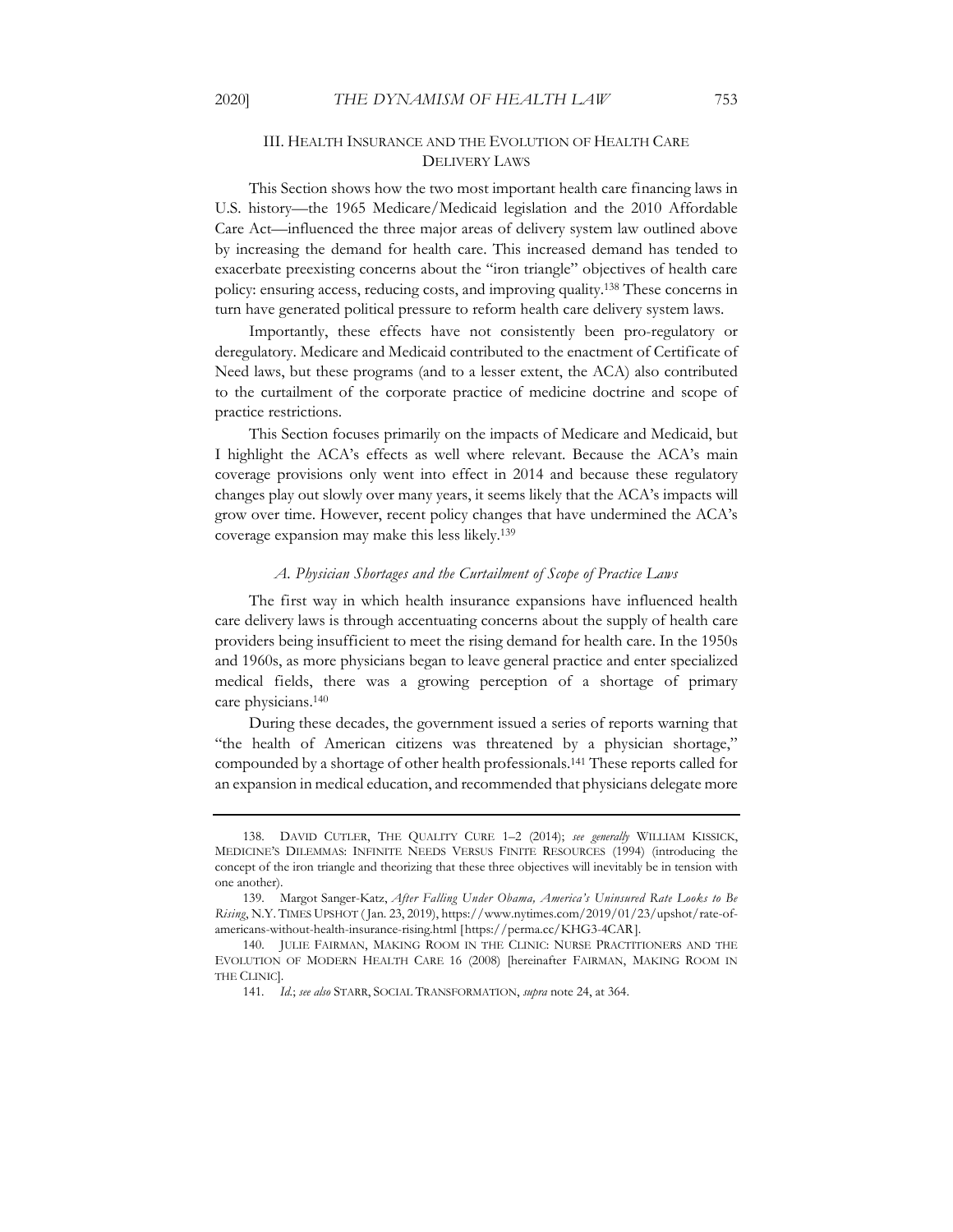responsibilities to other health professions.142 In doing so, they "provided an unintended opening and an avenue for other health professionals to broaden their roles by taking on functions traditionally considered within the realm of medicine."143

The establishment of Medicaid and Medicare in 1965, and the accompanying prospect of millions of elderly and poor individuals suddenly obtaining health insurance and flooding health care facilities, lent greater urgency to these concerns. In a 1966 interview with *The New York Times*, the president of the New York Hospital-Cornell Medical Center blamed Congress for "enact[ing] legislation which promises the American people health care without first anticipating the number of doctors, nurses, hospital beds and other medical resources needed to accomplish it," calling the decision to expand health insurance without first expanding the supply of health care providers "another example of the eccentric planning peculiar to this country."144 During this period, newspapers ran numerous other stories deeming the shortage of health care providers a "crisis," and focusing in particular on Medicare's role in increasing the demand for health care.145

Congress too was concerned that the enactment of Medicare would lead to a shortage of providers. Shortly after the implementation of Medicare, the legal counsel of one hospital in Nebraska warned the U.S. Senate Committee on Labor and Public Welfare that with recent enactment of Medicare, "this Nation is faced with the most critical shortage of nurses in its history."146 These concerns persisted in the years that followed, as signs of a shortage materialized. For instance, in 1971, 133 counties did not have an active physician, up from 98 counties in 1963.147

In response to these concerns, Congress passed the Allied Health Professions Personnel Training Act, which provided additional funding and training for the health care professions.148 The legislative history of the Act is replete with expressions of concern that Medicare created a shortage of health care providers. For example, in a speech on the House floor in support the Act, one member of Congress underscored the imperative of training additional non-physician providers to meet the rising demand stemming from Medicare:

<sup>142.</sup> FAIRMAN, MAKING ROOM IN THE CLINIC, *supra* note 139, at 17.

<sup>143</sup>*. Id.*

<sup>144</sup>*. Medicare Hobbled by Shortages, Says New York Hospital Chief*, N.Y. TIMES, July 4, 1966, at 13.

<sup>145</sup>*. See, e.g.*, *More Physicians Needed*, N.Y. TIMES, April 28, 1966, at 42; David Lawrence, *Medicare May Bring on Further Problems*, L.A. TIMES, July 11, 1965, at J6; Richard D. Lyons, *Doctor Shortage Nearing a Crisis*, N.Y. TIMES, Sept. 28, 1967, at 1; Cabell Phillips, *Need for Nurses Called Critical*, N.Y. TIMES, Feb. 15, 1966, at 22; Harry Nelson, *New Medical Programs Push Doctor Shortage to Crisis Point*, PHILA. INQUIRER, Dec. 5, 1965, § 7, at 1.

<sup>146</sup>*. Health Professions Personnel, Hearing Before the Subcomm. on Emp't and Manpower of the Comm. on Labor and Pub. Welfare*, 89th Cong. 326 (1966) (statement of Richard H. Hansen, Legal Counsel, St. Elizabeth Hospital).

<sup>147.</sup> FAIRMAN, MAKING ROOM IN THE CLINIC, *supra* note 140, at 36.

<sup>148.</sup> Allied Health Professions Training Act of 1966, Pub. L. No. 89-751, 80 Stat. 1222 (1966).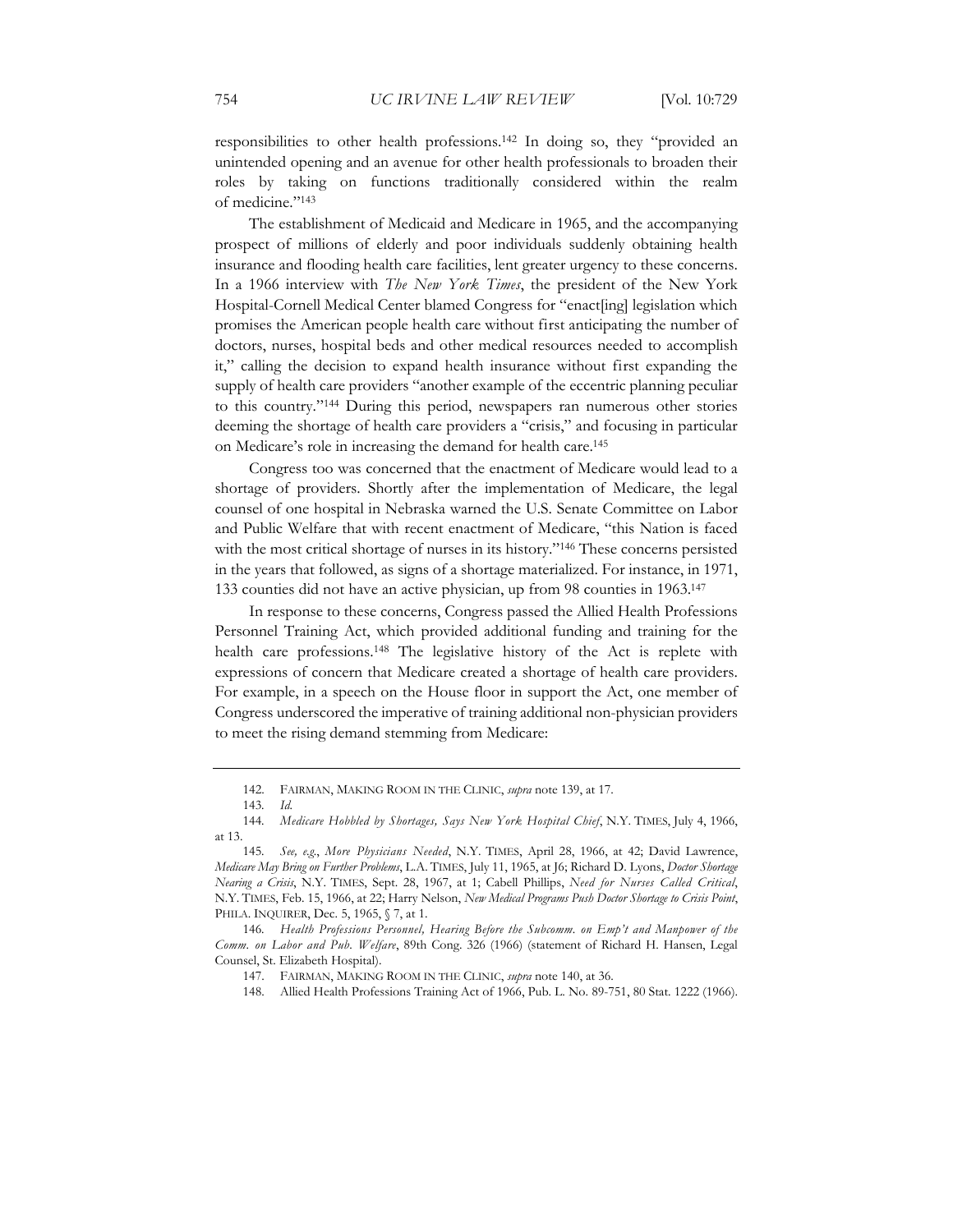As the House knows, I have long been a strong advocate of a health program for the aged, but I would be the first to admit that the legislation will be of little value unless we have sufficient facilities and personnel to make health care available to all who need it. This is another reason why I feel it is important that we not delay in establishing a program to train students in the allied health professions. These paramedical people can take a tremendous load off our doctors, dentists, and professional nurses and enable them to treat more people more quickly and more effectively.149

These concerns in turn contributed to states' scaling back scope of practice restrictions on non-physician providers. In 1971, a special committee appointed by the Secretary of Health, Education, and Welfare called for broadening nurses' roles in health care delivery, citing the "increasing demand" for health care services.150 Others called for expanding the roles of physician assistants as well.151 That same year, Idaho became the first state to authorize NPs to diagnose patients and prescribe medications, subject to regulations promulgated by the medicine and nursing boards.152 Thirty other states shortly followed suit.153

Over time, Richard Cooper and Linda Aiken write, "[l]icensure . . . shifted from restricting entry to empowering a diverse array of NPCS [non-physician clinicians] whose scope of practice overlaps that of physicians."154 They attribute this trend primarily to concerns about a physician shortage.155 Similarly, Ruth Elder and Bonnie Bullough write, "[t]he major impetus behind the development of NPs was a perceived shortage of physicians."156

152. IDAHO CODE § 54-1413(e) (1971) (repealed by 1977 Idaho Sess. Laws 279); Barbara J. Safriet, *Health Care Dollars and Regulatory Sense: The Role of Advanced Practice Nursing*, 9 YALE J. ON REG. 417, 445 (1992) [hereinafter Safriet, *Health Care Dollars and the Regulatory Sense*].

153. Bonnie Bullough, *The Law and the Expanding Nursing Role*, 66 AJPH 249, 251 (1976) [hereinafter Bullugh, *The Law and the Expanding Nursing Role*] (listing "30 states which have enacted amendments to their nurse practice acts in the last five years to facilitate nurses taking on diagnostic and treatment functions" and describing these developments as "moving so fast they have taken on an almost revolutionary character").

156. Ruth G. Elder & Bonnie Bullough, *Nurse Practitioners and Clinical Nurse Specialists: Are the Roles Merging*?, 4 CLINICAL NURSE SPECIALIST 78, 79 (1990). *But see* Diane O. McGivern,

<sup>149. 112</sup> CONG. REC. 13,989 (1966).

<sup>150.</sup> U.S. PUBLIC HEALTH SERVICE, DEPARTMENT OF HEALTH, EDUCATION, AND WELFARE, EXTENDING THE SCOPE OF NURSING PRACTICE: A REPORT OF THE SECRETARY'S COMMITTEE TO STUDY EXTENDED ROLES FOR NURSES 4 (1971).

<sup>151.</sup> T. Elaine Adamson, *Critical Issues in the Use of Physician Associates and Assistants*, 61 AM. J. PUB. HEALTH 1765, 1765 (1971) ("The demand for medical services has been increasing rapidly, especially since the introduction of Medicare and Medicaid . . . . Productivity of the medical care system can be augmented . . . by the transfer of some of the physician's tasks to physician associates and physician assistants.").

<sup>154.</sup> Richard A. Cooper & Linda H. Aiken, *Human Inputs: The Health Care Workforce and Medical Markets*, *in* UNCERTAIN TIMES: KENNETH ARROW AND THE CHANGING ECONOMICS OF HEALTH CARE 71, 72 (Peter J. Hammer et al. eds., 2003).

<sup>155</sup>*. Id.* at 74 ("[T]he most powerful stimulus to their expansion was the perceived shortage of primary care physicians and the ability of NPCs not only to provide the needed services, but also to enhance the productivity of clinical teams.").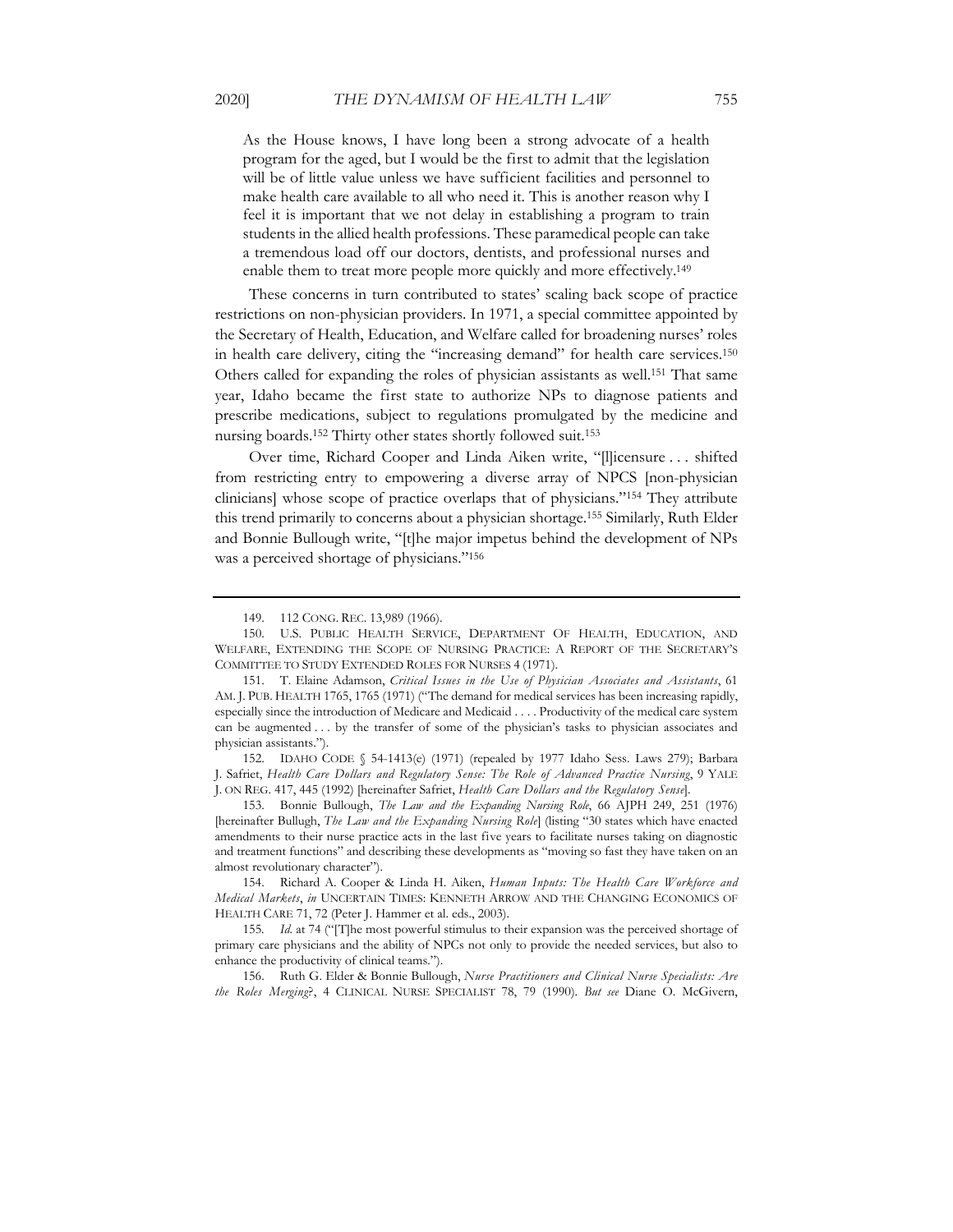Of course, concerns about physician shortages predated Medicare and Medicaid, and other factors played a role in the expansion of non-physician providers as well, including organized activism by nurses and broader social movements.157 Frances Porcher has argued that there was in fact no real shortage of primary care providers, but rather that "[s]avvy nursing leaders exploited the opportunity presented by *the perception* of a shortage of primary care to advance their agenda to create expanded roles for nurses."158

Nevertheless, the prospect of a looming physician shortage caused by millions of people gaining health insurance played a contributing role in relaxing restrictions on non-physician providers.159 Julie Fairman noted that "[t]he impact of federal

*Environmental Factors Shaping Advanced Practice*, *in* NURSE PRACTITIONERS: THE EVOLUTION AND FUTURE OF ADVANCED PRACTICE 161, 161–62 (Eileen M. Sullivan-Marx et al. eds., 5th ed. 2010) ("The drive behind advanced-practice role development and expansion is frequently presented in the simplest terms. Most contemporary literature notes that the NP role arose solely to compensate for the lack of physician services, giving credence to the view of NPs as substitutes or extenders, as opposed to providers of both necessary and unique services. This linear connection between physician supply and development of advanced practice from nursing . . . diminishes the powerful nursing dialogue that guided NP role development and the strong holistic perspective that distinguishes NPs' contribution from medicine.").

<sup>157</sup>*. See, e.g.*, FAIRMAN, MAKING ROOM IN THE CLINIC, *supra* note 140, at 2–3; Julie A. Fairman, *Historic and Historical Opportunities: Nurse Practitioners and the Opportunities of Health Reform*, *in* NURSE PRACTITIONERS: THE EVOLUTION AND FUTURE OF ADVANCED PRACTICE 3, 6–7 (Eileen M. Sullivan-Marx et al. eds., 5th ed. 2010); Bullough, *The Law and the Expanding Nursing Role*, *supra* note 153, at 249 ("Various factors have contributed to the need for this role expansion, including the shortage of primary care physicians created by the shift away from primary to a specialty orientation in medicine, the growing consumer demand for adequate health care, and, in some cases, such as the coronary and intensive care units, the improved technology which has afforded new opportunities for skilled nurses to save the lives of a significant number of patients.").

<sup>158.</sup> Frances K. Porcher, *Licensure, Certification, and Credentialing*, *in* NURSE PRACTITIONERS: EVOLUTION OF ADVANCED PRACTICE 415, 433 (Mathy D. Mezey et al. eds., 4th ed. 2003) (emphasis added).

<sup>159.</sup> Ellen D. Baer, *Philosophical and Historical Bases of Advanced Practice Nursing Roles*, *in* NURSE PRACTITIONERS: EVOLUTION OF ADVANCED PRACTICE 37, 38 (Mathy D. Mezey et al. eds., 4th ed. 2003) ("The passage of Medicare/Medicaid legislation in 1965 created an expanded demand for health services. The supply and distribution of primary care physicians was unable to meet this demand. In addition, the services demanded were broader in scope than those contained within the domain of medicine prior to the 1960s . . . . The nursing profession stepped into the breach."); ELISABETH ROSENTHAL, AN AMERICAN SICKNESS 72 (2017) ("The use of physician extenders in the United States has its roots in the late 1960s and early 1970s. There was a perceived shortage of doctors, particularly in the area of primary care, as many more Americans got insurance and more doctors trained as specialists."); Tine Hansen-Turton, Jamie Ware & Frank McClellan, *Nurse Practitioners in Primary Care*, 82 TEMP. L. REV. 1235, 1242 (2010) ("The opportunities for nurses in primary care grew again in the 1960s as the country experienced a physician shortage following the adoption of the Medicare and Medicaid programs in 1965, which spurred greater demand on the health care system than before."); John Michael O'Brien, *How Nurse Practitioners Obtained Provider Status: Lessons for Pharmacists*, 60 AM. J. HEALTH-SYS. PHARMACY 2301, 2032 (2003) ("In 1965, the Medicare and Medicaid programs provided health care coverage to low-income women, children, the elderly, and people with disabilities. The sudden availability of coverage increased the demand for expanded primary care services. Because physicians were unable to meet this demand, nurses 'stepped into the breach.'"); Safriet, *Health Care Dollars and Regulatory Sense*, *supra* note 152, at 444 (observing that several events contributed to the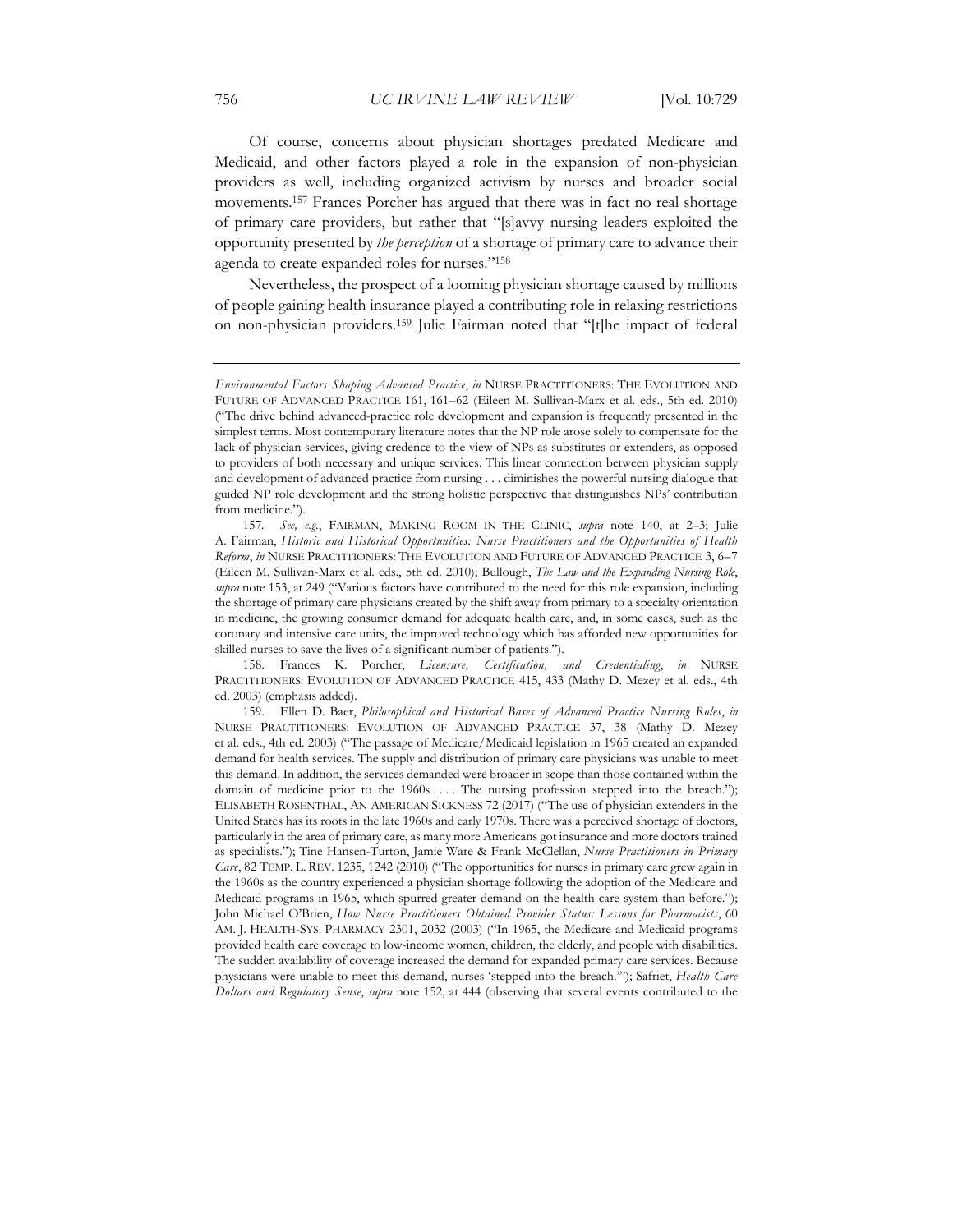funding on the nurse practitioner movement cannot be forgotten," and emphasized in particular the role that Medicare played:

Grounded by generous federal funding for health professional education (the Training Acts of the early 1960s), this movement gained impetus through the changes wrought by Medicare (1966) and the state-federal partnership of Medicaid (in the late 1960s). These new federal and state entitlement programs came at a time when physicians increasingly specialized and the number of those providing general medical care declined, creating shortages in poor urban and rural communities. Medicare and Medicaid created access to acute and specialty medical care, which is where the bulk of the demand for health care resided. It increased the number and type of patients receiving health care services without substantially changing the system of health delivery  $\dots$ . With these changes came transformations in how physicians and nurses were educated, paid, and where and how they practiced.160

More recently, the Affordable Care Act contributed to further easing scope of practice restrictions for non-physician providers. Once again, forecasts of tens of millions of individuals gaining health insurance amplified concerns about a physician shortage.161 In 2010, the year the ACA was signed into law, the Association of American Medical Colleges released a study predicting a shortage of 63,000 doctors by 2015, with the ACA alone expected to be responsible for half that shortage.162

Prominent media outlets published stories with ominous headlines, such as "Doctor Shortage Likely to Worsen with Health Law,"163 "Doctor Shortage, Increased Demand Could Crash Health Care System,"164 "Thanks to Obamacare,

expansion of nursing in the mid-1960s, including the introduction of Medicaid and Medicare and the looming shortage of physicians).

<sup>160.</sup> FAIRMAN, MAKING ROOM IN THE CLINIC, *supra* note 140, at 3.

<sup>161</sup>*. See, e.g.*, Bagley, *Medicine As a Public Calling*, *supra* note 65, at 63 ("Policymakers' greatest immediate concern is a coming 'doc shortage,' especially a shortage of primary-care physicians, who were in short supply even before the ACA's enactment."); Peter D. Jacobson & Shelley A. Jazowski, *Physicians, the Affordable Care Act, and Primary Care: Disruptive Change or Business As Usual?*, 26 J. GEN.INT. MED. 934, 934 (2011) ("With expanded access to primary care for millions of new patients, physicians and policymakers face increased pressure to solve the perennial shortage of primary care practitioners.").

<sup>162</sup>*. AAMC Releases New Physician Shortage Estimates Post-Reform*, AAMC (Sept. 30, 2010), https://www.aamc.org/newsroom/newsreleases/2010/150570/100930.html [https:// perma.cc/H6W2-G5F9].

<sup>163.</sup> Annie Lowrey & Robert Pear, *Doctor Shortage Likely to Worsen with Health Law*, N.Y. TIMES, July 29, 2012, at A1.

<sup>164.</sup> Jen Christensen, *Doctor Shortage, Increased Demand Could Crash Health Care System*, CNN (Oct. 2, 2013), https://www.cnn.com/2013/10/02/health/obamacare-doctor-shortage/index.html [https://perma.cc/64RH-CSYB].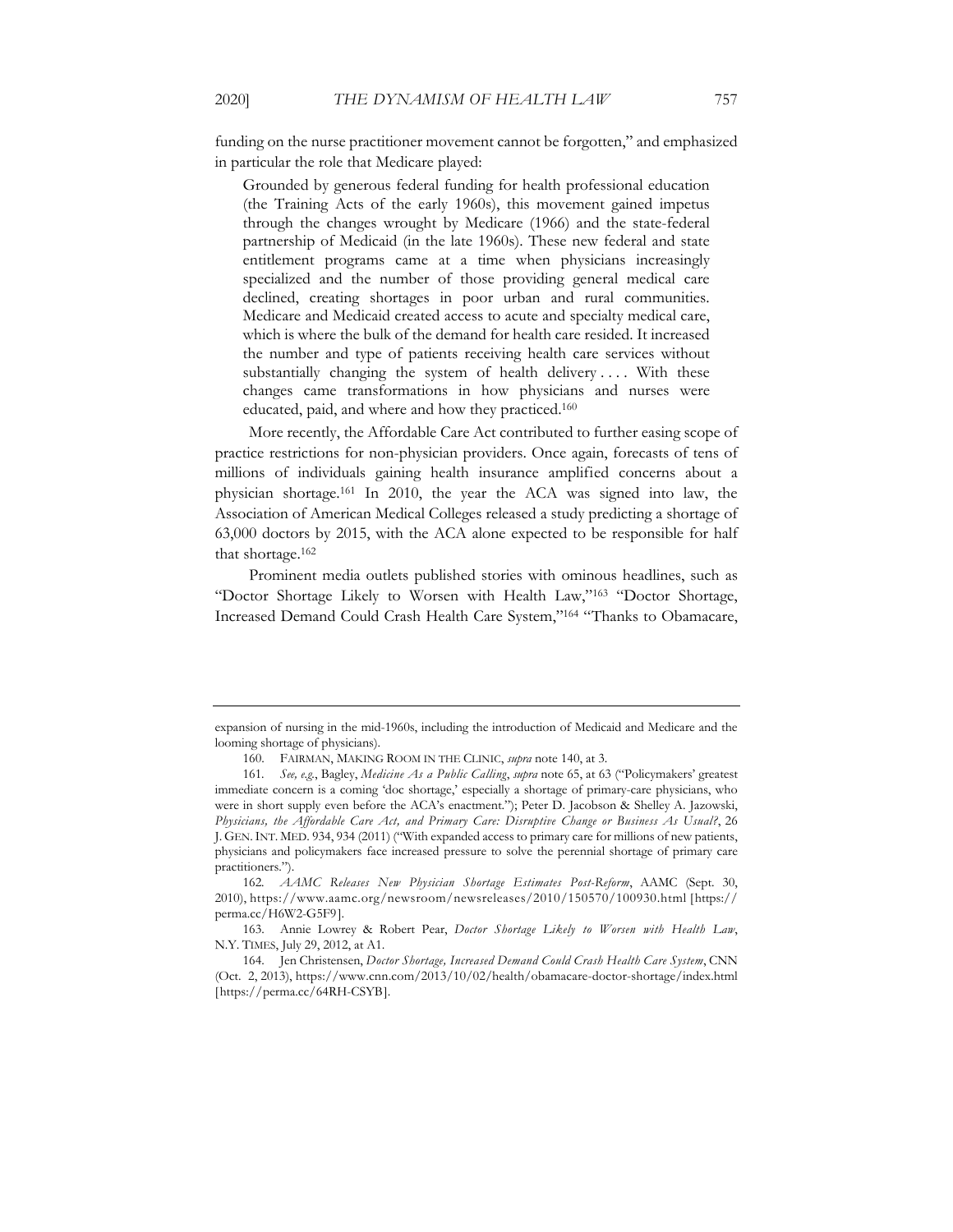A 20,000 Doctor Shortage Is Set to Quintuple,"165 and "Why the Doctor Can't See You."<sup>166</sup> One CNN story quoted a doctor who darkly compared the ACA to "giving everyone an ATM card in a town where there are no ATM machines."167 Some news reports observed that Massachusetts had experienced lengthy wait times for doctors' appointments after passing its own health care reform law in 2006, a law which served a model for the ACA.168

These concerns prompted numerous calls for expanding non-physician providers' scopes of practice. Professional groups such as the American Association of Nurse Practitioners seized on the ACA as a reason in favor of loosening scope of practice restrictions.169 The National Governors Association advocated that states "reexamine their scope of practice laws governing nurse practitioners," in part to meet the rising demand for health care due to the ACA.170 In his 2013 testimony before the U.S. Senate Committee on Health, Education, Labor & Pensions (HELP), Uwe Reinhardt argued in favor of developing a national scope of practice regime that "reflect[s] the expertise of both... physicians and nurse practitioners."171

Other related factors played a role as well. For instance, the ACA itself included some specific provisions that further encouraged reliance on NPs, including additional funding for nurse training and nurse-managed clinics.172 Perhaps most notably, the Institute of Medicine (IOM) published an influential report in 2011 which recommended, among other things, that states reform their scope of practice laws to allow APNs "to practice to the full extent of their

<sup>165.</sup> Sally Pipes, *Thanks to Obamacare, A 20,000 Doctor Shortage Is Set to Quintuple*, FORBES ( June 10, 2013), https://www.forbes.com/sites/sallypipes/2013/06/10/thanks-to-obamacare-a-20000-doctor-shortage-is-set-to-quintuple/#4658ec22322e [https://perma.cc/22XR-K43K].

<sup>166.</sup> John C. Goodman, *Why the Doctor Can't See You*, WALL STREET J. (Aug. 14, 2012), https:/ /www.wsj.com/articles/SB10000872396390443404004577578980699719356 [https://perma.cc/ 6U94-9R8G].

<sup>167.</sup> Christensen, *supra* note 164.

<sup>168</sup>*. See, e.g.*, Goodman, *supra* note 165; *National Health Preview*, WALL ST. J. (May 10, 2011), https://www.wsj.com/articles/SB10001424052748703864204576313370527615288 [https:// perma.cc/S8TC-52XK].

<sup>169.</sup> Sarah Kliff, *Obamacare Is Ramping Up a Health-Care Turf War*, WASH. POST WONKBLOG (Feb. 27, 2013), https://www.washingtonpost.com/news/wonk/wp/2013/02/27/how-obamacareis-ramping-up-a-health-care-turf-war/ [https://perma.cc/SMD3-FNM5] ("In Washington, D.C., and in state houses, the American Association of Nurse Practitioners is making the case that it's time to broaden the scope of practice laws — and that the Affordable Care Act significantly strengthens their case.").

<sup>170</sup>*. The Role of Nurse Practitioners in Meeting Increasing Demand for Primary Care*, NAT'L GOVERNORS ASS'N (2012), https://www.nga.org/files/live/sites/NGA/files/pdf/ 1212NursePractitionersPaper.pdf [https://perma.cc/3C2D-SZLV].

<sup>171</sup>*. 30 Million New Patients and 11 Months to Go: Who Will Provide Their Primary Care: Hearing Before the Subcomm. on Primary Health and Aging of the H. Comm. On Health, Educ., Labor & Pensions*, 113th Cong. 39 (2013) (statement of Uwe E. Reinhardt, Princeton University).

<sup>172.</sup> Patient Protection and Affordable Care Act, Pub. L. No. 111-148, §§ 5202, 5208, 124 Stat. 119, 607 (2010).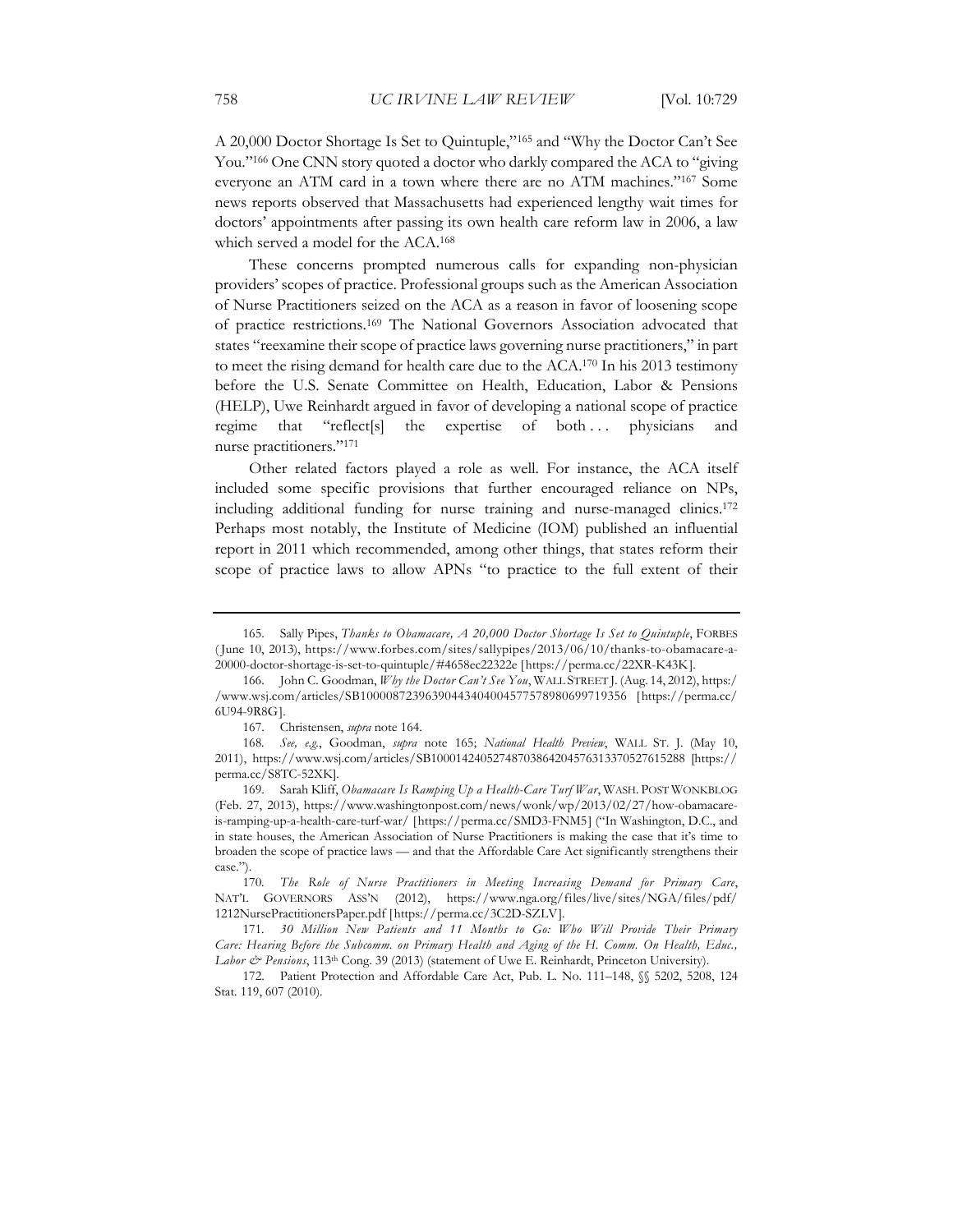education and training."173 The IOM report specifically noted that the ACA rendered it more urgent to expand nurses' scope of practice, warning that "overly restrictive scope-of-practice regulations" for APNs pose a "serious barrier" to care for the millions of people gaining coverage under the ACA.174

Once again, partly in response to these pressures, states loosened their scope of practice restrictions for non-physicians, such as NPs and Physician Assistants.175 Since the beginning of 2010, the year the Affordable Care Act was signed into law, ten states have expanded their scope of practice regimes for NPs to "Full Practice," bringing the total number to twenty-two states and DC (as of June 2017).<sup>176</sup> According to one study, nearly 1800 state laws relating to scope of practice restrictions were proposed between 2011 and 2012, of which 350 were adopted.177

Again, not all of these changes can be attributed to the ACA, but it played a contributing role.178 One article published in 2010 reported that twenty-eight states were considering expanding NPs' scope of practice after the ACA's passage, and provocatively speculated, "[a] nurse may soon be your doctor."179 State legislators in Nevada and Connecticut explicitly invoked the ACA's insurance expansion

176. Email from Michelle L. Cook, Vice President of Research, Am. Ass'n of Nurse Practitioners, to author ( June 23, 2017) (on file with author). The American Association of Nurse Practitioners defines "Full Practice" as follows: "[s]tate practice and licensure laws permit all [nurse practitioners] to evaluate patients; diagnose, order and interpret diagnostic tests; and initiate and manage treatments, including prescribing medications and controlled substances, under the exclusive licensure authority of the state board of nursing." *State Practice Environment*, AM.ASS'N NURSE PRACTITIONERS, https://www.aanp.org/legislation-regulation/state-legislation/state-practice-environment [https:// perma.cc/2G7F-WNR3] (last updated Dec. 20, 2018).

177. Catherine Dower, Jean Moore & Margaret Langelier, *It Is Time to Restructure Health Professions Scope-Of-Practice Regulations to Remove Barriers to Care*, 32(11) HEALTH AFF. 1971, 1971 (2013) (citing *Scope of Practice Legislative Database*, 2011–2013, NAT'L CONF. OF STATE LEG.'S, http://www.ncsl.org/issues-research/health/scope-of-practice-legislation-tracking-database.aspx); *see*  Adams & Markowitz, *supra* note 37 ("The current trend is toward more provider independence—known as fully authorized SOP—and fewer restrictions on practice (appendix figures 1–3). For example, the number of states allowing completely independent practice and prescribing authority for CNMs more than tripled from 9 to 29 between 1994 and 2017 (Markowitz et al. 2017; authors' calculations).").

178*. See* Johnson, *supra* note 9, at 504 ("The great concern over the shortage of primary care physicians to meet these goals is . . . fostering a push to expand practice opportunities for [APNs and PAs].").

179. Carla K. Johnson, *Doctor Shortage? 28 States May Expand Nurses' Role*, MED. EXPRESS (Apr. 13, 2010), https://medicalxpress.com/news/2010-04-doctor-shortage-states-nurses-role.html [https://perma.cc/G924-8WXL].

<sup>173.</sup> INST. OF MED., THE FUTURE OF NURSING: LEADING CHANGE, ADVANCING HEALTH 278 (2011).

<sup>174</sup>*. Id.* at 85–86, 96.

<sup>175.</sup> Matt Brothers, *The PPACA's Impact on the Scope of Practice of Nurse Practitioners*, 23 ANNALS HEALTH L. ADVANCE DIRECTIVE 79, 83 (2013) ("The passage of the PPACA already led to a flurry of state legislation regarding nurse practitioners. Much of this legislation is designed to ease restrictions on the scope of practice of nurse practitioners.").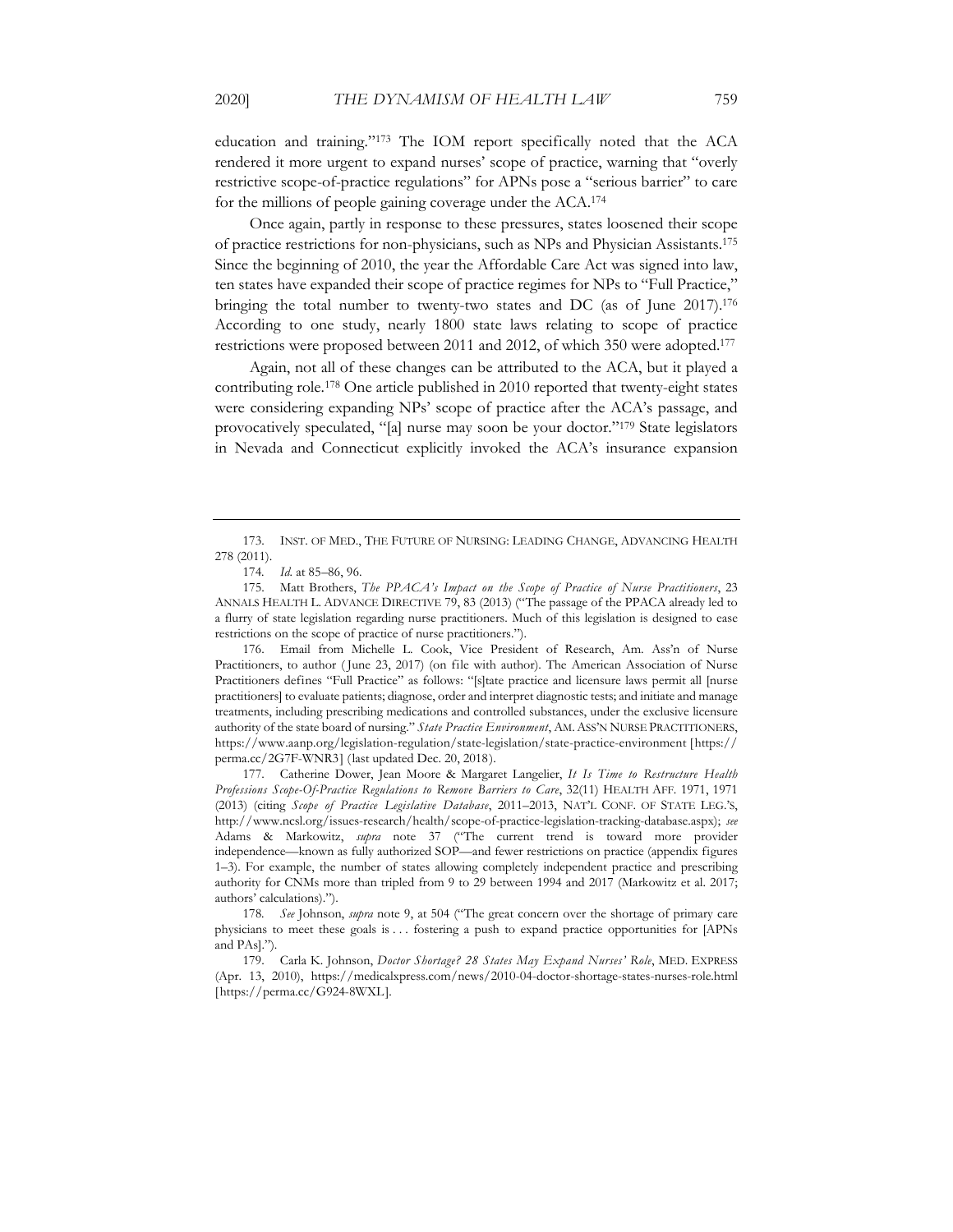during the lead-up to passing laws expanding NPs' scope of practice.180 Similarly, in 2014, former Governor Steve Beshear of Kentucky explicitly linked the passage of a bill expanding NPs' prescribing authority with concerns about the ACA causing a shortage of primary care physicians.181 Beshear later attested that although he believed that loosening scope of practice restrictions was warranted irrespective of whether the ACA had been enacted, his state would not have implemented changes to its scope of practice laws had it not been for the new health care law.182

#### *B. The HMO Act and the Erosion of the Corporate Practice of Medicine Doctrine*

Medicaid and Medicare also played a crucial—though less direct—role in the erosion of the corporate practice of medicine doctrine. Health care spending growth continued unabated into the early 1970s, driven by cost growth for outpatient hospital services.183 Labor leaders and Democrats, led by Senator Edward Kennedy, increasingly pushed to enact a national health insurance program, and Kennedy released a report aimed at building support for his initiative titled "The Health Care Crisis in America."184

Only a few months after he took office in 1969, President Richard Nixon echoed this language, warning that the health care system faced a "massive crisis" stemming from "massively increasing demands in this field," and that "unless action

<sup>180.</sup> MINUTES OF THE MEETING OF THE ASSEMB. COMM. ON COMMERCE & LABOR, 77th Sess. (Nev. Feb. 27, 2013), https://www.leg.state.nv.us/Session/77<sup>th</sup>2013/Minutes/Assembly/CL/ Final/326.pdf [https://perma.cc/V5VF-4T59]; MINUTES OF THE S. COMM. ON COMMERCE, LABOR & ENERGY, 77th Sess. (Nev. May 1, 2013), https://www.leg.state.nv.us/Session/77th2013/Minutes/ Senate/CL/Final/1042.pdf [https://perma.cc/4LRF-LHXB]; MINUTES OF THE S. COMM. ON COMMERCE, LABOR & ENERGY, 77th Sess. (Nev. May 17, 2013), https://www.leg.state.nv.us/Session/ 77th2013/Minutes/Senate/CL/Final/1208.pdf [https://perma.cc/TK66-RWY6]; Arielle Levin Becker, *Senate Votes to Allow Nurse Practitioners to Practice Independent of Doctors*, CT MIRROR (Apr. 9, 2014), https://ctmirror.org/2014/04/09/senate-votes-to-allow-nurse-practitioners-topractice-independent-of-doctors/ [https://perma.cc/6HJA-ZHXU].

<sup>181.</sup> Anna Hartkeymeyer, *Kentucky Broadens the Scope of Practice for Nurse Practitioners*, COUNCIL ST. GOV'TS. ( July 25, 2014), http://knowledgecenter.csg.org/kc/content/kentuckybroadens-scope-practice-nurse-practitioners [https://perma.cc/S3VQ-HDBG] ("'As more people gain access to health care as a result of the Affordable Care Act, this bill is a step in the right direction to begin addressing the current and projected shortfall of primary care physicians in Kentucky,' said Kentucky Governor Steve Beshear in a press release following the signing of Senate Bill 7.").

<sup>182.</sup> UNIV. OF PA. LEONARD DAVIS INST. OF HEALTH ECONS., LDI HEALTH POLICY SEMINAR WITH STEVE BESHEAR, JD: PEOPLE OVER POLITICS: THE SOLUTION TO OUR HEALTHCARE LOGJAM (2018).

<sup>183.</sup> AARON C. CATLIN & CATHY A. COWAN, CENTERS FOR MEDICARE & MEDICAID SERVICES, HISTORY OF HEALTH SPENDING IN THE UNITED STATES, 1960–2013, at 9–10 (2015), https://www.cms.gov/Research-Statistics-Data-and-Systems/Statistics-Trends-and-Reports/ NationalHealthExpendData/Downloads/HistoricalNHEPaper.pdf [https://perma.cc/37MY-BGHD].

<sup>184.</sup> Jennifer Evans & Jaclyn Schiff, *A Timeline of Kennedy's Health Care Achievements and Disappointments*, KAISER HEALTH NEWS (Sept. 17, 2010), https://khn.org/news/kennedy-healthcare-timeline/ [https://perma.cc/PB5M-2WD5]; *see also* PAUL STARR, REMEDY AND REACTION 52–53 (2011).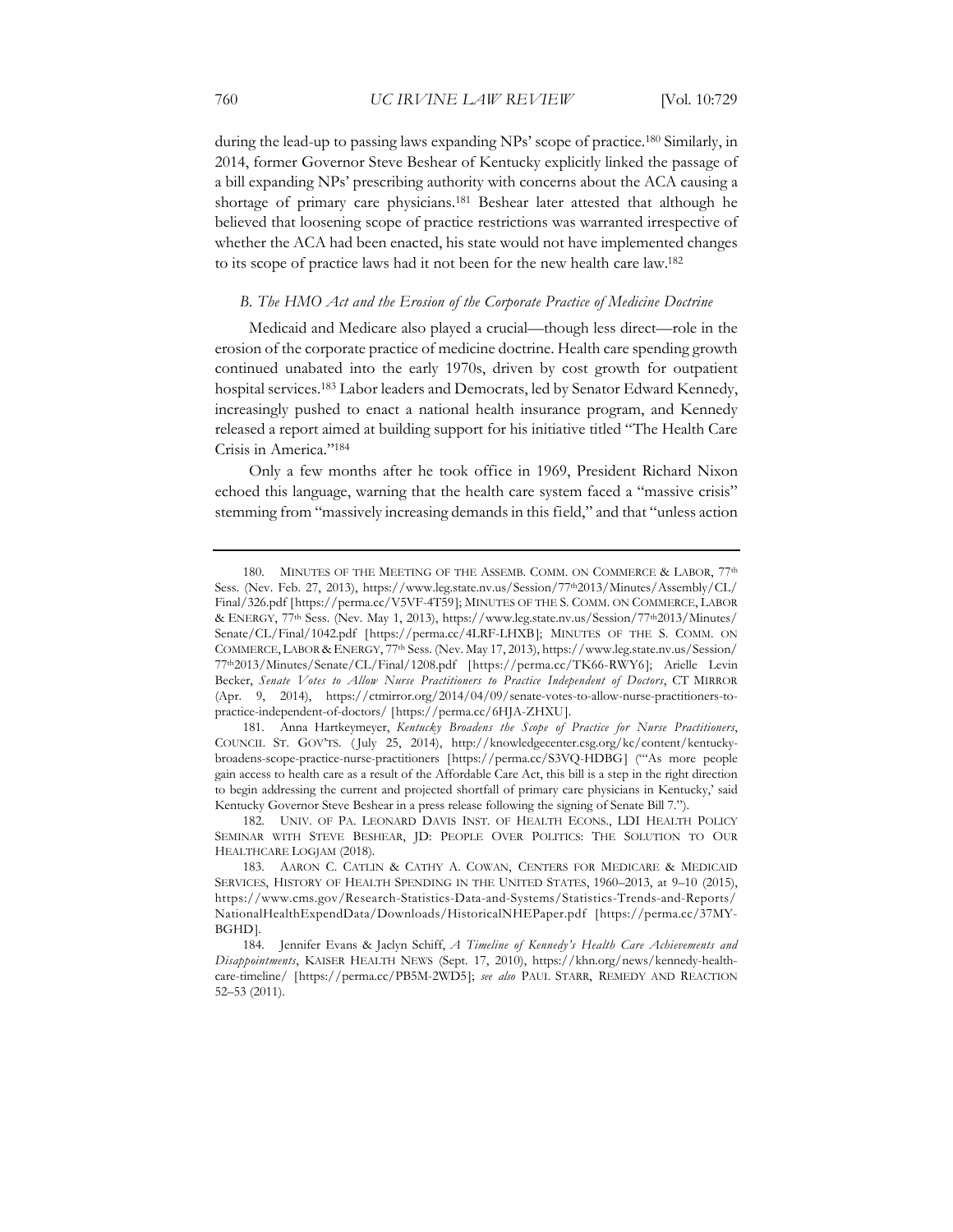is taken . . . we will have a breakdown in our medical care system which could have consequences affecting millions of people throughout this country."185 Soon, the Nixon Administration began "casting about for a solution to the rising and seemingly uncontrollable costs of the Medicare and Medicaid programs that had helped to generate a climate of health care crisis that was troubling the Congress."<sup>186</sup>

As luck would have it, Thomas Joe, then a top assistant to John Veneman, the Under Secretary of the Department of Health, Education and Welfare (HEW), reportedly encountered Dr. Paul Ellwood on a plane, where the latter reportedly sold him on the concept of "health maintenance organizations" (HMOs),<sup>187</sup> hybrid health care organizations that both treat patients and offer insurance coverage in exchange for a fixed annual fee per patient.188 Ellwood, a pediatric neurologist and the founder of a Minneapolis-based think tank, is credited with coining and popularizing the term HMO,189 though such organizations—also referred to as prepaid group plans—date as far back as the 1930s.190

Only a couple weeks after the fateful plane ride, Ellwood submitted a memo to the White House making the case for a "Health Maintenance Strategy," just in advance of a meeting between high-level White House officials and HEW officials.191 Ellwood envisioned that HMOs would offer comprehensive care to patients in exchange for prepayment, and compete against each other and against traditional plans based on price and quality.192 Ellwood painted HMOs as a market-based alternative to enacting more regulations on health care services, an option that the Nixon Administration viewed as unpalatable.193

The Administration proved receptive to Ellwood's arguments, and in 1971, President Nixon made HMOs a central element of his "National Health Strategy."194 Congress and the Administration were under pressure to curb rising

<sup>185.</sup> President Richard Nixon, *Remarks at a Briefing on the Nation's Health System*, AM. PRESIDENCY PROJECT (July 10, 1969), https://www.presidency.ucsb.edu/documents/remarksbriefing-the-nations-health-system [https://perma.cc/82LU-HJN9].

<sup>186.</sup> Patricia Bauman, *The Formation and Evolution of the Health Maintenance Organization Policy, 1970-1973*, 10 SOC. SCI. & MED. 129, 130 (1976).

<sup>187.</sup> KINGDON, *supra* note 24, at 6.

<sup>188.</sup> Mark A. Hall, *Institutional Control of Physician Behavior: Legal Barriers to Health Care Cost Containment*, 137 U. PA. L. REV. 436–37 (1988).

<sup>189.</sup> Clark C. Havighurst, *Health Maintenance Organizations and the Market for Health Services*, 35 L. & CONTEMP. PROBS. 716, 718–19 (1970).

<sup>190.</sup> STARR, REMEDY AND REACTION, *supra* note 184, at 54.

<sup>191.</sup> Bauman, *supra* note 186, at 130–31.

<sup>192.</sup> CARL F. AMERINGER, THE HEALTH CARE REVOLUTION: FROM MEDICAL MONOPOLY TO MARKET COMPETITION 64 (2008).

<sup>193.</sup> Paul M. Ellwood, Jr. et al., *Health Maintenance Strategy*, 9 MED. CARE 291, 295 (1971) ("The health maintenance policy is expected to substantially lessen the Federal government's role in the planning and management of health programs, and therefore, should not be regarded as 'just another Federal health program.'").

<sup>194.</sup> President Richard Nixon, *Special Message to the Congress Proposing a National Health Strategy* (Feb. 18, 1971), AM. PRESIDENCY PROJECT, https://www.presidency.ucsb.edu/documents/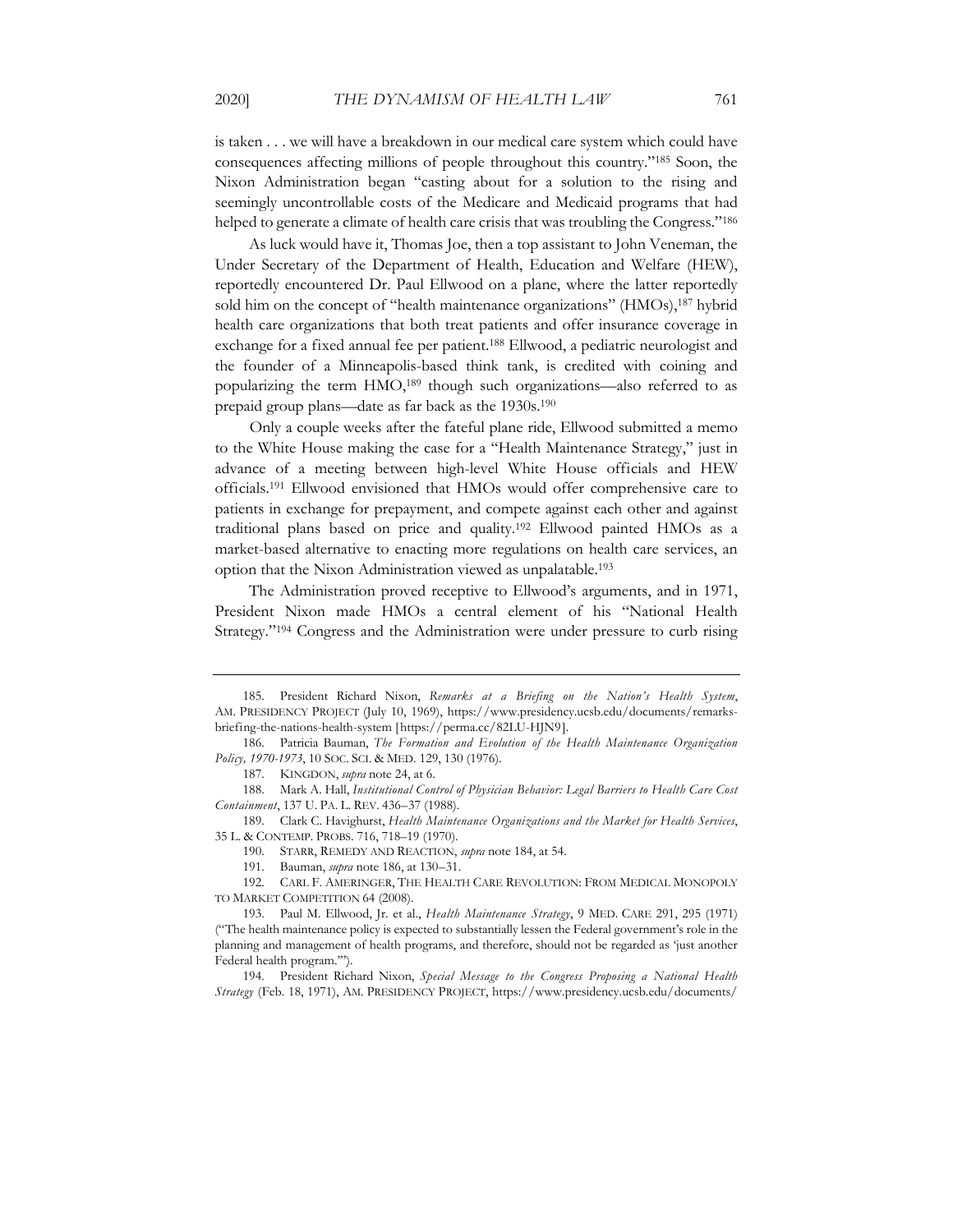health care costs, and a Presidential Commission had recently expressed support for prepaid practice as a promising organizational innovation to slow health care spending.195 Nixon himself was familiar with the most successful prepaid group plan, Kaiser Permanente, which was then the largest health care organization in California.196

Importantly, both Ellwood and Nixon explicitly argued that Medicare and Medicaid had rendered the HMO Act necessary by increasing the demand for health care without simultaneously reforming the health care delivery system. Ellwood's memo (a version of which was later published as an academic paper) blamed Medicare and Medicaid for increasing demand and cautioned against further expanding health insurance, warning that it would inexorably lead to more regulations.197

Similarly, in President Nixon's eyes, the HMO Act was a necessary response to Medicare and Medicaid, which had increased the demand for health care and spurred rising health care costs. In a 1972 speech advocating for his "National Health Strategy," Nixon traced the necessity of the HMO Act back to Medicare and Medicaid:

One basic shortcoming of a solution to health care problems which depends entirely on spending more money, can be seen in the Medicare and Medicaid programs. Medicare and Medicaid did deliver needed dollars to the health care problems of the elderly and the poor. But at the same time, little was done to alter the existing supply and distribution of doctors, nurses, hospitals and other health resources. Our health care supply, in short, remained largely the same while massive new demands were loaded onto it. The predictable result was acute price inflation, one basic cause of our health economic quandary of the past 11 years . . . . If we do not lessen this trend, all other reform efforts may be in vain.198

In 1973, Congress passed the Health Maintenance Organization (HMO) Act to encourage the development of HMOs.199 The law promoted HMOs in several

special-message-the-congress-proposing-national-health-strategy [https://perma.cc/7FJV-DU6X] [hereinafter Nixon, *Special Message to the Congress Proposing a National Health Strategy*].

<sup>195.</sup> NATIONAL ADVISORY COMMISSION ON HEALTH MANPOWER: REPORT 66–68 (1967) (noting that Kaiser has lower hospital and outpatient utilization and costs than the rest of the United States).

<sup>196.</sup> STARR, REMEDY AND REACTION, *supra* note 184, at 54–55.

<sup>197.</sup> Ellwood, Jr. et al., *supra* note 193, at 291.

<sup>198.</sup> President Richard Nixon, *Special Message to the Congress on Health Care* (Mar. 2, 1972), AM. PRESIDENCY PROJECT, https://www.presidency.ucsb.edu/documents/special-message-thecongress-health-care [https://perma.cc/JZF9-GEHY] [hereinafter Nixon, *Special Message to the Congress on Healthcare*]; *see also* Nixon, *Special Message to the Congress Proposing a National Health Strategy*, *supra* note 194 ("It does little good . . . to increase the demand for care unless we also increase the supply . . . . This axiom was ignored when Medicaid and Medicare were created-and the nation paid a high price for that error. The expectations of many beneficiaries were not met and a severe inflation in medical costs was compounded.").

<sup>199.</sup> Health Maintenance Organization Act of 1973, 42 U.S.C. § 300e (2018).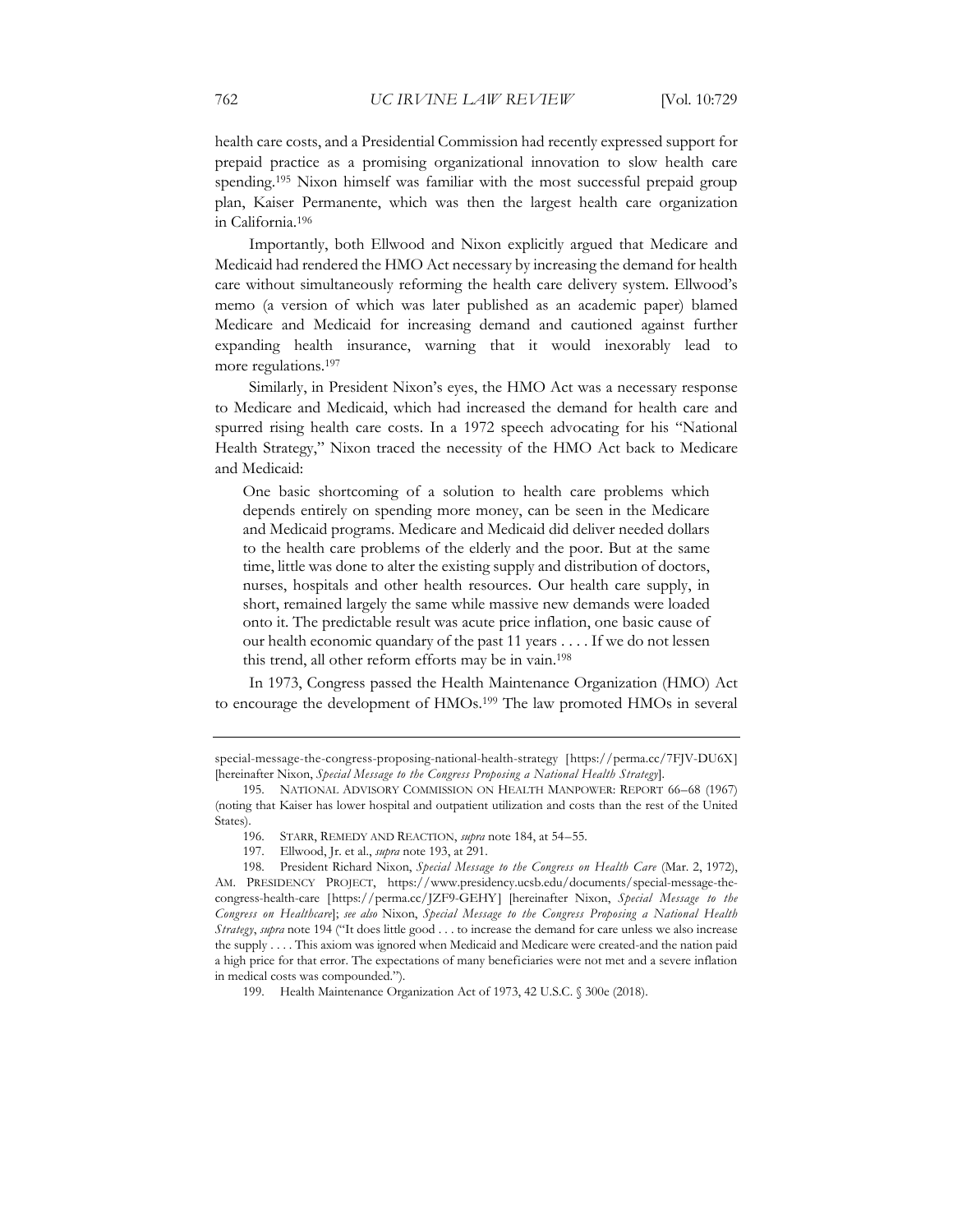ways, including providing grants and loans to develop and operate HMOs and requiring large businesses to offer an HMO in their benefit plan if possible.200 At the same time, it also required HMOs to meet certain conditions to be eligible for funding, such as offering a more generous set of benefits and not discriminating based on health status.201

Most importantly for purposes of this Article, the law also promoted HMOs by undermining the corporate practice of medicine doctrine. The corporate practice prohibition could be invoked to prohibit HMOs, especially for-profit ones.202 At the time that the HMO Act was being debated in Congress, proponents of HMOs viewed the corporate practice of medicine doctrine as one of the major barriers to the development of HMOs.203

The need for addressing the corporate practice doctrine was cited as part of the reason for enacting the HMO Act,204 and an early version of the Act explicitly preempted the corporate practice prohibition, at least as it applied to non-profit HMOs.205 Although the final version of the Act did not ultimately go that far, it made clear that any application of the corporate practice of medicine doctrine to prohibit the development of HMOs would be preempted.206 According to George Harris and Derek Foran, "[t]he HMO Act was instrumental in breaking down the barriers to corporate ownership of medical service providers."207

203. Chase-Lubitz, *supra* note 46, at 481; Huberfeld, *supra* note 14, at 277.

206. Chase-Lubitz, *supra* note 46, at 482 ("[A]ny application of the prohibition would conflict with the legislation so directly that preemption would appear certain."); Kissam & Johnson, *supra* note 202, at 1218 ("By implication the Act also preempts the application to qualified HMOs of the common law rule against the corporate practice of medicine.").

207. George C. Harris & Derek F. Foran, *The Ethics of Middle-Class Access to Legal Services and What We Can Learn from the Medical Profession's Shift to a Corporate Paradigm*, 70 FORDHAM L. REV. 775, 814 (2001); *see also* Saver, *Uneasy Relationship*, *supra* note 8, at 674 ("The federal HMO Act of 1973 is credited with jump-starting managed care and promoting HMOs as a viable alternative in the private market. It did so by preempting obstructive state laws for federally qualified HMOs and

<sup>200. 42</sup> U.S.C. §§ 300e-4, -9 (2018).

<sup>201.</sup> STARR, SOCIAL TRANSFORMATION, *supra* note 24, at 401.

<sup>202.</sup> Robert T. Holley & Rick J. Carlson, *The Legal Context for the Development of Health Maintenance Organizations*, 24 STAN. L. REV. 644, 657–58 (1972) ("[I]t is clear that a majority of courts feels that the furnishing of medical care through a corporate structure is undesirable, and condemns organizations on that basis alone. Since HMOs are corporations, the rule will probably be applied to them."); Philip C. Kissam & Ronald M. Johnson, *Health Maintenance Organizations and Federal Law: Toward a Theory of Limited Reformmongering*, 29 VAND. L. REV. 1163, 1184 (1976) ("All HMOs, particularly profitmaking ones, may be prohibited by application of the hoary, but occasionally viable, common law rule against the corporate practice of medicine."); Note, *The Role of Prepaid Group Practice in Relieving the Medical Care Crisis*, 84 HARV. L. REV. 887, 960 (1977) ("The common law rule that a corporation cannot engage in a 'learned calling' would appear, on its face, to bar incorporated prepaid group practice.").

<sup>204.</sup> Huberfeld, *supra* note 14, at 277.

<sup>205</sup>*. The Role of Prepaid Group Practice in Relieving the Medical Care Crisis*, *supra* note 202, at 962 n.52 ("The proposed Health Security Act . . . would eliminate the corporate practice rule for nonprofit participating organizations, provided an administrative board finds the arrangements are not likely to cause lay interference with professional acts or professional judgments.").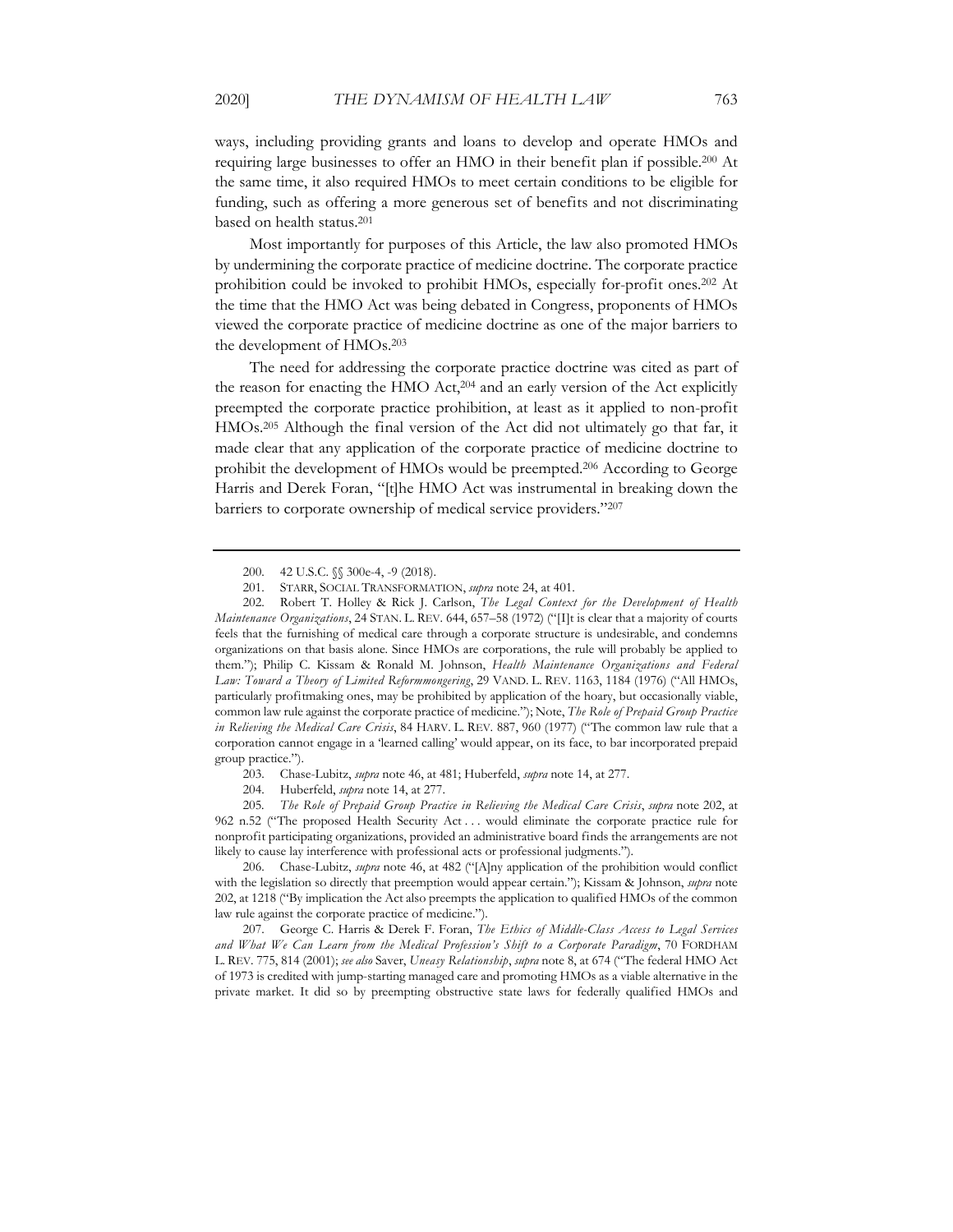Through the financial inducements it provided and these regulatory curtailments, the Act contributed to a dramatic expansion in HMOs across the country.208 Following the HMO Act, almost all of the states went further and specifically exempted HMOs from their corporate practice of medicine laws.209 Although the Act's regulatory requirements initially limited its effectiveness,<sup>210</sup> enrollment in HMOs doubled in the first half of the 1970s, and continued to grow throughout the late 1970s and through the 1980s.211

Thus, by increasing demand for health care and spurring health care cost growth, Medicare and Medicaid led to the enactment of the HMO Act, which in turn contributed to the erosion of the corporate practice of medicine doctrine. The end result is that while corporate practice prohibitions remain "legal landmines," they are far less potent than they used to be.<sup>212</sup>

#### *C. The Health Costs Crisis and the Rise of Certificate of Need Laws*

The enactment of Medicare and Medicaid also contributed to the expansion of CON laws, through increasing the demand for health care and driving up government expenditures on health care. With the implementation of these new programs in 1966, millions of elderly and poor Americans gained health insurance coverage for the first time. That year alone, 18.9 million people enrolled in Medicare Part A (covering hospital services and nursing home care), 17.6 million enrolled in Medicare Part B (covering physician and other services), and 4 million enrolled in Medicaid.213 As more states implemented Medicaid, enrollment swelled to 17 million by 1973, while Medicare enrollment inched upwards to 23.1 million enrollees.214

As referenced above, Medicare's reimbursement structure also further increased the demand for health care. Initially, Medicare reimbursed physicians and hospitals on a retrospective fee-for-service basis (i.e., physicians and hospitals were reimbursed for whatever they spent), as long as their costs were "reasonable"215 —a determination which was effectively left to the hospitals and physicians

211. Lynn R. Gruber, Maureen Shadle & Cynthia L. Polich, *From Movement to Industry: The Growth of HMOs*, HEALTH AFF. 197, 198 (1988).

214*. Id.*

requiring certain employers to offer an HMO option as part of the health benefits available to employees in order to obtain favorable tax treatment for employee health expenses.").

<sup>208.</sup> Harris & Foran, *supra* note 207, at 817.

<sup>209.</sup> Sara D. Mars, *The Corporate Practice of Medicine: A Call for Action*, HEALTH MATRIX 241, 260 (1997).

<sup>210.</sup> Gail B. Agrawal & Howard R. Veit, *Back to the Future: The Managed Care Revolution*, 65 L. & CONTEMP. PROBS. 11, 32 (2002) ("The implementation of the HMO Act sputtered for several years after its enactment, due partly to the Act's burdensome requirements and partly to bureaucratic mismanagement.").

<sup>212</sup>*. See* Rosoff, *supra* note 58 and accompanying text.

<sup>213.</sup> CATLIN & COWAN, *supra* note 183, at 9.

<sup>215.</sup> Medicare Act of 1965, Pub. L. No. 89-97, sec. 102(a), § 1814(b), 79 Stat. 286, 296.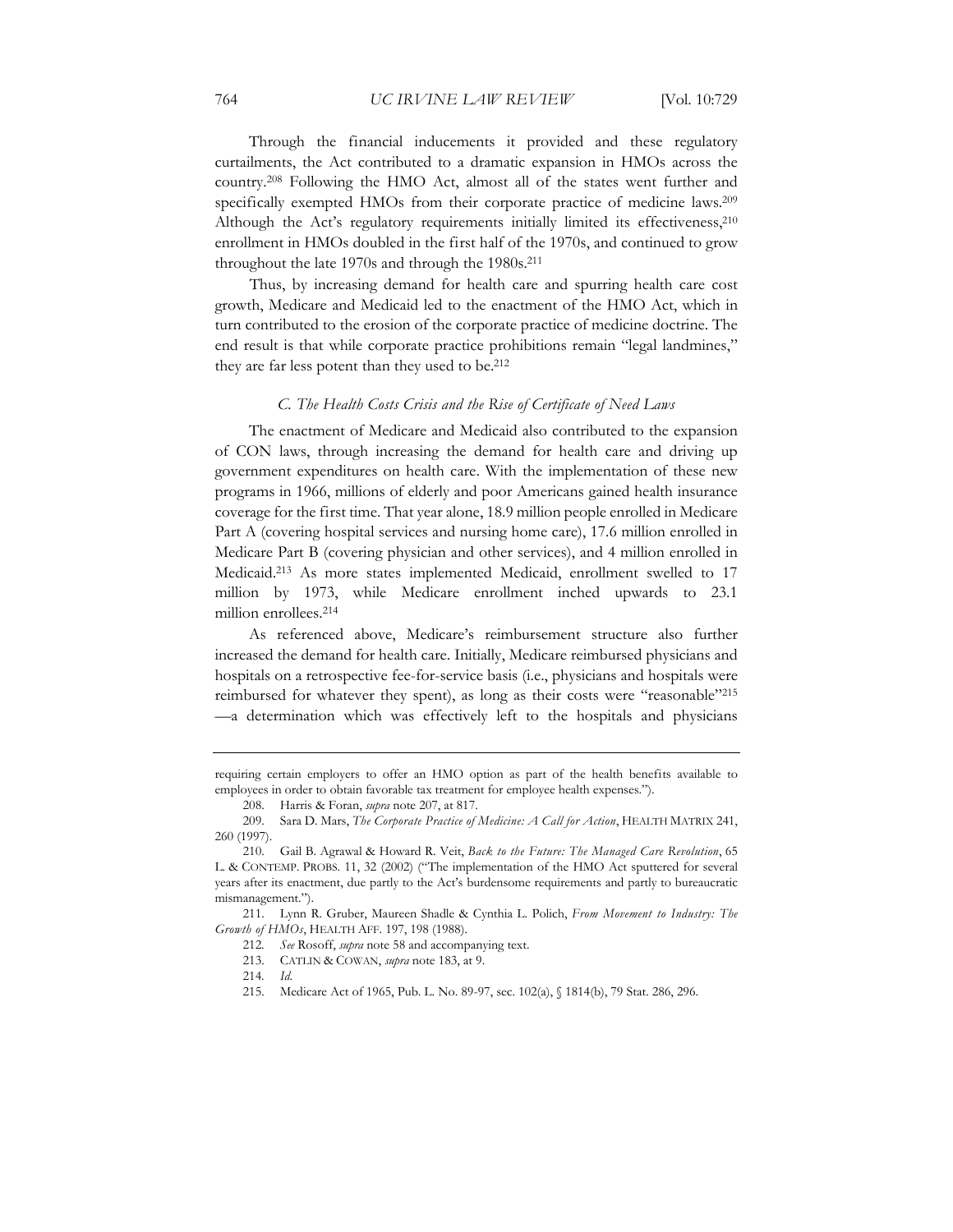themselves.216 The regulations interpreting these provisions permitted hospitals to seek reimbursement for costs associated with directly providing patient care, as well

as for "capital costs" (e.g., interest on debt, depreciation).217

These developments soon led to spiraling health expenditures. Medicare's reimbursement structure sparked a "medical arms race," as hospitals competed based on who could adopt the latest costly new medical technology.218 Health care spending grew at an annual rate of 11.9% from 1966 through 1973, up from its 8.9% rate from 1960 to 1965.219 The pace of health care price growth too began to accelerate, rising by 5.1% from 1966 to 1973.220 One estimate finds that Medicare alone was responsible for increasing hospital spending by nearly 40% between 1965 and 1970.221 These trends were met with alarm. Christy Chapin observes that "[a]fter 1965, voters and policymakers discussed health care using terms customarily reserved for national catastrophes."222

Rising government expenditures stemming from Medicare (a federal program) and Medicaid (a joint federal-state program) placed growing budgetary pressure on both the federal government and the states. Between 1966 and 1967, the government's share of health care spending increased from 24% to 29%.223 Medicare expenditures alone reached \$10.7 billion in 1973,224 while Medicaid spending reached \$6.5 billion by 1971.225

To stem these rising costs, state and federal policymakers implemented a raft of new regulations on physicians and hospitals to curb health care spending, the "chief manifestation" of which were Certificate of Need (CON) laws.226 CON laws varied in their structure and approach, but they generally required that the government certify that there was an existing health need before allowing new

<sup>216.</sup> Bagley, *Bedside Bureaucrats*, *supra* note 20, at 527.

<sup>217</sup>*. See generally* Eleanor D. Kinney & Bonnie Lefkowitz, *Capital Cost Reimbursement to Community Hospitals Under Federal Health Insurance Programs*, 7 J. HEALTH POL. POL'Y & L. 648, 649 (1982).

<sup>218.</sup> JAMES C. ROBINSON, THE CORPORATE PRACTICE OF MEDICINE 23–25 (1999); *see also*  Havighurst, *American Health Care and the Law*, *supra* note 25, at 86 ("The uncontrolled moral hazard inherent in these financing arrangements eventually gave rise to unprecedented cost escalation, as benefit/cost ratios were almost totally neglected in physicians' clinical choices and, consequently, also in decision making on capital spending and technological development.").

<sup>219.</sup> CATLIN & COWAN, *supra* note 183, at 8.

<sup>220</sup>*. Id.* at 10.

<sup>221.</sup> Finkelstein, *The Aggregate Effects of Health Insurance*, *supra* note 122.

<sup>222.</sup> CHAPIN, *supra* note 45, at 234.

<sup>223.</sup> CATLIN & COWAN, *supra* note 183, at 11.

<sup>224</sup>*. Id.* at 9.

<sup>225.</sup> John D. Klemm, *Medicaid Spending: A Brief History*, 22 HEALTH CARE FINANCING REV. 105, 106 (2000).

<sup>226.</sup> Havighurst, *Regulation of Health Facilities and Services by "Certificate of Need*,*" supra* note 70, at 1143.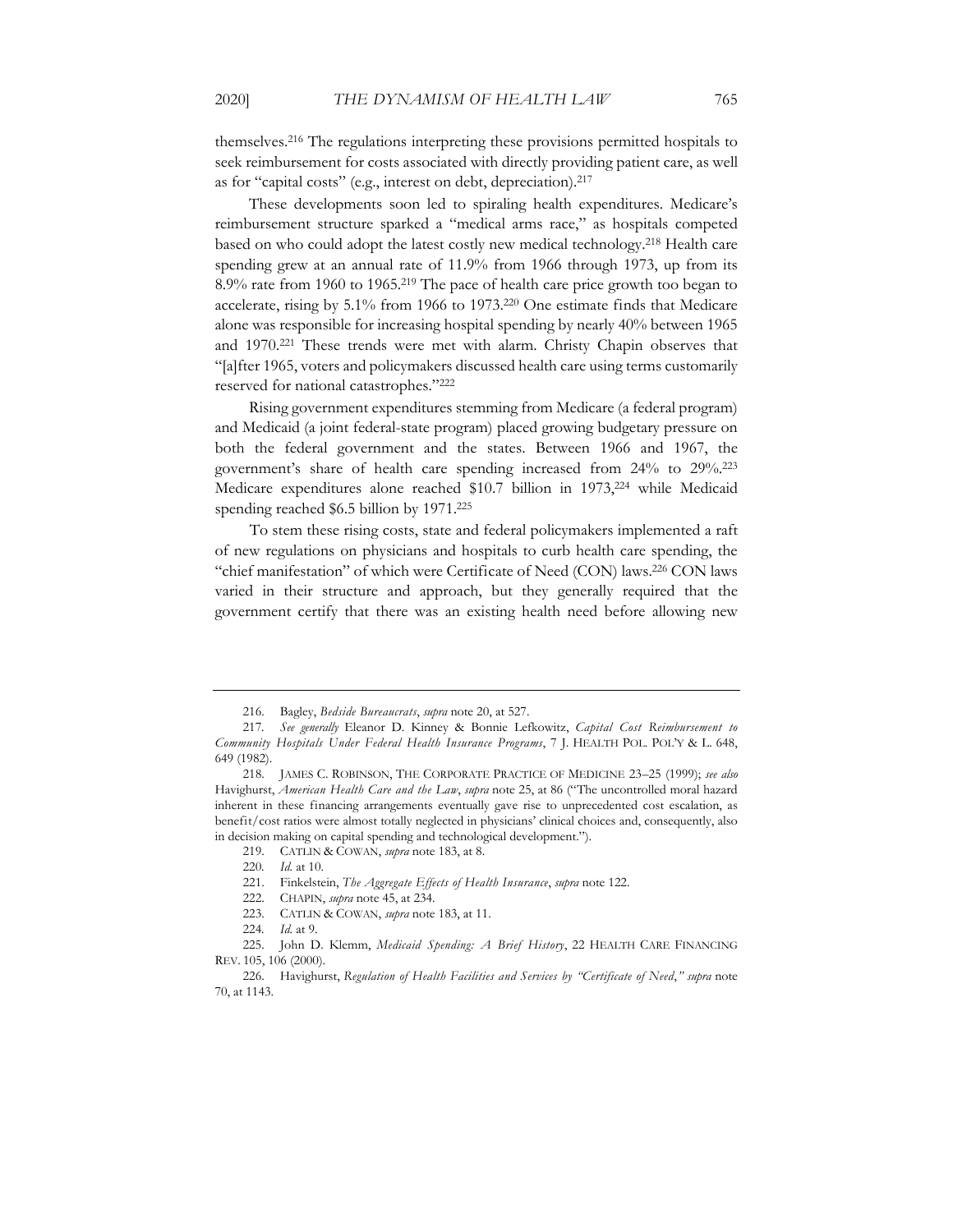health care facilities to enter the market or existing facilities to make large capital investments.227

Soon after the implementation of Medicaid and Medicare, CON laws began to proliferate. In 1964, just one year before the passage of Medicare and Medicaid, New York became the first state to enact its own CON law in response to rising hospital costs.228 Yet it was only after the implementation of Medicaid placed growing fiscal pressures on state governments that other states followed suit.229 In part responding to this pressure, by 1972, twenty states had adopted their own CON laws.230

The federal government too turned to CON laws to stem rising health care spending. In 1966, Congress passed the Comprehensive Health Planning and Services Act, which provided funding for state and local agencies to coordinate their planning activities and to provide broader access to health care.231 In 1972, Congress built on this momentum by passing legislation giving the Secretary of Health, Education, and Welfare the authority to deny Medicare or Medicaid reimbursement for health care facilities' capital expenditures if the state had not certified them as meeting a community need.232 This latter legislation was explicitly designed to address the perverse incentives created by Medicare and Medicaid's open-ended reimbursement provision for capital expenditures.233

In 1974, Congress passed the National Health Planning and Resources Development Act (NHPRDA), which offered funding to state CON programs and required them to meet federal standards or else forgo eligibility for Medicare and Medicaid.234 Like the previous federal planning statutes, the NHPRDA was largely intended to address mounting health care spending, which was in turn driven by Medicare and Medicaid.235

232*. See* Social Security Amendments of 1972, Pub. L. No. 92–603, § 221, 86 Stat. 1329, 1386 (codified as amended at 42 U.S.C.A. §1320a-1 (2014)); Simpson, *supra* note 64, at 1038.

<sup>227.</sup> Simpson, *supra* note 64, at 1025

<sup>228.</sup> Payton & Powsner, *supra* note 66, at 209–10.

<sup>229.</sup> STARR, SOCIAL TRANSFORMATION, *supra* note 24, at 398 ("Impelled by rising costs, state governments led the way toward stiffer regulation of the health care industry. New York in 1964 had been the first state to regulate capital expenditures of hospitals and nursing homes, but few followed its example until soaring Medicaid expenditures at the end of the decade obliged state legislatures to take action.").

<sup>230</sup>*. Id.*

<sup>231.</sup> Comprehensive Health Planning and Services Act, 42 U.S.C. § 246 (1966).

<sup>233.</sup> Simpson, *supra* note 64, at 1038 ("The Social Security Amendments of 1972 contained several measures designed to restrain Medicare and Medicaid program cost increases caused by incurred-cost reimbursement.").

<sup>234.</sup> National Health Planning and Resources Development Act of 1974, Pub. L. No. 93–641, 88 Stat. 2225 (1975)

<sup>235</sup>*. Id.* ("The massive infusion of Federal funds into the existing health care system has contributed to inflationary increases in the cost of health care . . . . Increases in the cost of health care, particularly of hospital stays, have been uncontrollable and inflationary.").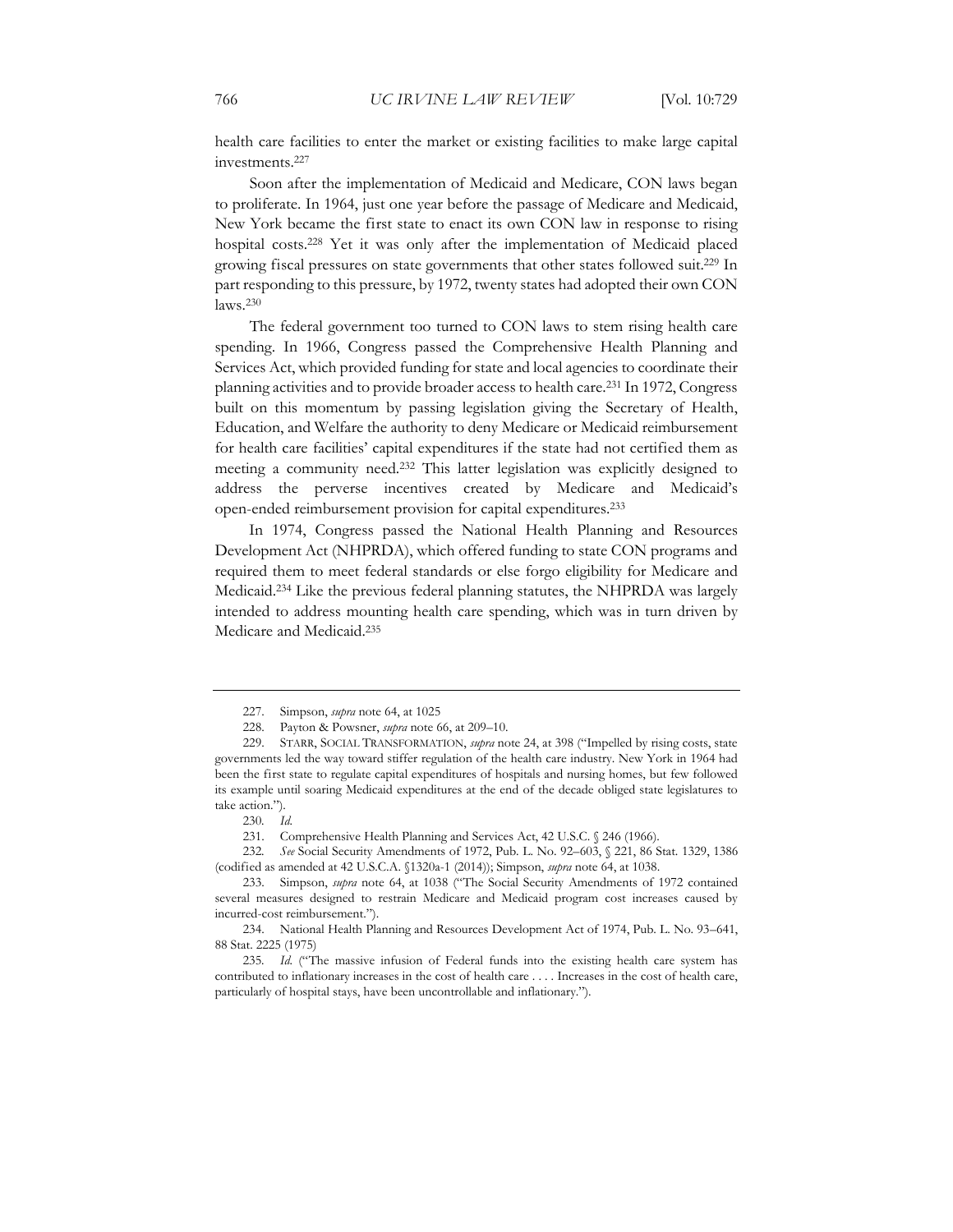Again, of course, there were multiple forces responsible for the proliferation of CON laws. For instance, larger hospitals found CON laws appealing as a means of forestalling more serious government regulation and reducing competition.236 The "legitimacy of professional dominance" that had long existed in health care began to erode.237 CON laws also built on a tradition of "health planning" initiatives that Congress had previously endorsed by enacting the 1946 Hill Burton Act.238

Nevertheless, Medicaid and Medicare played a decisive role by triggering spiraling health expenditures and drastically increasing the government's share of the burden. Sallyanne Payton and Rhoda Powsner have written that the implementation of Medicare and Medicaid represented "a watershed in the developing relationship between government and the hospitals."239 Whereas previously, "government had been a bystander in what was principally a private sector problem," Medicare and Medicaid precipitated "the need and the desire to act, driven by [the government's] own self-interest as a major purchaser of medical services . . . in containing its own financial liabilities."<sup>240</sup> Paul Starr offers a similar assessment, writing that the "distinctive factor" that explains the "growing health care regulation of the 1970s" is "that a large share of medical costs had been socialized . . . [and that] [g]overnment[s], employers, and commercial insurers balked at both the rise in costs and the uncertainty that inflation created for them."241

Some readers may view this account of the rise of CON laws as a cautionary tale, since CON laws subsequently fell out of favor and have been roundly criticized as ineffectual and anti-competitive.242 Their emergence in the aftermath of Medicare and Medicaid may illustrate the responsiveness of the delivery system to changes in health insurance, but it also shows that the delivery system reforms that result from this process are not guaranteed to be successful.

More recently, however, some scholars have concluded that the problem with CON laws was not that they were enacted in the first place, but rather that they did not go far enough, for example, by giving regulators the authority to control hospital prices.243 In recent years, more health law scholars have begun to advocate for reinstituting economic regulation of the health care sector, and more specifically, for regulating health care prices.244 Thus, even if CON laws did not have their

<sup>236</sup>*. See* Payton & Powsner, *supra* note 66.

<sup>237.</sup> ROBINSON, *supra* note 218, at 30.

<sup>238.</sup> Havighurst, *Regulation of Health Facilities and Services by "Certificate of Need*,*" supra* note 70, at 1148.

<sup>239.</sup> Payton & Powsner, *supra* note 66, at 259.

<sup>240</sup>*. Id.* at 259–60.

<sup>241.</sup> STARR, SOCIAL TRANSFORMATION, *supra* note 24, at 403.

<sup>242</sup>*. See supra* Part I.C.

<sup>243.</sup> HALL, BOBINSKI & ORENTLICHER, *supra* note 56, at 1225.

<sup>244</sup>*. See, e.g.*, TRACY YEE ET AL., NAT'L INST. FOR HEALTH CARE REFORM, RESEARCH BRIEF NO. 4, HEALTH CARE CERTIFICATE-OF-NEED LAWS: POLICY OR POLITICS? 1 (2011) ("As health care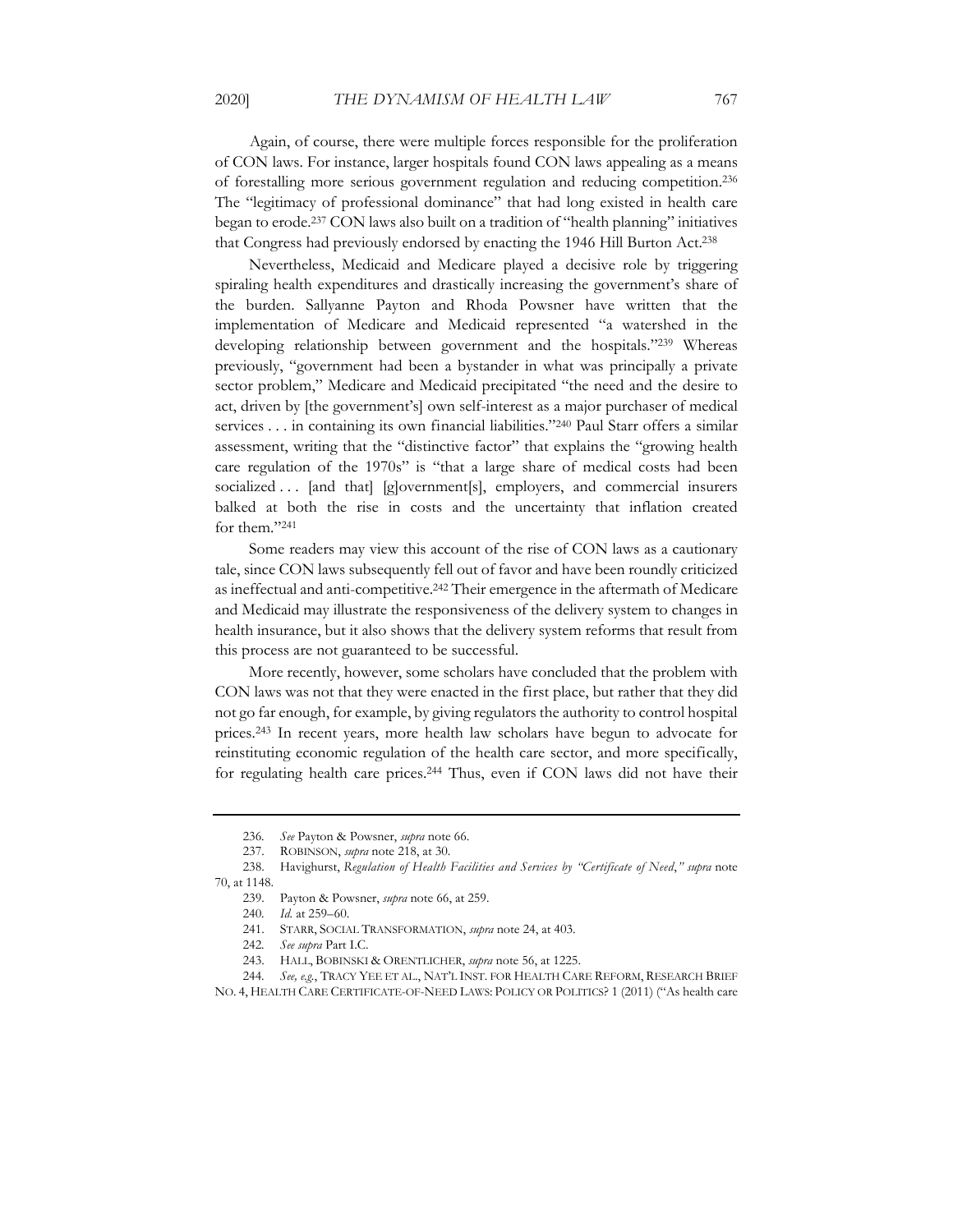intended effect, they still represented a defensible policy response to the problem of rising health care costs.

\* \* \*

To review, health care financing laws have played a central role in shaping the landscape of health care delivery laws through shifting the public's demand for health care. The enactment of Medicaid and Medicare—and to a lesser extent, the ACA—increased the demand for health care through at least three channels: increasing access to health care; encouraging providers to deliver additional services; and creating incentives that encouraged the development and proliferation of expensive new technologies over time. The resulting increase in demand in turn exacerbated concerns about reduced access to health care and rising health care costs (and in particular government expenditures on health care), which in turn caused regulators to enact new regulations—or change existing ones—in order to address these problems.

These forces have helped to shape the landscape of health care delivery laws today. Out of the three areas of health care delivery law outlined in this Article, two (the corporate practice of medicine doctrine and scope of practice restrictions) predated the widespread availability of health insurance and have been substantially weakened by the expansions of insurance under Medicare, Medicaid, and the ACA, whereas the origins of the remaining one (Certificate of Need laws) can be traced back to the expansion of health insurance under Medicare and Medicaid.

To be sure, health care financing laws are not the only forces responsible for these changes in health care delivery laws. For instance, other factors besides the HMO Act, such as the Supreme Court's 1982 decision that upheld a Federal Trade Commission order finding the AMA's ethical codes in violation of federal antitrust laws, contributed to the erosion of the corporate practice of medicine doctrine.245 More generally, as Louise Trubek has emphasized in her work on the New Health Governance, physicians, payers, and consumers have played important roles in encouraging policy experimentation and new approaches to regulating health

spending continues to grow more rapidly than the nation's economy, there is renewed interest in certificate-of-need regulation as a way to improve health planning and help control spending growth."); Bagley, *Medicine As a Public Calling*, *supra* note 65, at 62 (arguing that "if the market-oriented approaches that are ascendant today prove unsatisfactory, public utility regulation is an option worth exploring"); Barry R. Furrow, *Cost Control and the Affordable Care Act: CRAMPing Our Health Care Appetite*, 13 NEV. L.J. 822, 850 (2013) ("State governments might revisit the merits of rate regulation, which proved unpopular in the 1990s and was largely abandoned. More direct regulation of provider rates might set upper bounds on permissible rates negotiated between health plans and providers in relation to Medicare rates."); Fuse Brown, *supra* note 80, at 85 ("It is time to resurrect rate regulation and place it squarely in the center of any policy strategy to control health care prices and spending.").

<sup>245</sup>*.* Am. Med. Ass'n v. F.T.C., 455 U.S. 676 (1982); *see also* Chase-Lubitz, *supra* note 46, at 475–78.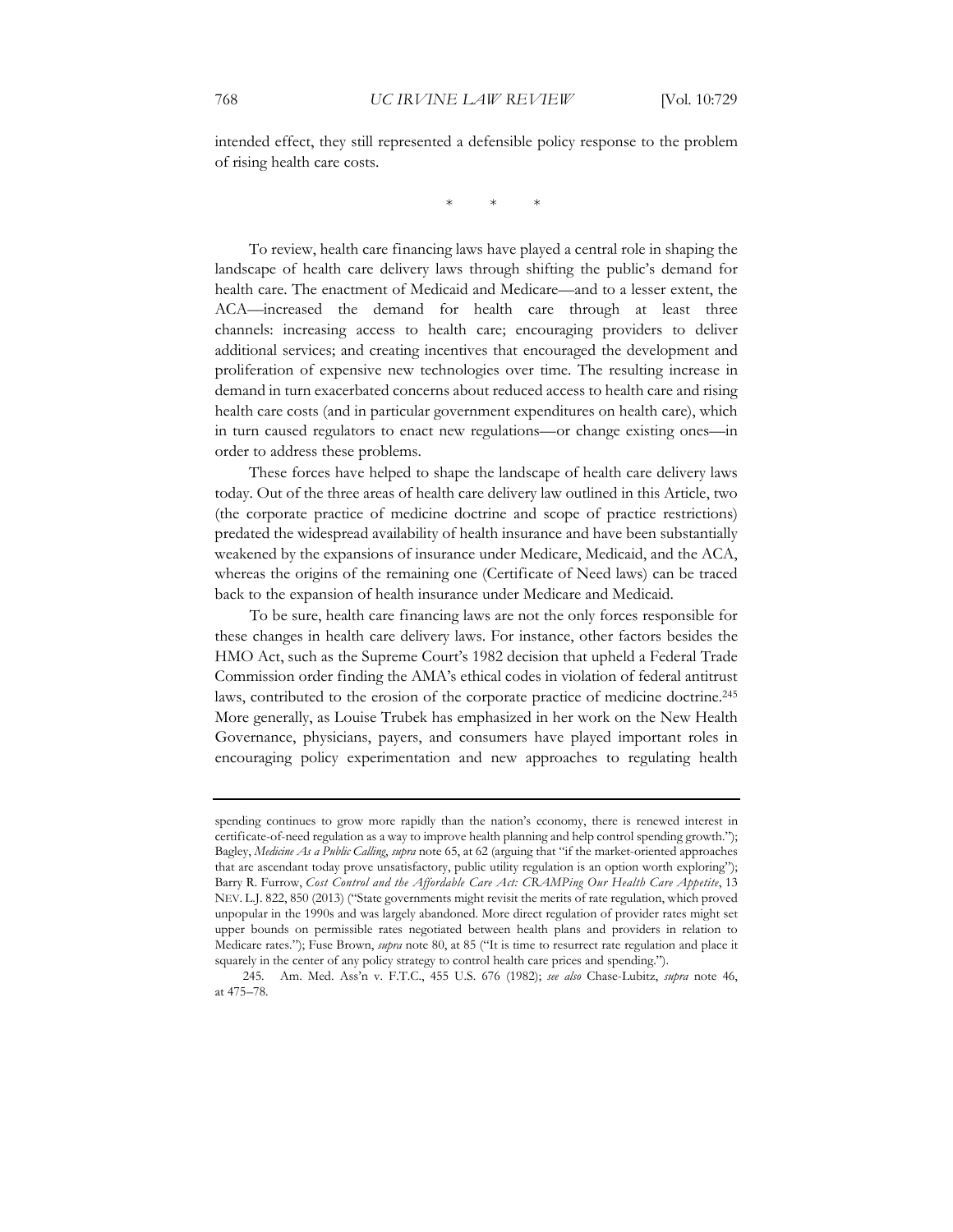care.246 Nevertheless, health care financing laws have played a prominent role in creating the conditions leading to these changes in health care delivery laws.

Moreover, although I have solely focused on three areas of health care delivery laws, there are other examples of how expanding health insurance coverage has prompted reforms to delivery system regulations. Perhaps most prominently, both the Medicare/Medicaid legislation and the Affordable Care Act contributed to the enactment of more stringent fraud and abuse legislation. Congress enacted the Anti-Kickback statute and the Stark Law in response to the concern that Medicare's reimbursement structure was incentivizing providers to engage in unnecessary or inappropriate care.247 A few decades later, the Affordable Care Act included a panoply of anti-fraud provisions, including amendments to the Stark and Anti-Kickback laws, increases in anti-fraud budgets, and new disclosure requirements for health care providers.248

While a full exploration of the origins of these reforms is beyond the scope of this Article, Joan Krause suggests that there may be a more general relationship between health care financing laws and fraud and abuse laws. She observes that "[h]ealth care fraud is primarily a crime of opportunity, an opportunity created by the vast sums of money that flow through our complicated health care reimbursement system," and posits that "[a]ny effort to increase the number of people who participate in that system – as health care reform clearly aims to do – risks an increase in fraud unless countermeasures are taken."249 Thus, the overall impacts of health insurance expansions on delivery system laws likely go well beyond the specific effects described in this Article.

#### IV. POLITICAL AND NORMATIVE IMPLICATIONS

Uncovering these interactive effects shows that health care financing laws are largely responsible for health law's "dynamism." In contrast to the perception of health care delivery laws—and health law in general—as stagnant and inflexible, the history that has unfolded since the adoption of Medicare, Medicaid, and the

<sup>246</sup>*. See, e.g.*, Louise G. Trubek, *New Governance Practices in U.S. Health Care*, *in* LAW AND NEW GOVERNANCE IN THE EU AND THE US 249 (Gráinne de Búrca & Joanne Scott eds., 2006); Louise G. Trubek, *New Governance and Soft Law in Health Care Reform*, 3 IND. HEALTH L. REV. 139 (2006).

<sup>247</sup>*. See generally* Krause, *Integration, Fragmentation, and Human Nature*, *supra* note 11, at 858–59.

<sup>248.</sup> Joan H. Krause, *Following the Money in Health Care Fraud: Reflections on a Modern-Day Yellow Brick Road*, 36 AM J. L. MED. 343, 366 (2010) (citing Pub. L. No. 111-148 (2010)); *see also* Jeffrey B. Hammond, *What Exactly Is Healthcare Fraud After the Affordable Care Act?*, 42 STETSON L. REV. 35, 38 (2012) ("Taken in its entirety, the [ACA] represents the largest single, collective change to federal fraud and abuse law since the creation of the Medicare and the Medicaid programs.").

<sup>249.</sup> Joan H. Krause, *Following the Money in Health Care Fraud*, *supra* note 247, at 368–69; *see also* Joan H. Krause, *Fraud in Universal Coverage: The Usual Suspects (and Then Some)*, 55 U. KAN. L. REV. 1151, 1151 (2007) ("[W]ith few exceptions, health care fraud is a crime of opportunity rather than one of desperation. Thus, any reform effort that increases the opportunities to commit fraud, such as increasing the number of players in the health care system and the obligations imposed on them, may well end up losing more money to fraudulent activities.").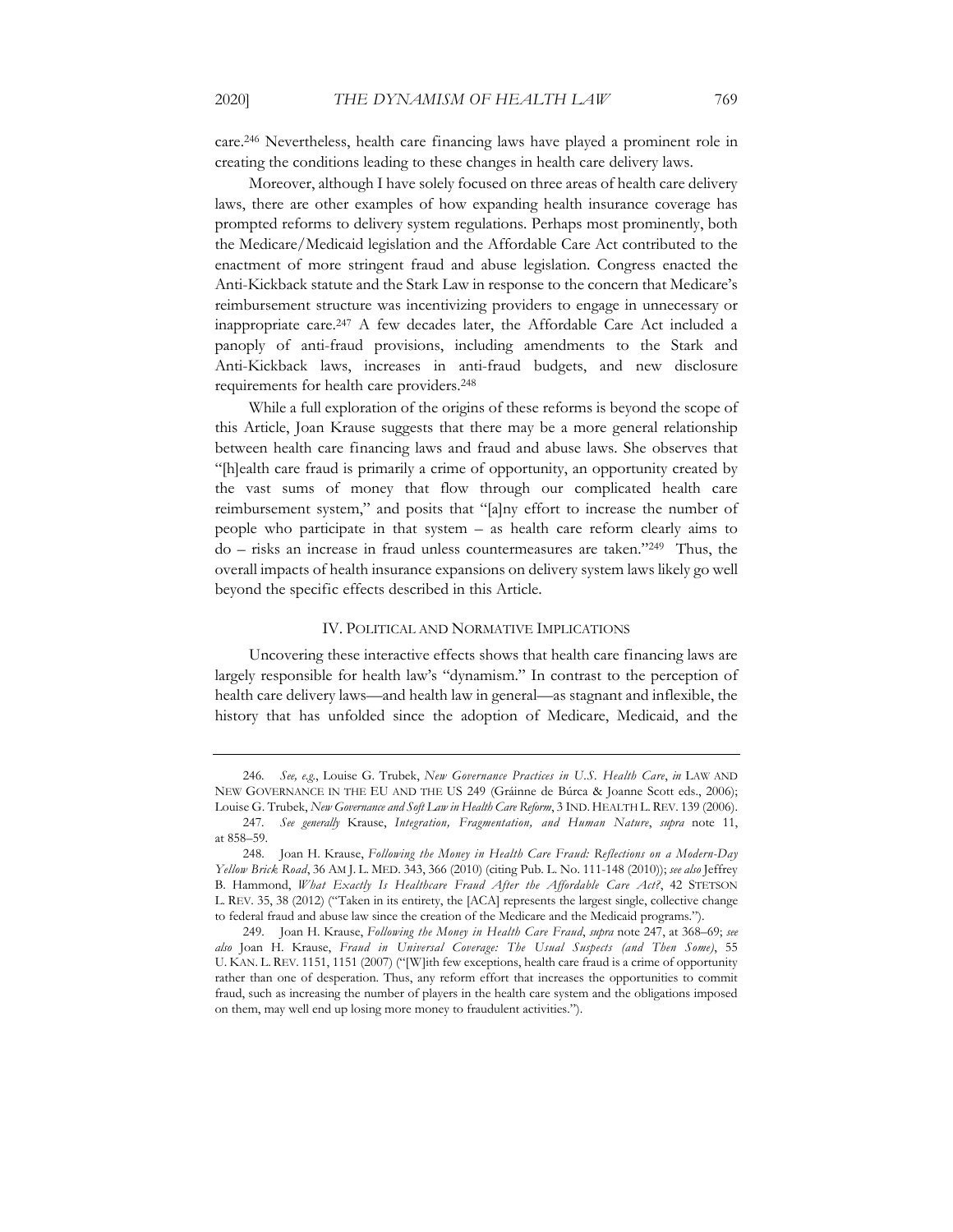Affordable Care Act shows that these laws have contributed to numerous regulatory reforms designed to improve access to health care, ensure quality, and reduce health care spending. Far from remaining fixed, health care delivery law has been in flux for the last half-century: repeatedly undergoing a variety of complex changes in response to increases in demand stemming from health care financing laws.

Recognizing this dynamic relationship has two primary implications for the future of health care reform: First, it implies that further expanding health insurance would generate political pressure for additional reforms to the health care delivery system. Second, it strengthens the case for further expanding health insurance coverage. I argue that health law's dynamism is normatively desirable since it is better able to address problems of access, costs, and quality; to adapt to other changes in the underlying health care system; and to facilitate policy learning.

#### *A. Should Delivery System Reform Come Before Health Insurance Reform?*

The question of whether to prioritize expanding health insurance coverage (sometimes referred to as *demand-side* health care reform) or reforming the health care delivery system (sometimes referred to as *supply-side* reform) has long bedeviled health care policymakers. President Nixon complained that the Johnson Administration had enacted Medicare and Medicaid without increasing the supply of health care providers.250 During the lead-up to the passage of the ACA, one reported source of tension within the Obama Administration was how much to prioritize tackling health care spending by reforming the delivery system versus expanding health insurance coverage.251

Several economists and legal scholars appear to view expanding health insurance coverage and health care delivery reform not merely as distinct goals, but as ones that are in competition with one another.252 For instance, Richard Epstein and David Hyman have argued that deregulation of the health care delivery system "in ways that will increase quality and reduce the cost of health care" should be prioritized over further expanding health insurance, and have warned that that pursuing universal health insurance first will only further lock us into "the current dysfunctional state of affairs."253

<sup>250</sup>*. See* Nixon, *Special Message to the Congress on Health Care*, *supra* note 198.

<sup>251</sup>*. See, e.g.*, BRILL, *supra* note 16, at 113 ("The economic team wanted to use reform to bend the cost curve . . . [whereas the] healthcare reform policy team . . . wanted to expand coverage.").

<sup>252</sup>*. See, e.g.*, Cochrane, *supra* note 12, at 162 ("I focus on the supply and demand for health care, which gives this essay a bit of novelty. Curiously, most of the current policy debate, and most of our regulation, focuses on health insurance, the question of who will pay the bill, as if the market for health care were functioning normally."); Alex Tabarrok, *Supply Side Health Care Reform*, MARGINAL REVOLUTION (Mar. 27, 2017), https://marginalrevolution.com/marginalrevolution/2017/03/supplyside-health-care-reform.html [https://perma.cc/HKZ6-MF5J] ("We fight over health care policy because we focus on demand and redistribution. We could reach greater agreement if we focused on supply and innovation.").

<sup>253.</sup> Epstein & Hyman, *supra* note 22, at 516.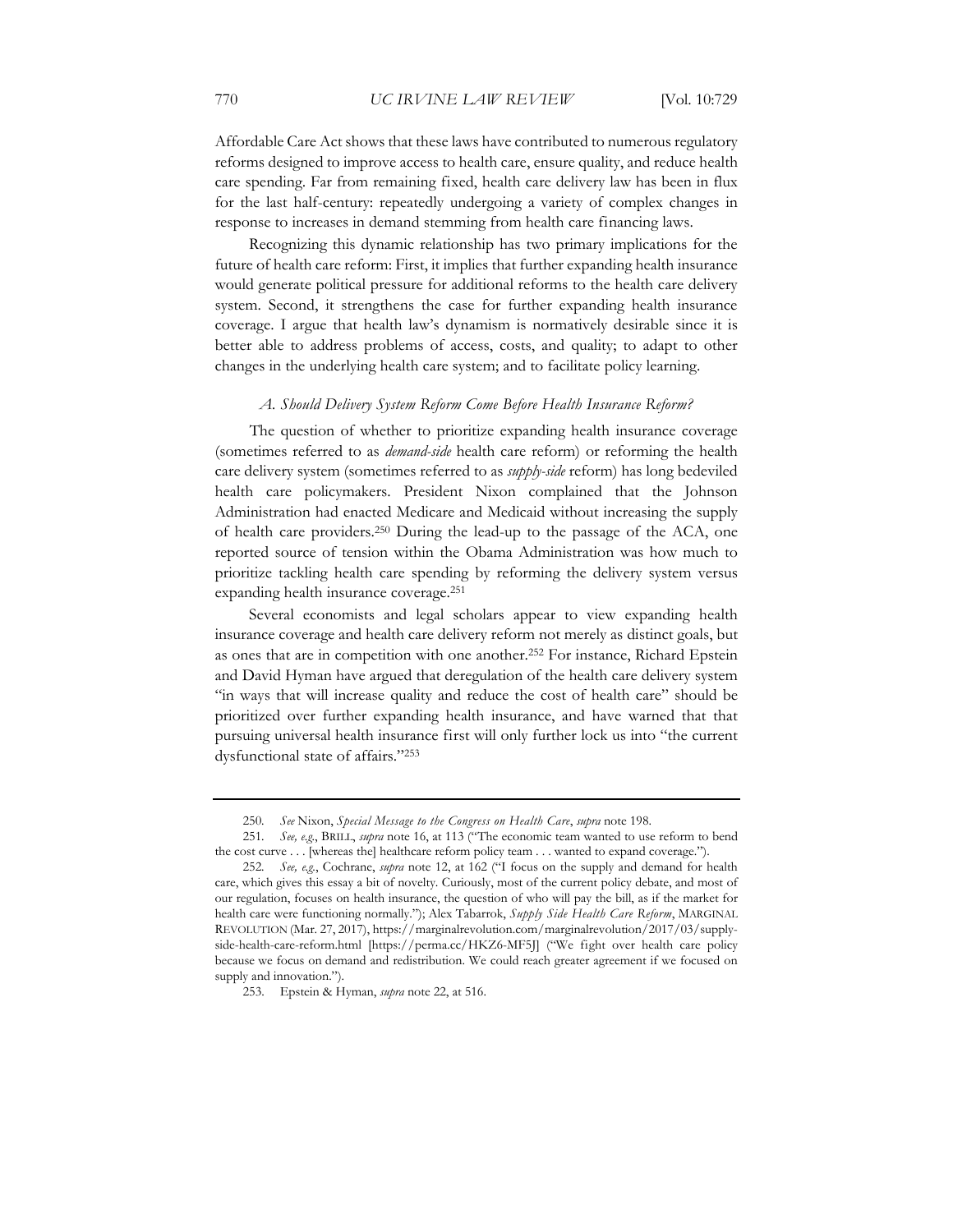By contrast, this Article suggests that the opposite is true. Far from being in competition with delivery system reform, improving health insurance coverage can act as a catalyst to reforming delivery system laws. Although there are still powerful political economy constraints that favor the status quo in health care, expanding health insurance coverage is one way to overcome these constraints and enact meaningful reforms to health care delivery laws.

Contrasting today's health care delivery system with the one that preceded the enactment of Medicare and Medicaid helps to bring the effects of expanded insurance coverage into sharper relief. Until the 1970s, the health care delivery system "had long been static."254 Most physicians operated as solo practitioners, largely insulated from competition, and free from control by corporations and hospitals.255 The laws governing the health care delivery system—such as the corporate practice of medicine doctrine and licensing laws—served to support and preserve this system.256

The health care delivery system today is unrecognizable from the one that existed roughly half a century ago.257 The past several decades have witnessed the enactment of a plethora of new laws governing health care professions and hospitals, as well as modifications and outright repeals of preexisting delivery system regulations and doctrines. These changes did not happen all at once, but rather in fits and starts. In the realm of fraud and abuse laws alone, Congress enacted new legislation at least seven times between the 1970s and 1996.258 Some regulatory changes—such as CON laws—have been enacted, only to be substantially scaled back shortly thereafter.

The proliferation of health insurance coverage by laws such as Medicare and Medicaid has helped to drive these regulatory changes. Given interest groups' intense efforts to preserve the status quo,259 and their opposition to controlling health care spending in particular,<sup>260</sup> it seems possible that it will take further increases in the demand for health care to precipitate a sufficiently salient and

<sup>254.</sup> Agrawal & Veit, *supra* note 210, at 12.

<sup>255</sup>*. Id.*

<sup>256.</sup> Rand E. Rosenblatt, *The Four Ages of Health Law*, 14 HEALTH MATRIX 155, 162 (2004) ("The model of professional authority dominated health law and policy in the United States from about 1880 to about 1960. During this period the main point of health law-its more or less conscious purpose-was to support the authority and autonomy of individual physicians engaged in the private practice of medicine.").

<sup>257</sup>*. See* Havighurst, *American Health Care and the Law*, *supra* note 25, at 85 ("Once upon a time, the U.S. health care industry was not beset on all sides by law and lawyers. Indeed, when I first surveyed the field of health law in the late 1960s, the list of emergent legal issues in health care was quite short.").

<sup>258</sup>*. Id.* at 90.

<sup>259</sup>*. See generally* FRANK R. BAUMGARTNER, JEFFREY M. BERRY, MARIE HOJNACKI, DAVID C. KIMBALL & BETH L. LEECH, LOBBYING AND POLICY CHANGE: WHO WINS, WHO LOSES, AND WHY (2009).

<sup>260</sup>*. See* REINHARDT, *supra* note 17 and accompanying text.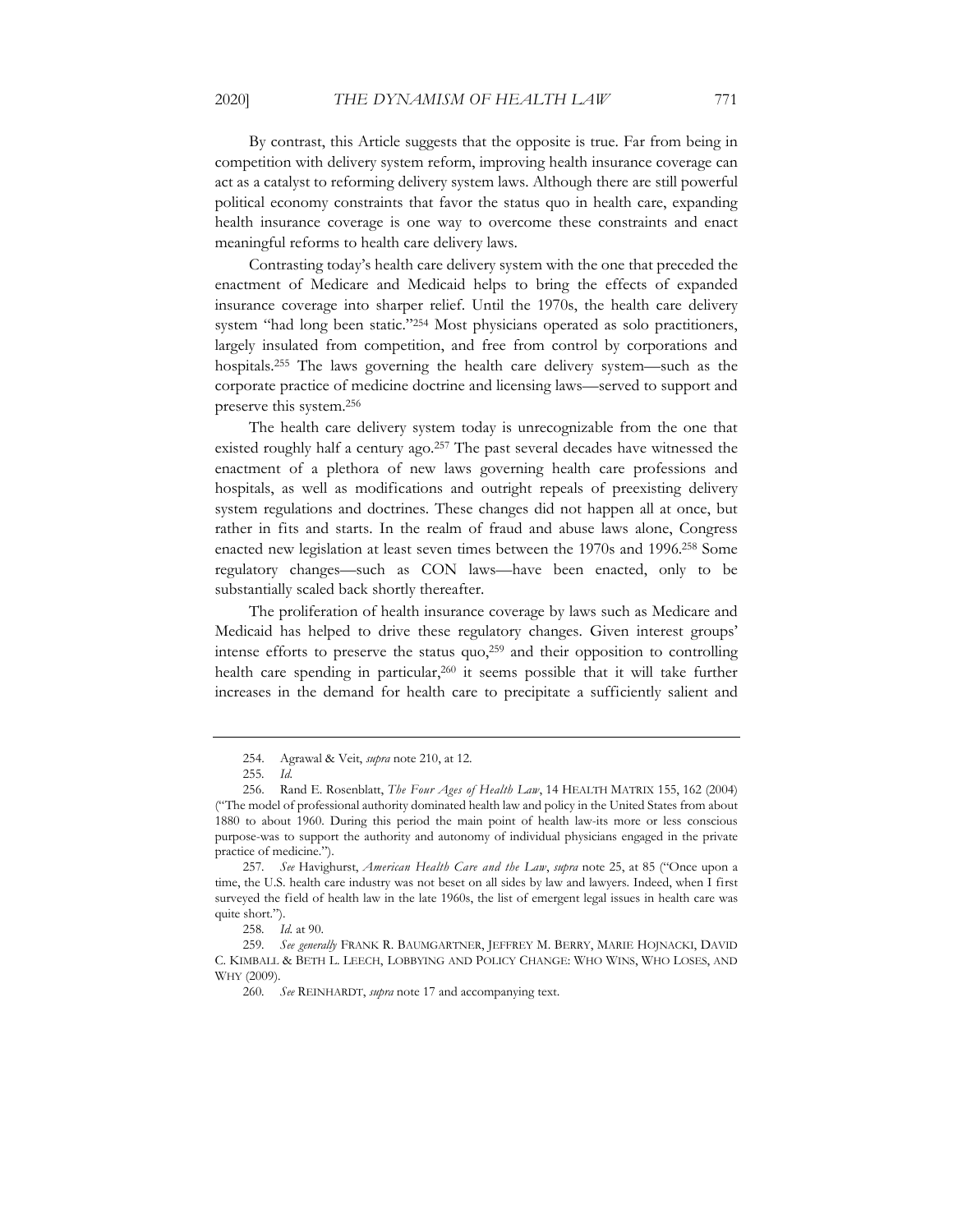broad-based concern about health care costs that the government will finally enact more effective cost-control measures. This hypothesis appears supported by John Kingdon's work on agenda setting, in which he has argued that the perception of a problem or a crisis is one of the key factors in determining whether a particular issue rises to the top of policymakers' agendas.261

This same logic has been applied to a number of other contexts.262 For instance, former Treasury Secretary Henry Paulson has argued that it took the failure of Lehman Brothers during the 2008–2009 financial crisis to force Congress to take the unpopular legislative measures that, in his view, were necessary to stave off an even greater economic disaster.263 Ten years after Lehman's failure, speaking for himself, Former Treasury Secretary Timothy Geithner, and Former Chairman of the Federal Reserve Benjamin Bernanke, Paulson says: "the . . . thing which we've all said is it takes a crisis to get Congress to act."264 Similarly, in 2008, Rahm Emanuel, then-Chief of Staff to President-Elect Obama famously said, "you never want a serious crisis to go to waste . . . Things that we had postponed for too long, that were long-term, are now immediate and must be dealt with. This crisis provides the opportunity for us to do things that you could not do before."265 Scholars have linked other prominent crises such as the thalidomide tragedy in the 1950s, the Three Mile Island nuclear accident, and the Love Canal pollution disaster, with important regulatory and legislative changes.266

Of course, expanding health insurance coverage is distinguishable from these examples in that it is not in itself a "crisis." Rather, there are strong independent justifications for seeking universal health care coverage. As described above, a growing body of empirical research finds that health insurance expansions improve financial wellbeing, access to health care, physical and mental health outcomes, and reduce mortality in certain areas.267 Yet in solving one problem (inadequate insurance coverage), the government has historically exacerbated concerns about preexisting problems with the health care system, as well as budgetary concerns, and in doing so, it has created greater pressure to reform the health care delivery system.

<sup>261</sup>*. See* KINGDON, *supra* note 24, at 90–115.

<sup>262.</sup> Daniel Carpenter & Jisela Sin, *Policy, Tragedy, and the Emergence of Regulation: The Food, Drug & Cosmetic Act of 1938*, 21 STUD. AMER. POL. DEV. 149, 153 (2007) ("The claim that regulation follows certain critical events (either actual events or journalistic exposes) is common to historians of numerous fields of regulation.").

<sup>263</sup>*. Panic, Fear and Regret*, MARKETPLACE (Mar. 20, 2018), https://features.marketplace.org/ bernanke-paulson-geithner/ [https://perma.cc/J8JX-HMAD] ("[O]ne thing the Lehman shock did was energized the system politically, and that was . . . what it ended up taking for us to get these emergency authorities to let us to recapitalize the whole financial system and avoid a catastrophe . . . . But it took an emergency to get them to act.")

<sup>264</sup>*. Id.* (emphasis added).

<sup>265.</sup> Gerald F. Seib, *In Crisis, Opportunity for Obama*, WALL STREET J. (Nov. 21, 2008), https:/ /www.wsj.com/articles/SB122721278056345271 [https://perma.cc/2L57-JEN6].

<sup>266.</sup> Carpenter & Sin, *supra* note 262, at 153.

<sup>267</sup>*. See, e.g.*, Sommers, Gawande & Baicker, *supra* note 89.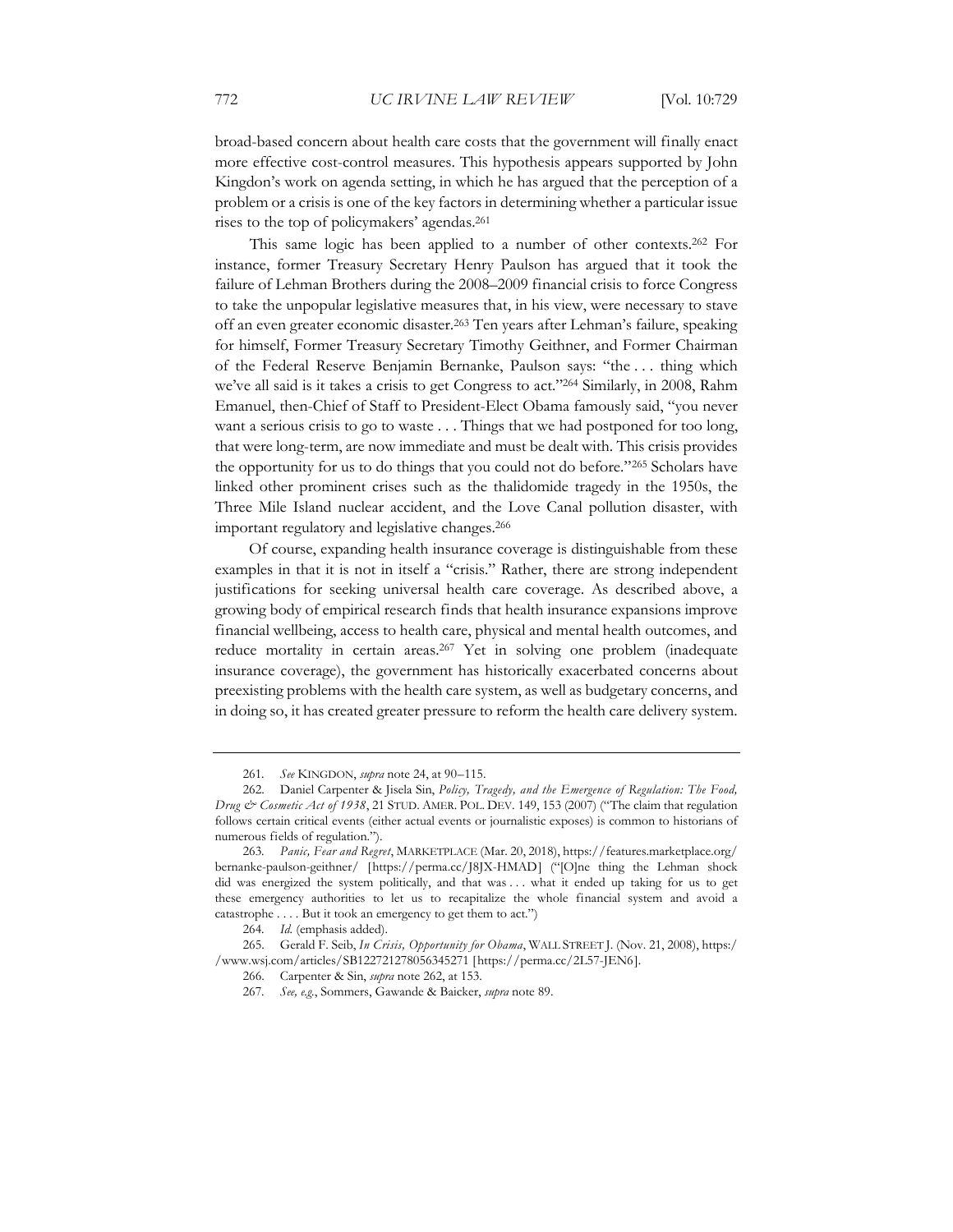Importantly, while expanding health insurance tends to lead to reforming delivery system laws, it does not determine the direction that that reform will take.268 For instance, historically, opponents of expanding health insurance coverage have been wary that doing so would lead to greater government involvement in health care.269 These concerns were not completely unfounded: Medicare and Medicaid did contribute to the enactment of CON laws, after all. However, as this Article shows, in some instances, health insurance expansions have (perhaps surprisingly) contributed to scaling back delivery system regulations. For instance, Medicare, Medicaid, and the ACA have indirectly contributed to the loosening of scope of practice restrictions governing non-physician health professionals, and to the weakening of the corporate practice of medicine doctrine. (The genesis of the HMO Act in particular—which reportedly was precipitated by a chance encounter between Paul Ellwood and a Nixon administration official on a plane270—suggests there is nothing preordained about the form that a particular policy solution will take.) Thus, it is possible that achieving universal health insurance will have both regulatory and deregulatory effects.

In sum, in contrast to the prevailing view, expanding health insurance coverage is in fact an effective way to overcome the political obstacles to reforming health care delivery and make the regulatory system more capable of change. Would-be delivery system reformers thus have reason to desire expanding health insurance coverage, rather than treating these delivery system reforms as being in tension with expanding health insurance coverage.

#### *B. Is Dynamism Normatively Desirable?*

Having a dynamic system means that regulators are continually in the process of evaluating and amending delivery system regulations, then monitoring and assessing the consequences of those amendments in practice, making further changes when necessary, and so on. This dynamism has three primary advantages in the context of health care delivery system regulations: it creates pressure to enact reforms to improve health care access, costs, and quality; it enables delivery systems

<sup>268</sup>*. See* Carpenter & Sin, *supra* note 262, at 178 ("Our general conclusion, then, is that crises can in fact 'lead to' or 'cause' regulation, but the way in which they do so is politically contingent on the action of framing, an action that no one actor can entirely control.").

<sup>269.</sup> For example, the American Medical Association historically opposed efforts to establish a national health insurance program on the grounds that doing so would lead to radical incursions on physicians' autonomy and "socialized medicine." *See, e.g.*, CHAPIN, *supra* note 46, at 160 ("AMA leaders understood that once third parties controlled the capital flowing through the health care system then doctors would occupy a defensive position, both professionally and economically. Cost containment measures would inevitably entail diminished doctor sovereignty."); STARR, REMEDY AND REACTION, *supra* note 184, at 45 (describing how Ronald Reagan delivered a speech as part of an AMA campaign against the Medicare legislation, in which he explained that "[t]he Medicare bill . . . was part of a larger plot to bring socialism to America" and that "[s]oon the government would be telling doctors where to practice").

<sup>270</sup>*. See supra* note 186 and accompanying text.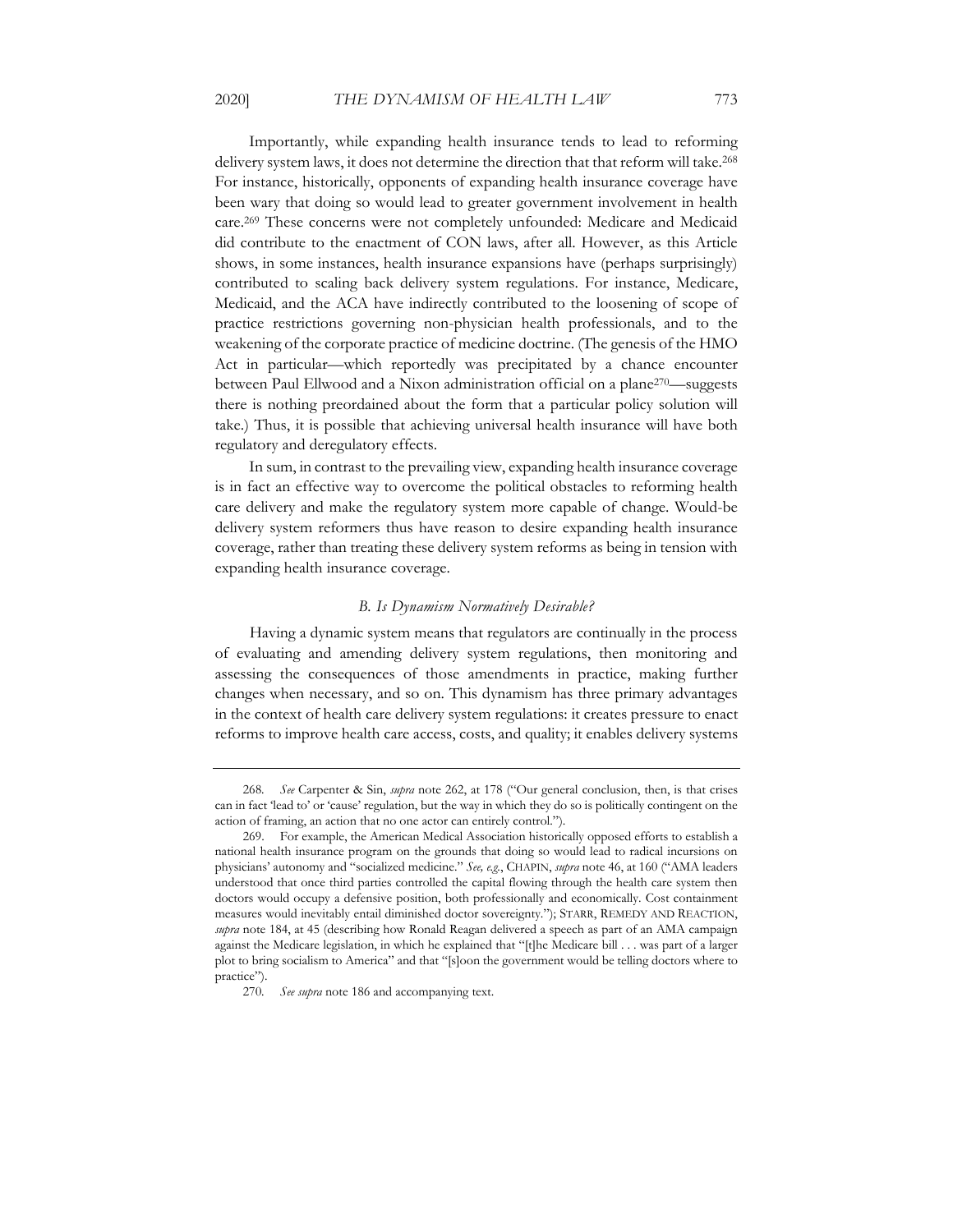regulations to adapt to other changes in the health care system; and it facilitates policy learning.

#### *1. Prompting Policies to Address Access, Costs, and Quality*

As described above, health economists and policymakers have historically been quite concerned that expanding health insurance coverage would lead to excess demand for health care, and that the total costs of expansion would therefore exceed the total benefits.271 John Nyman notes that beginning in the 1970s, the predominance of moral hazard theory led "generations of health economists . . . to view health insurance as problematic," and suggests that the predominance of this view explains why "few American health economists during this period called for the creation of a national health insurance program."272

Recognizing the dynamic relationship between health insurance and regulatory reform reveals an important but overlooked wrinkle in this discussion. It shows that, precisely by increasing the demand for health care, the expansion of coverage generates pressure for policymakers to enact regulatory reforms which aim to address problems of access, costs, and quality. These reforms are framed as being necessary to prevent or mitigate unintended effects stemming from the increased demand for health care, but the problems they focus on (e.g., access, costs) are persistent problems in any health care system. These regulatory responses have been largely unappreciated and even unnoticed. Although some economists have investigated how health insurance expansions have affected the health care system as a whole over time, they typically have treated the regulatory environment as fixed, and have not accounted for any corresponding regulatory adaptation.273

Part III shows a few ways in which expanding health insurance coverage has prompted regulators to enact policies aimed at improving health care access and

<sup>271</sup>*. See supra* notes 95–100 and accompanying text.

<sup>272.</sup> Nyman, *American Health Policy: Cracks in the Foundation*, *supra* note 89, at 765. In recent years, economists' views toward the expansion of health insurance appear to have become more favorable, possibly in response to the critiques of moral hazard theory or to the empirical evidence about the value of health insurance. For instance, a 2015 survey of a group of prominent academic economists found that over two-thirds of them either agreed or strongly agreed with the statement, "[e]xpanding health insurance to more people through the ACA's public subsidies and Medicaid expansion will generate gains in the health and well-being of the newly insured that exceed the costs," while nearly one-quarter was either uncertain or disagreed. Chi. Booth, *Health Insurance Subsidies*, IGM FORUM (Oct. 5, 2015), http://www.igmchicago.org/surveys/health-insurance-subsidies [https:// perma.cc/Y5PG-EXG7]. Nevertheless, concerns about excess demand stemming from health insurance remain influential today.

<sup>273</sup>*. See* Finkelstein, *The Aggregate Effects of Health Insurance*, *supra* note 122, at 2 ("The basic insight is that market-wide changes in health insurance may have fundamentally different effects on the health care sector than what partial equilibrium analyses such as the Rand Experiment would suggest."). Curiously, one exception is physician shortages: some health scholars argued that the ACA would not lead to a physician shortage, in part based on the assumption that states were likely to revise their scope of practice laws. *See* Scott Gottlieb & Ezekiel J. Emanuel, *No, There Won't Be a Doctor Shortage*, N.Y. TIMES, Dec. 4, 2013, at A35.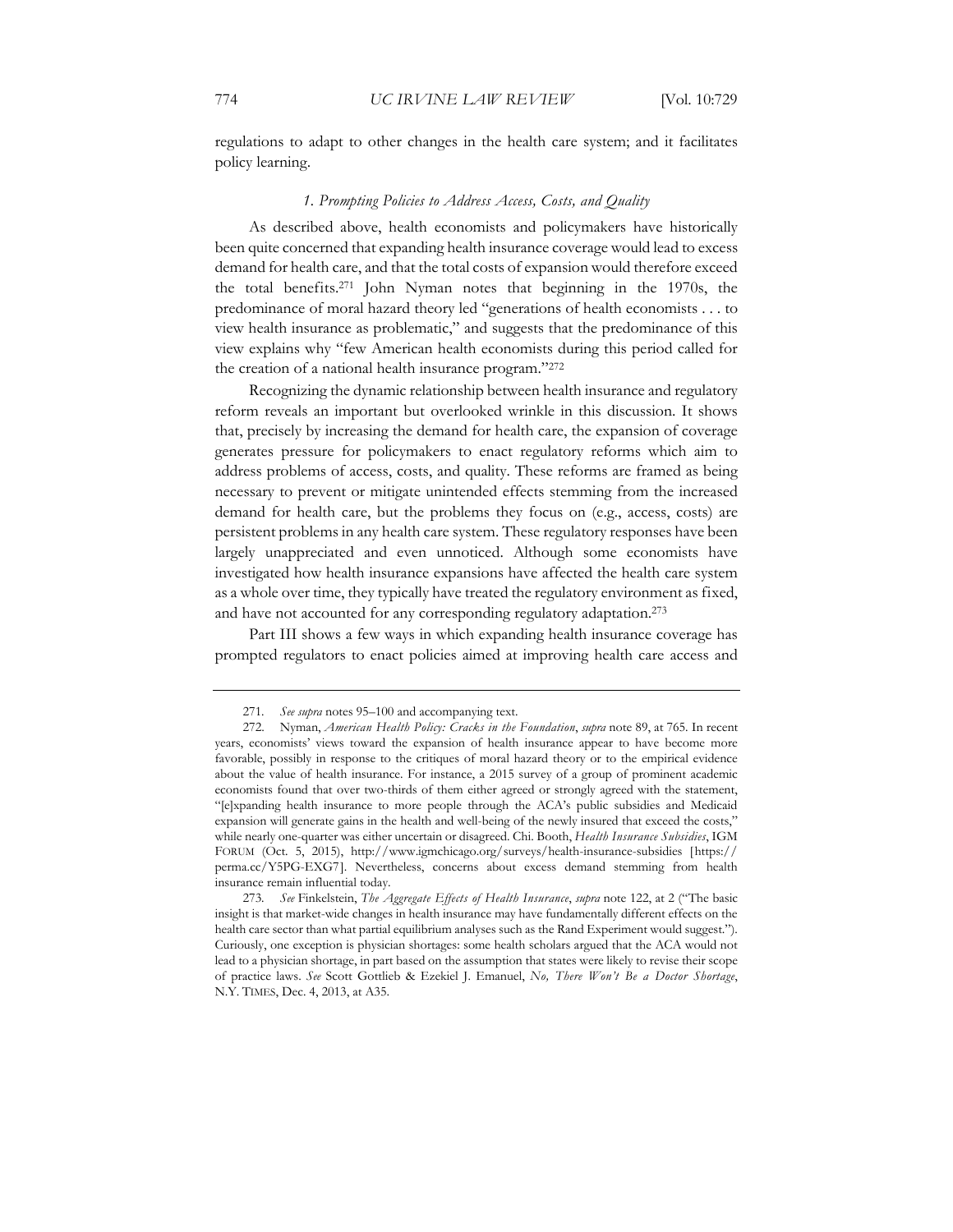costs. For instance, several states have loosened their scope of practice restrictions

in response to concerns that expanding health insurance coverage would reduce access to health care by leading to a physician shortage. Loosened scope of practice restrictions have in turn served to increase the number of health care providers and improve patients' access to health care, especially for rural and vulnerable populations.274 The proportion of primary care being provided by NPs and Physician Assistants has increased substantially in recent years,<sup>275</sup> and states with more expansive scope of practice laws have more NPs, greater growth in NPs, and more care provision by NPs.276

Similarly, the erosion of the corporate practice of medicine doctrine has likely played a role in curbing health care spending. The enactment of the HMO Act and the erosion of the corporate practice doctrine also contributed to the "managed care revolution," which in turn led to a moderation in health care spending growth during the 1990s.277 Managed care companies helped to limit physician and facility fees and curb unnecessary care.278 Partly as a result, health care spending slowed for more than a decade, and barely budged at all from 1993 to 1998.279 Although the rise of managed care ultimately precipitated a political backlash, it continues to play an important role in controlling health care spending today.280

275*. See, e.g.*, Thomas Bodenheimer & Laurie Bauer, *Rethinking the Primary Care Workforce — An Expanded Role for Nurses*, 375 NEW ENG. J. MED. 1015 (2016); Hillary Barnes, Michael R. Richards, Matthew D. McHugh & Grant Martsolf, *Rural and Nonrural Primary Care Physician Practices Increasingly Rely on Nurse Practitioners*, 37 HEALTH AFF. 908 (2018).

276*. See* Ying Xue et al., *Impact of State Nurse Practitioner Scope-of-Practice Regulation on Health Care Delivery: Systematic Review*, 64 NURSING OUTLOOK 71, 73 (2016).

278. Clark C. Havighurst, *Backlash Against Managed Health Care: Hard Politics Make Bad Policy*, 34 IND. L. REV. 395, 396–97 (2001).

279. Agrawal & Veit, *supra* note 210, at 42.

280. See, e.g., Katherine Baicker, Michael Chernew & Jacob Robbins, *The Spillover Effects of Medicare Managed Care: Medicare Advantage and Hospital Utilization*, 32 J. HEALTH ECON. 1289 (2013)

<sup>274</sup>*. See, e.g.*, Adams & Markowitz, *supra* note 37, at 6 ("By unnecessarily limiting the tasks that qualified APPs [advanced practice providers] can perform, SOP [scope of practice] restrictions exacerbate [primary care] shortages and limit access to care. At the same time, researchers have not found evidence that less-restrictive SOP is associated with any diminution of quality or any harms to public health."); Diane Alexander & Molly Schnell, *Just What the Nurse Practitioner Ordered: Independent Prescriptive Authority and Population Mental Health* (Fed. Reserve Bank of Chi., Working Paper No. 2017-8, 2019) (finding that broadening prescriptive authority for Nurse Practitioners is associated with improvements in mental health and decreases in mortality related to mental health); Morris M. Kleiner, Allison Marier, Kyoung Won Park & Coady Wing, *Relaxing Occupational Licensing Requirements: Analyzing Wages and Prices for a Medical Service*, 59 J.L. & ECON. 261 (2016) (finding that more stringent scope of practice restrictions for NPs increase the price of well-child visits without any evidence of improved health outcomes).

<sup>277</sup>*. See* Agrawal & Veit, *supra* note 210, at 41 ("The managed care industry did slow health care spending. Thirty years of data showed that managed care plans brought hospital costs under control by eliminating unnecessary hospital stays and by limiting hospital lengths of stay."); Uwe E. Reinhardt, *The Predictable Managed Care Kvetch on the Rocky Road from Adolescence to Adulthood*, 24 J. HEALTH POL. POL'Y & L. 897, 905 (1999) ("The managed care industry also can take credit for having been instrumental in breaking, at long last, the intolerable upward spiral in American health spending that had been driven for decades by the old, 'employer-provided' health insurance system.").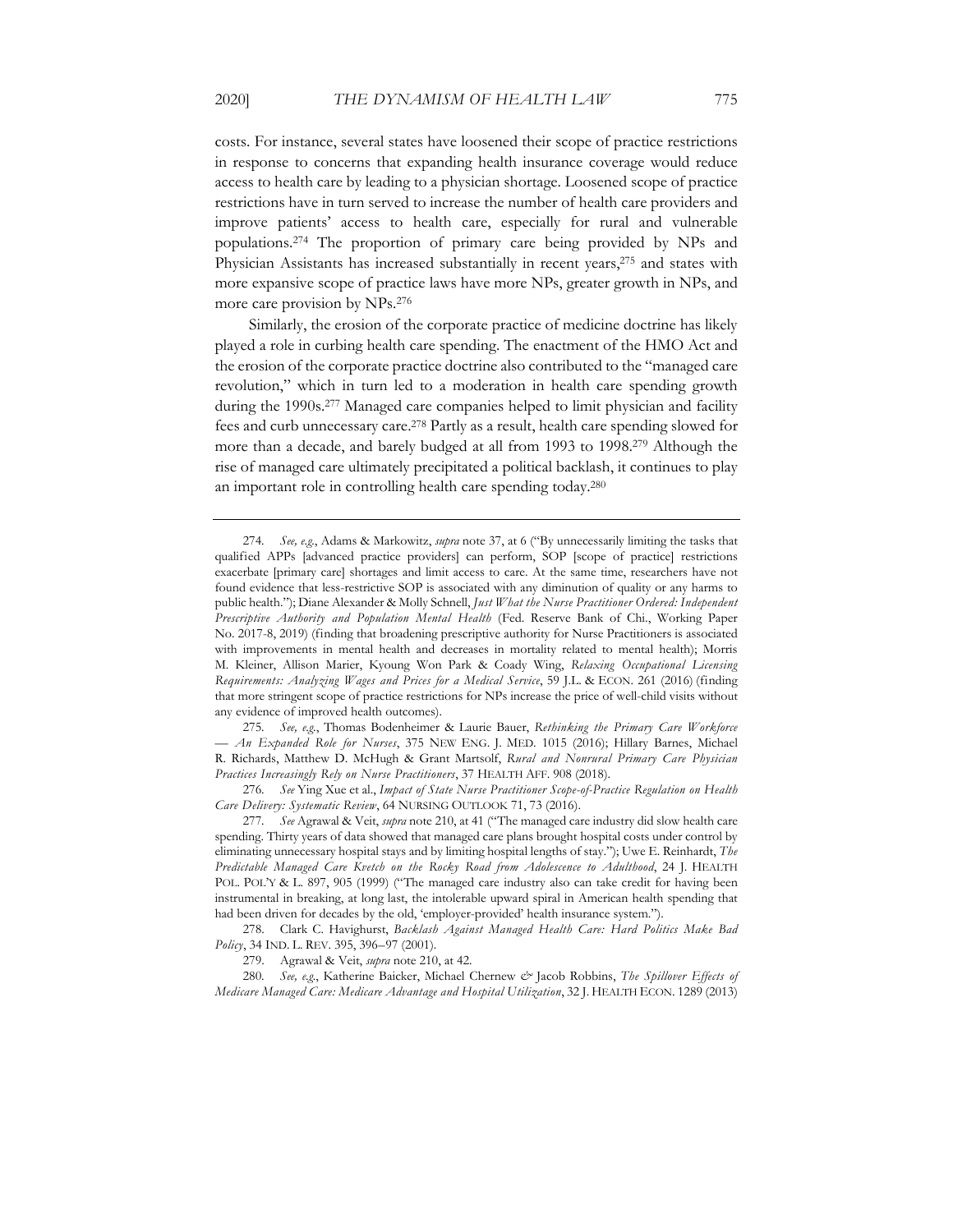Although Part III focuses primarily on initiatives to address health care access and costs, it briefly outlines how Medicare and Medicaid contributed to the enactment of fraud and abuse laws that were intended to prevent over-utilization, as well as "excess commercialization" and "distorting incentives" that might interfere with the quality of patient care.281 Although the current fraud and abuse regime is far from perfect, even some of its most fervent proponents of deregulation in health care concede that it serves a necessary role in guarding against unnecessary care.282

That is not to claim that every regulatory change stemming from health care financing laws is ideal, or that it always improves efficiency. As most clearly illustrated by the example of CON laws, regulators will inevitably on occasion "overshoot the optimal mark."283 Yet even in the case of CON laws, which have been subject to nearly uniform criticism in recent years, different health scholars have drawn different lessons from the nation's experience with those laws—and some scholars now view economic regulation of the health care sector as the most promising means of controlling prices.284 Thus, although there is no guarantee that regulators will always enact optimal policies, having a dynamic regulatory system means that at least regulators are capable of changing delivery system regulations to address problems of access, costs, and quality, and they may continue to adjust their policy responses until they have the intended effect.

#### *2. Adapting to Other Changes in the Regulatory Environment*

A dynamic regulatory system is also able to evolve in response to other changes in the underlying health care system, such as technological developments or new modes in delivering patient care.285 A regulatory scheme designed to fulfill

<sup>(</sup>finding that enrollment in Medicare managed care leads to declining hospital costs both in the Medicare and commercially insured population); David Dranove, Christopher Ody & Amanda Starc, *A Dose of Managed Care: Controlling Drug Spending in Medicaid*, (Nat'l Bureau of Econ. Research, Working Paper No. 23956, 2017) (finding that Medicaid managed care organizations reduce drug spending); *see also* Trubek, *New Governance Practices in U.S. Health Care*, *supra* note 246, at 249 ("The managed care backlash came about in part by an alliance between physicians and consumers to fight the intrusion of the 'outsiders' into the physician-patient relationship. Although physicians won this battle, managed care had changed the environment in which they practised through the development of large integrated hospital and clinic systems, where most physicians now practise; the creation of evidence-based medicine; and increased reliance on allied health care professionals.").

<sup>281.</sup> HALL, BOBINSKI & ORENTLICHER, *supra* note 56, at 1372.

<sup>282.</sup> Epstein & Hyman, *supra* note 22, at 533 ("We do not suggest repeal of the anti-kickback statute. Although we believe those responsible at HHS should create more safe harbors and be more flexible in their interpretation of the statute in advisory opinions, the statute is an important guardian of the fiscal integrity of the Medicare program, given that the overwhelming majority of Medicare beneficiaries are still in the traditional (fee-for-service) part of the program, where kickbacks pose an obvious incentive for overutilization.").

<sup>283.</sup> Saver, *Uneasy Relationship*, *supra* note 8, at 675.

<sup>284</sup>*. See supra* note 244 and accompanying text*.* 

<sup>285</sup>*. See* Elhauge, *Health Care Fragmentation*, *supra* note 7, at 16 ("Indeed, the level and types of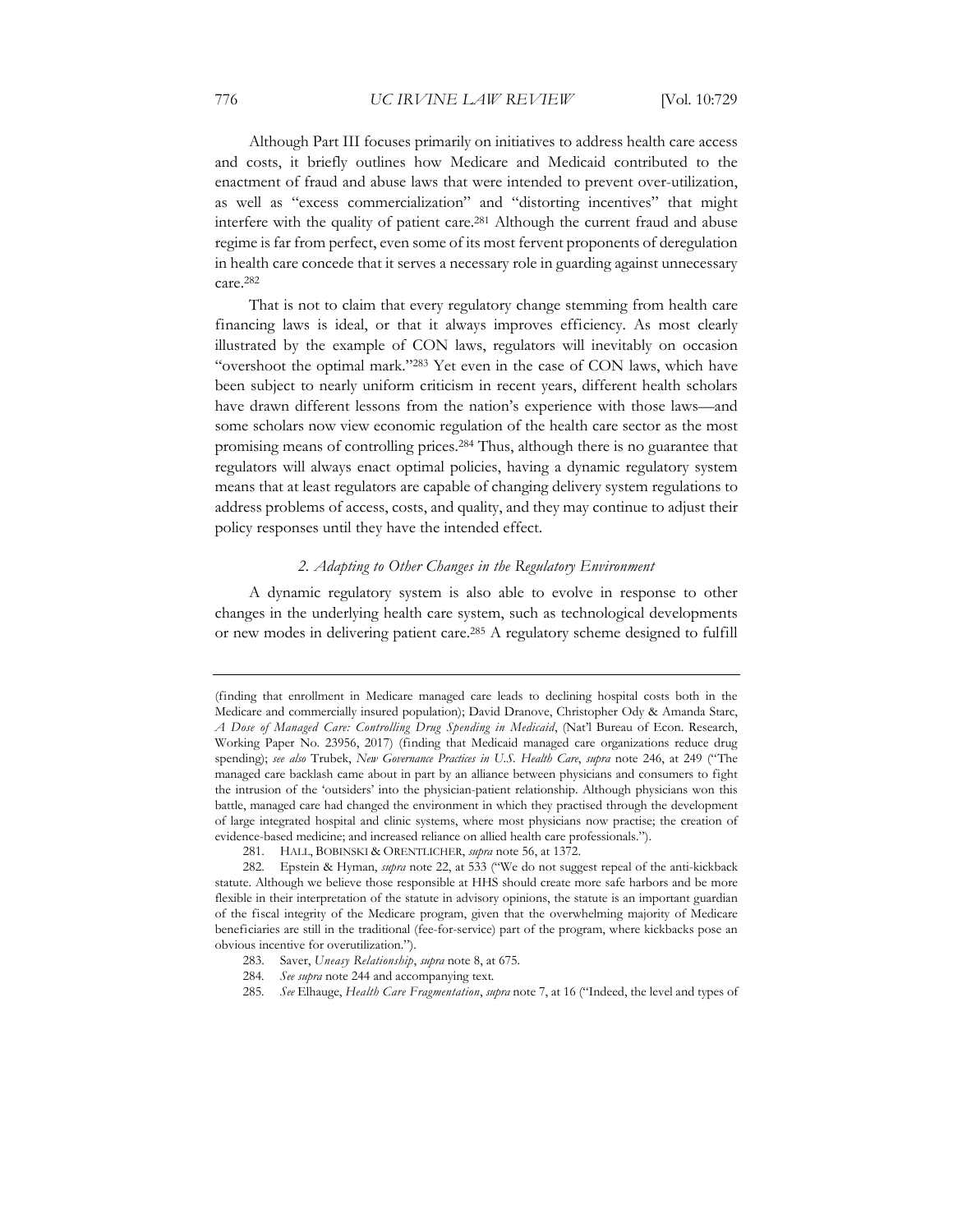one purpose may become unnecessary (or give rise to unintended consequences) if the surrounding environment changes. For instance, it is widely believed that anti-fraud and abuse laws need to be revised as the health care system shifts away from fee-for-service reimbursement toward value-based payment.286

One especially vexing problem for regulators is how to adapt regulations in the face of innovation.287 If regulations remain fixed and constant, then they risk stifling beneficial innovations. This has long been one of the primary critiques of health law: that it is stagnant and path dependent, and suppresses innovations that would otherwise improve the health care delivery system.288 In addition, static regulatory schemes are also thought to be more vulnerable to "bad" innovations aimed at subverting or bypassing regulatory protections.289

Again, there are reasons to think that these considerations are especially important in the context of health care delivery regulations, given the necessity of developing modes of delivering patient care that are higher-quality and more cost-effective. Peter Jacobson, Laura Napiewocki, and Leah Voigt emphasize the necessity of having a dynamic regulatory system that evolves in response to changes in technology and health care delivery:

[T]he goal of regulation should be to facilitate market arrangements rather than to replace them. To achieve this goal, the regulatory approach must be dynamic and flexible. That is, regulators must be able to respond to innovative market arrangements within a realistic length of time. Most important, the regulatory framework must better reflect changes in how health care is organized and how physicians deliver care. It must also facilitate needed changes in the delivery system, yet retain flexibility to adapt to new ways of providing health care.290

integration that are most effective are likely to change over time with changes in technology, costs, and consumer preferences, just as they do in other industries, so it is important to maintain a legal framework that allows such shifts over time."); *see also* Wendy Wagner, William West, Thomas McGarity & Lisa Peters, *Dynamic Rulemaking*, 92 N.Y.U. L. REV. 183, 242 (2017) (arguing that perhaps the most important normative advantage of dynamism in the context of administrative rulemaking is that "an agency may employ dynamic rulemaking to adapt to changes in the physical, technological, or policy environment in which it operates.").

<sup>286</sup>*. See, e.g.*, Carmel Schachar, *Are Fraud and Abuse Laws Stifling Value-Based Care?*, NEW ENG. J. MED. CATALYST (Sept. 12, 2018), https://catalyst.nejm.org/fraud-and-abuse-laws-stiflingvalue-based-care/ [https://perma.cc/X7D5-HJQX?type=image].

<sup>287</sup>*. See generally* CRISTIE FORD,INNOVATION AND THE STATE: FINANCE, REGULATION, AND JUSTICE 144 (2017) (inquiring "whether it is possible to develop a regulatory approach whose fundamental underlying assumptions include . . . the default presumption that innovation will be continually changing the regulatory context and object, undermining and potentially circumventing regulation, and potentially obscuring or making irrelevant its stated purposes.").

<sup>288</sup>*. See supra* notes 13–15 and accompanying text.

<sup>289.</sup> Cary Coglianese, *Innovation and Regulatory Vigilance*, JOTWELL (Oct. 19, 2018), https://adlaw.jotwell.com/innovation-and-regulatory-vigilance/ [https://perma.cc/MF3U-XDGV] (reviewing CRISTIE FORD, INNOVATION AND THE STATE: FINANCE, REGULATION, AND JUSTICE (2017)).

<sup>290.</sup> Jacobson, Napiewocki & Voigt, *supra* note 14, at 587–88.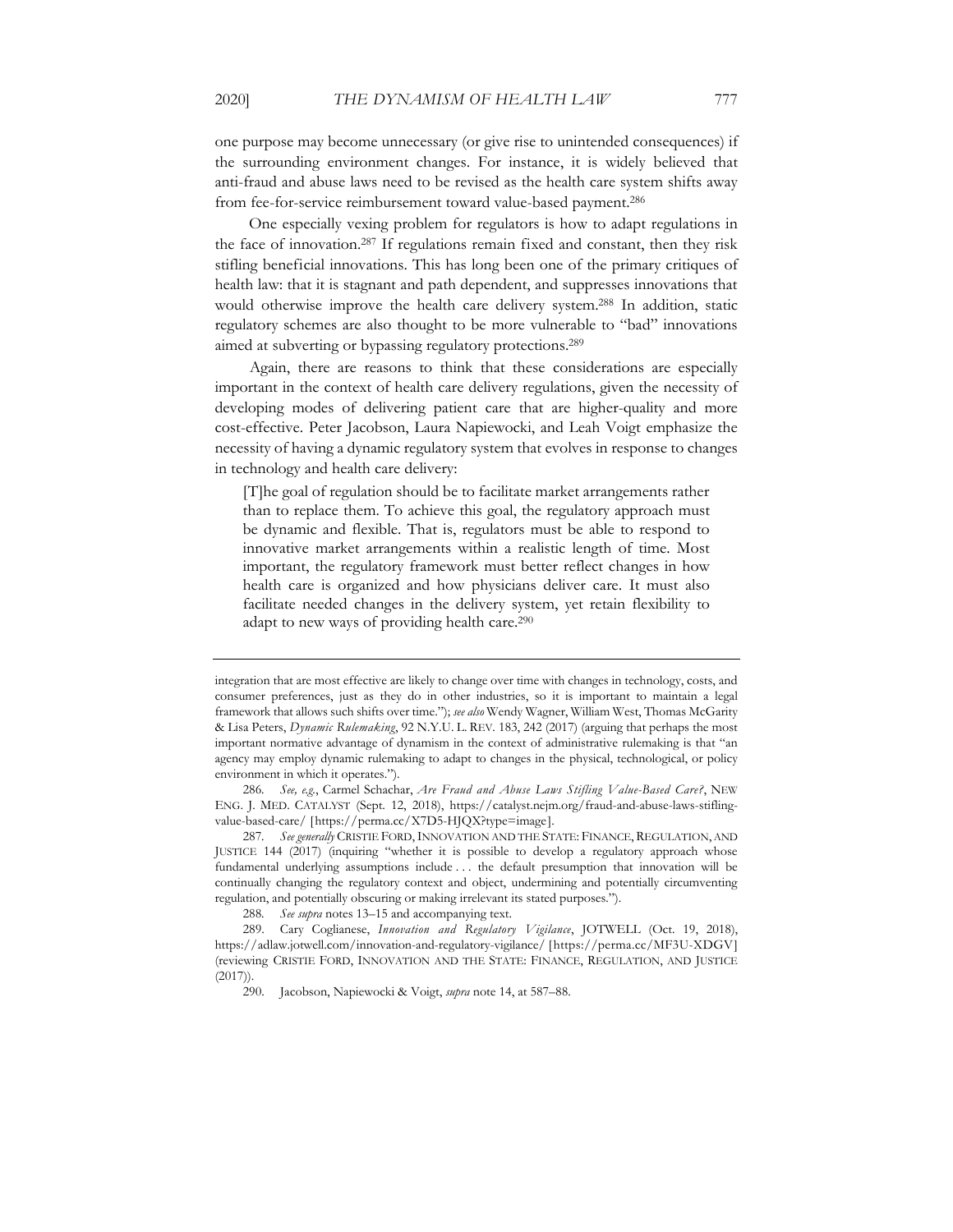Dynamic regulations are particularly important in parts of the health care system where technology is evolving quickly.291 For instance, Nicholson Price has advocated for a "flexible, adaptive approach" to regulating what he calls "Black Box Medicine," health care providers' growing reliance on opaque algorithms in delivering medical care.292 To the extent that expanding health insurance creates the conditions for policymakers to reform and readjust health care delivery laws, they will be more flexible and better able to adapt to these types of developments.

## *3. Facilitating Policy Learning*

Finally, a dynamic regulatory system facilitates policy learning. It enables policymakers to experiment with riskier policies that may be desirable because of their potential benefits, or because they may help to elicit knowledge about the best regulatory approach.293 It does so because if regulators do implement policies that turn out to be unsuccessful, then they are able to correct them at a later stage; by contrast, if the policies are successful, then they may retain them.294

Scholars have long emphasized the importance of dynamism in facilitating policy learning and leading to the development of better regulations.295 For instance, some scholars in the field of "New Governance" have advocated for "adaptive" regulations that "continuously generate new learning and . . . adjust in response to new information and changing conditions."296 Similarly, several scholars have promoted the notion of "adaptive management," which is thought of as "an

<sup>291.</sup> Sharon B. Jacobs, *The Energy Prosumer*, 43 ECOLOGY L.Q. 519, 572 (2017) (arguing that a "decentralized, incremental, or experimentalist" regulatory approach is appropriate for "complex and rapidly developing technology").

<sup>292.</sup> Nicholson Price II, *Regulating Black-Box Medicine*, 116 MICH. L. REV. 421, 459 (2017).

<sup>293</sup>*. See* Yair Listokin, *Learning Through Policy Variation*, 118 YALE L.J. 480, 534 (2008) (emphasizing the desirability of "reversibility" in policy because of the potential of high-variance/low-expected-value policies to "provide better outcomes and better knowledge").

<sup>294</sup>*. Id.*; *see also* Wagner, West, McGarity & Peters, *supra* note 285, at 242 ("Dynamic rulemaking has many desirable characteristics. Most would agree that it is needed to correct errors in previously promulgated rules.").

<sup>295</sup>*. See, e.g.*, Charles E. Lindblom, *The Science of "Muddling Through*,*"* 19 PUB. ADMIN. REV. 79 (1959).

<sup>296.</sup> Bradley C. Karkkainen, *'New Governance' in Legal Thought and in the World: Some Splitting As Antidote to Overzealous Lumping*, 89 MINN. L. REV. 471, 474 (2004); *see, e.g.*, Orly Lobel, *The Renew Deal: The Fall of Regulation and the Rise of Governance in Contemporary Legal Thought*, 89 MINN. L. REV. 342, 395–96 (2004) ("The regulatory model has often proved stagnant and sluggish, curtailing revision and improvement . . . . While regulation has been an ordering act, governing is a learning process. The new model is better positioned to accept uncertainty and diversity, advancing iteratively toward workable solutions. The role of law is to promote practices that allow revision and improvement."); David M. Trubek & Louise G. Trubek, *New Governance & Legal Regulation: Complementarity, Rivalry, and Transformation*, 13 COLUM. J. EUR. L. 539, 542 (2007) ("The continual change and expansion of knowledge which characterize society means that all solutions should be regarded as provisional. Given this situation, it seems preferable for legislators to develop broad frameworks, but let stakeholders develop concrete solutions based on easily revisable rules.").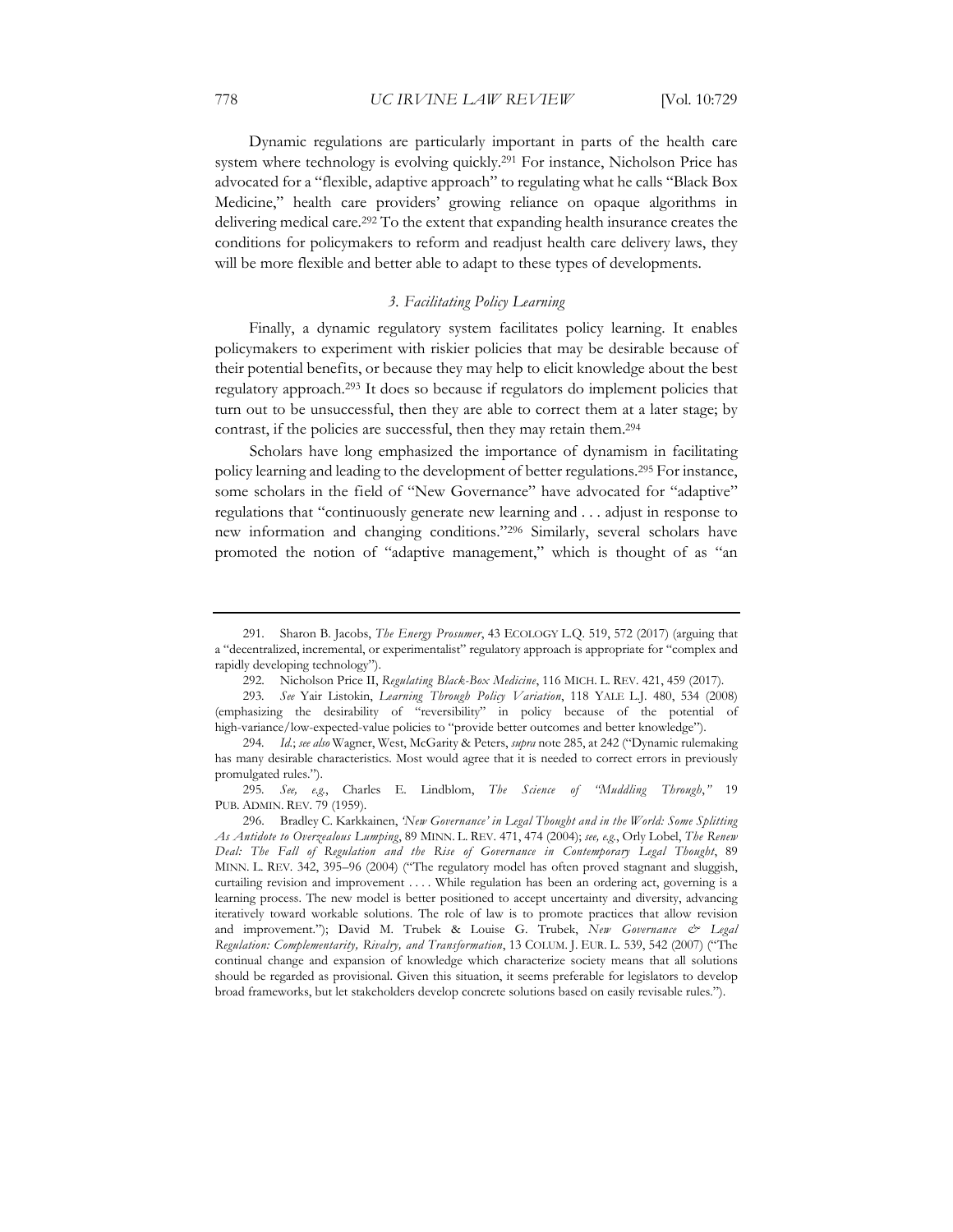iterative, incremental decisionmaking process built around a continuous process of monitoring the effects of decisions and adjusting decisions accordingly."297

Although this Article has primarily emphasized how expanding health insurance coverage influenced changes in delivery system laws, policy learning played a role in these changes as well. For instance, as described above, the ongoing curtailment of scope of practice restrictions has been influenced by a body of evidence that some non-physician providers can deliver a broader array of services without compromising the quality of patient care.<sup>298</sup>

Certificate of Need laws present another example of policy learning, albeit an incomplete one. Congress repealed the federal pro-CON law in 1987, leading several other states to repeal their own CON laws thereafter—though the drive to repeal CON laws appears to have stalled in recent years.299 One factor contributing to the decline of CON laws was that policymakers increasingly began to believe—based in part on a burgeoning body of empirical research—that these laws were ineffective at controlling health care spending.<sup>300</sup>

Promoting policy learning is especially important in the context of health care delivery system regulations, given that there is substantial epistemic uncertainty surrounding the appropriate strategy for regulating the delivery of health care. Timothy Jost and Ezekiel Emanuel have written that although the current delivery system "fails to generate optimal results, the best alternative is unknown," and "it is unlikely that there is a single best way to organize and deliver health care services."301 Kieran Walshe and Stephen Shortell survey health care regulators and regulated entities and find substantial variation as to these parties' beliefs about the optimal regulatory approach.302 To the extent that the regulatory system is dynamic and policymakers are able to reverse course in the future, the effects of any negative or unintended outcomes created by pursuing these policies will be minimized.

Of course, dynamism by itself is not sufficient to guarantee policy learning. There is a danger that regulators may careen haphazardly from one regulatory approach to another, without learning from past experiences. Yet dynamism is a necessary condition for policy learning: the more dynamic a system is (i.e., the easier it is for regulators to change course in the future), the less costly it is for regulators

<sup>297.</sup> J.B. Ruhl, *Regulation by Adaptive Management—Is It Possible?*, 7 MINN. J.L. SCI. & TECH. 21, 28 (2005). Holly Doremus calls this process "learning by doing." Holly Doremus, *Precaution, Science, and Learning While Doing in Natural Resource Management*, 82 WASH. L. REV. 547, 550 (2007); *see, e.g.*, Robin Kundis Craig & J.B. Ruhl, *Designing Administrative Law for Adaptive Management*, 67 VAND. L. REV. 1 (2014); J.B. Ruhl & Robert L. Fischman, *Adaptive Management in the Courts*, 95 MINN. L. REV. 424 (2010).

<sup>298</sup>*. See supra* note 37.

<sup>299</sup>*. See supra* notes 75–78 and accompanying text.

<sup>300.</sup> *See* Bagley, *Medicine As a Public Calling*, *supra* note 65, at 89; Conover & Sloan, *supra* note 73, at 456–57.

<sup>301.</sup> Jost & Emanuel, *supra* note 7, at 2561.

<sup>302</sup>*. See* Walshe & Shortell, *supra* note 27, at 92.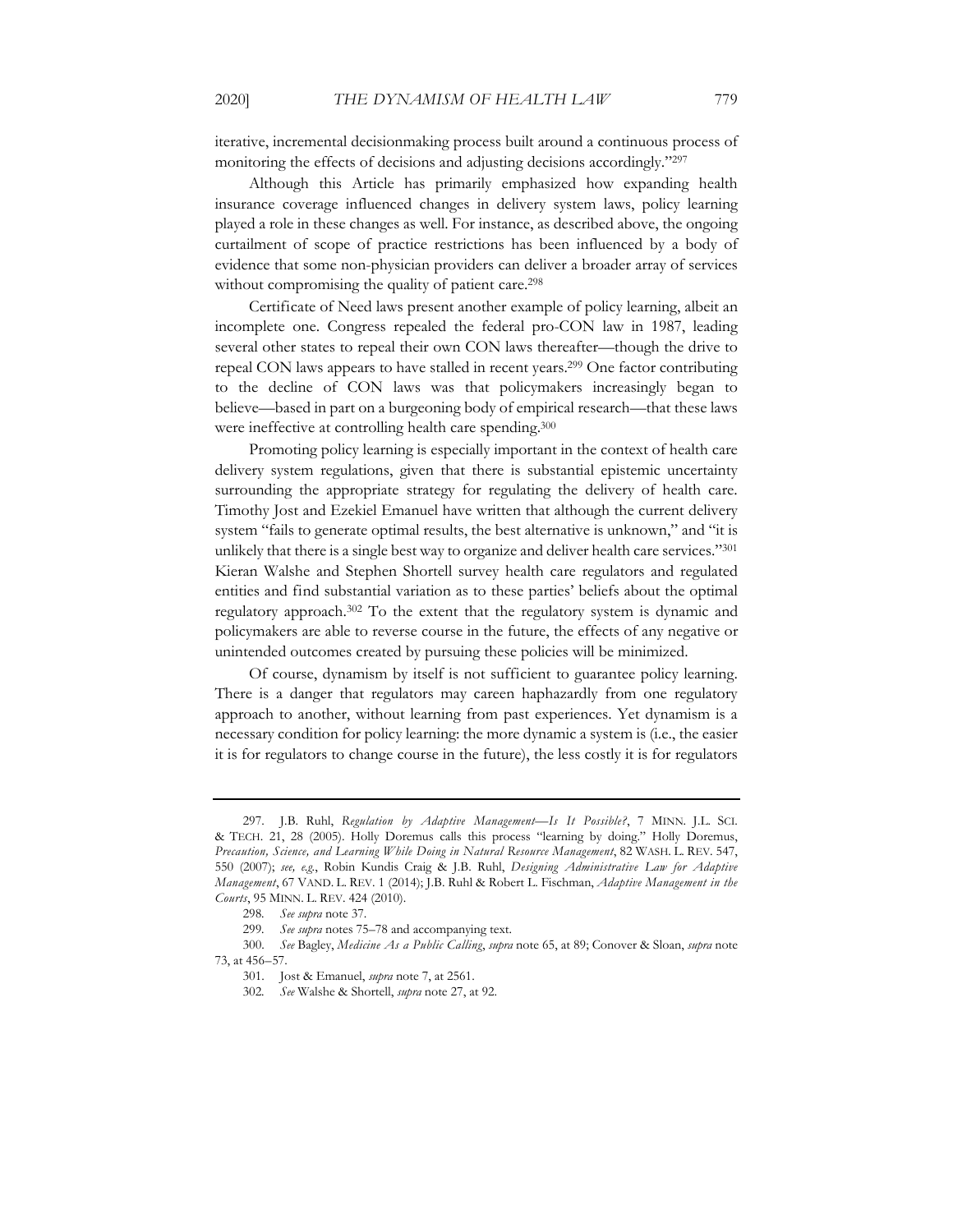to experiment with policies that are likely to yield the most information about the best policy.303 Moreover, just as health insurance expansions create pressure for policymakers to experiment with regulatory reforms, they may also encourage policy learning by rendering certain policy problems more salient, and by generating "natural experiments" which researchers can then evaluate and use to inform future policy design.304

\* \* \*

To be sure, dynamic regulations are not appropriate in every context. For instance, dynamism may be undesirable for regulations that apply primarily to individuals or small businesses, given that—unlike larger and better-resourced regulated entities—they may not have sufficient capacity to understand and comply with regulations that are often changing.<sup>305</sup> Dynamism may also be inappropriate for areas of regulation that signal strong normative commitments (such as civil rights or child labor laws), where frequent tinkering might appear to undermine the strength of those commitments.306

Still, there are reasons to think health law's dynamism is, on balance, a positive force for improving health care delivery. A dynamic regulatory system in health care is able to address problems of access, costs and quality, to adapt to other changes in the underlying health care system, and to facilitate policy learning and correct regulatory missteps. These virtues are particularly important in health care, which is characterized by increasing demand, rapidly evolving technology and modes of delivering patient care, and substantial uncertainty as to the proper approach to delivering health care.

#### **CONCLUSION**

In contrast to the perception of delivery system laws as stagnant and antiquated, this Article shows that they are continually being revised and amended, and that this dynamism is a neglected strength of health law. That is not to deny the problems with the current regulations governing the delivery of health care. Yet it shows that by increasing the demand for health care, laws that expand health insurance coverage have cascading effects on the health care delivery system over

<sup>303</sup>*. See* Listokin, *supra* note 293, at 534.

<sup>304.</sup> For instance, there have been numerous recent high-quality empirical studies that have exploited the expansion in health insurance coverage under the ACA to study the effects of health insurance on financial security, health care access, and health outcomes. *See, e.g.*, Sommers, Gawande & Baicker, *supra* note 89.

<sup>305</sup>*. See* Jonathan H. Adler, *Dynamic Environmentalism and Adaptive Management: Legal Obstacles and Opportunities*, 11 J.L. ECON. & POL'Y 133, 154 (2015) ("A system in which agencies were free to recalibrate regulatory obligations would provide little certainty for regulated entities . . . . Insofar as agencies maintain discretion to alter their decisions, they risk upsetting the expectations of those that have relied upon the agency's decision.").

<sup>306.</sup> Craig & Ruhl, *supra* note 297, at 25.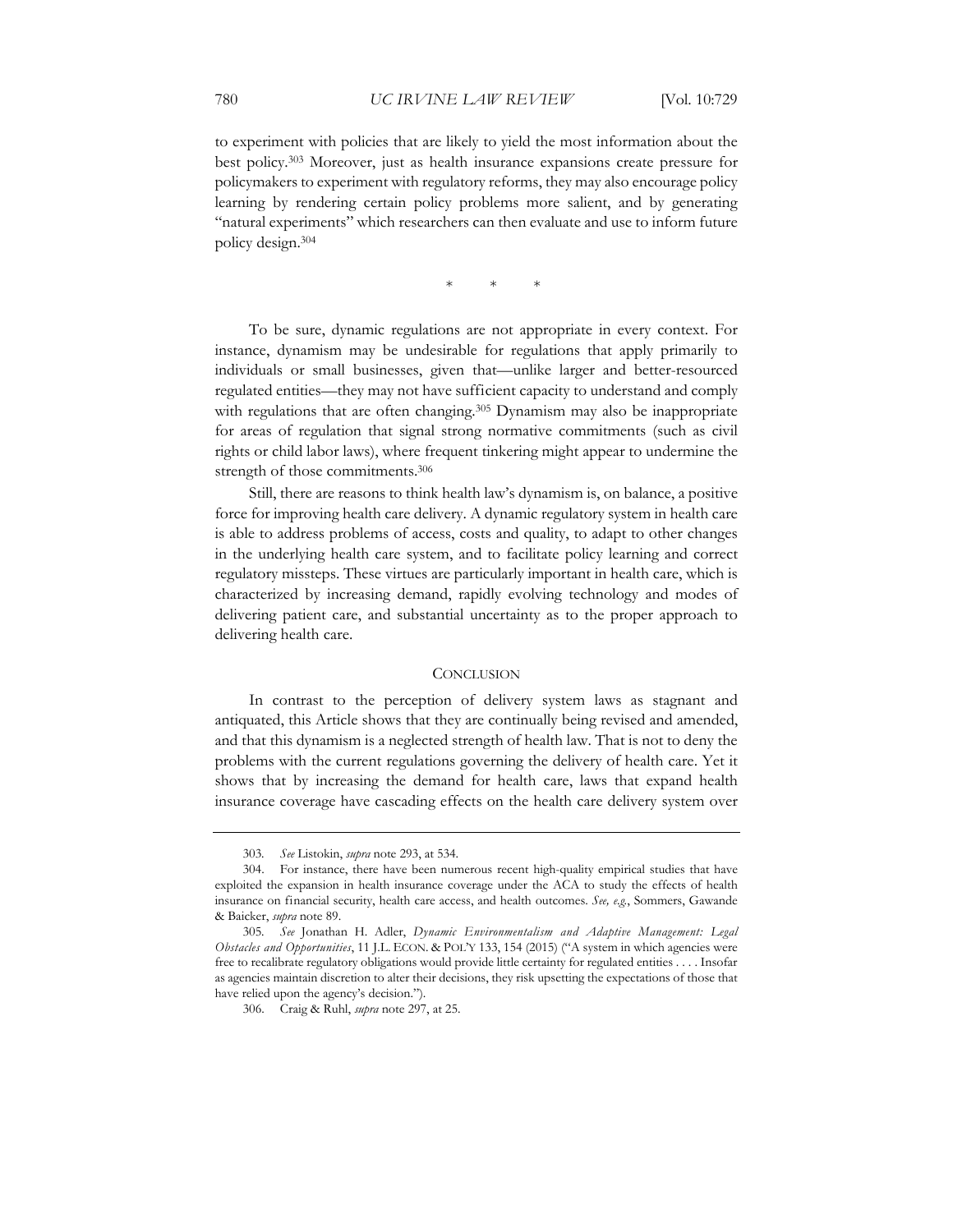time, in ways that frequently heighten preexisting concerns about access, costs, and quality.

This conclusion has clear implications for the future of health care reform. First, it shows that expanding health insurance coverage helps to build momentum for reforming health care delivery laws. Thus, counterintuitive though it may seem, one way to achieve more fundamental reforms to delivery system laws—and to delivery of health care—would be to further expand health insurance coverage.

Second, recognizing this relationship strengthens the normative case for further expanding health insurance coverage. It shows that that the doing so helps to generate pressure for regulatory reforms to improve health care access, costs, and quality; it enables delivery systems regulations to adapt to other changes in the health care system, such as new technologies and new modes of delivering patient care; and it facilitates policy learning.

This dynamic relationship also has implications for the field of health law. Health law scholars have long grappled with the perception that health law is a "patchwork" of complex and divergent laws with little internal coherence.<sup>307</sup> This is at least in part because health law lacks many of the features of more traditional legal fields: it has no single unifying legal form; it has no central institutional actor; and it has evolved often by historical accident rather than through a more linear orderly process.308

Health law scholars have responded to this perception in different ways: some have argued that health law deserves recognition as a distinct field because it addresses a unique set of relations among persons and because the law accommodates these relations in distinctive ways.309 Others have tried to show that a specific analytical or normative paradigm—such as a market approach or a patients' right approach—explains the features of health law.310

By contrast, rather than trying to impose a single unifying framework, M. Gregg Bloche argues that health law is best understood as an "emergent system,"

<sup>307</sup>*. See, e.g.*, Bloche, *supra* note 26, at 321 ("The law of health care provision is a chaotic, dysfunctional patchwork."); Einer Elhauge, *Allocating Health Care Morally*, 82 CAL. L. REV. 1449, 1452 (1994) ("Health law policy suffers from an identifiable pathology . . . . [H]ealth care law borrows haphazardly from other fields of law, each of which has its own internally coherent conceptual logic, but which in combination results in an incoherent legal framework and perverse incentive structures.").

<sup>308.</sup> Theodore W. Ruger, *Health Law's Coherence Anxiety*, 96 GEO. L.J. 625, 627 (2008).

<sup>309.</sup> Einer Elhauge, *Can Health Law Become a Coherent Field of Law?*, 41 WAKE FOREST L. REV. 365, 371 (2006) ("It seems to me that health law does meet the above functional test for what constitutes a field of law. Many different legal fields may, in some sense, apply to the health care industry but seem transformed in significant ways by the application . . . . The distinctiveness of health care relations thus does seem to change the applicable law."); Mark A. Hall, *The History and Future of Health Care Law: An Essentialist View*, 41 WAKE FOREST L. REV. 347, 362–63 (2006) ("[H]ealth care law is an academic sub-discipline that inquires how law should and does take account of the special features of medicine and treatment relationships.").

<sup>310.</sup> Mark A. Hall & Carl E. Schneider, *Where Is the "There" in Health Law? Can It Become a Coherent Field?*, 14 HEALTH MATRIX 101, 102 (2004).